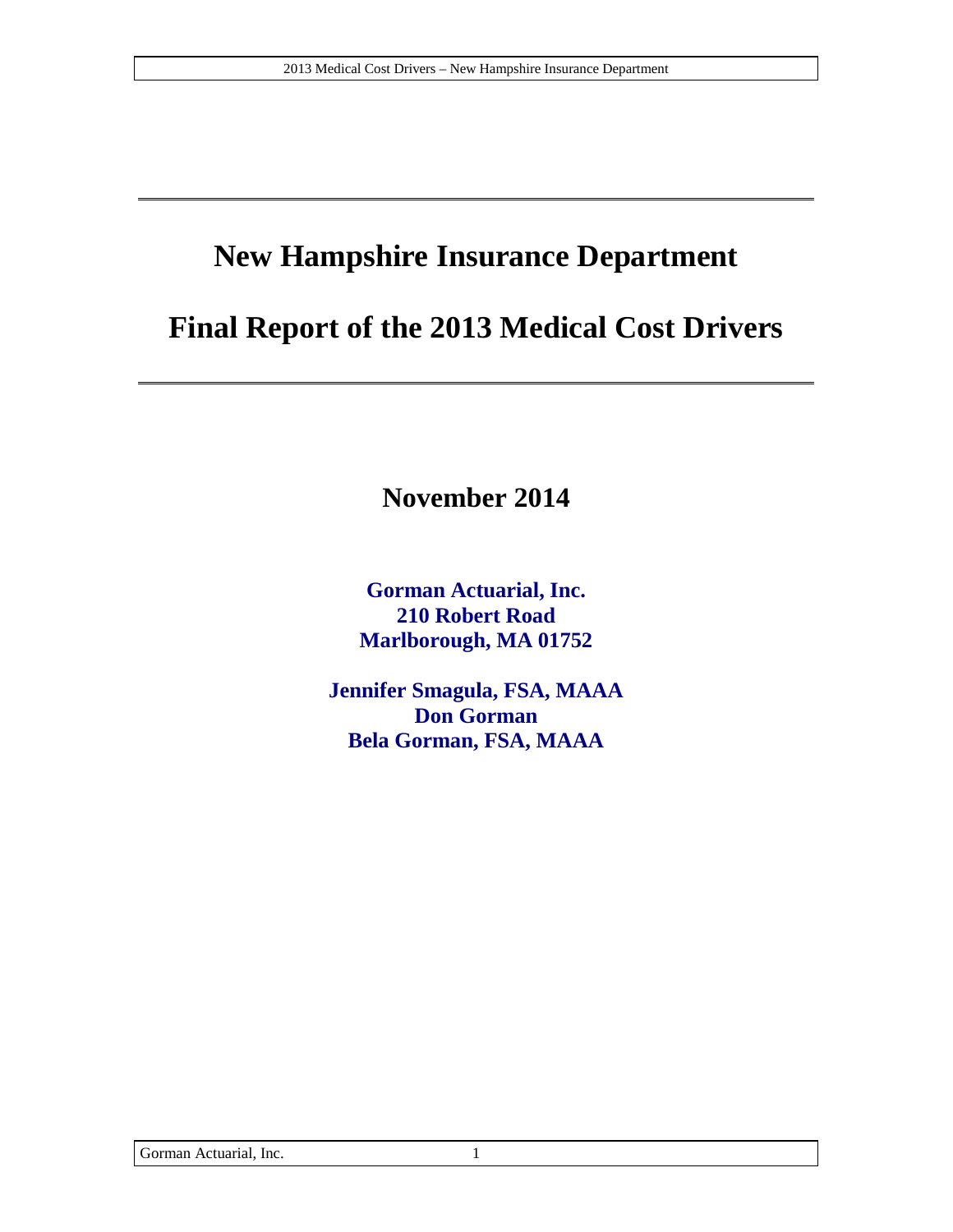#### **Table of Contents**

#### **Section Title Page Number**

| 1. Executive Summary_                                                                                                                   |                         |
|-----------------------------------------------------------------------------------------------------------------------------------------|-------------------------|
| 2. Data Sources and Definitions                                                                                                         |                         |
| 3. Overview of New Hampshire Insurance Market __________________________________                                                        |                         |
| 4. Premium Trends - Unadjusted<br><u> 1989 - Johann Johann Barbara, martin bashkar (b. 1989)</u>                                        | 11                      |
|                                                                                                                                         | 12                      |
|                                                                                                                                         |                         |
|                                                                                                                                         | $\overline{15}$         |
|                                                                                                                                         | 16                      |
|                                                                                                                                         | $\overline{18}$         |
|                                                                                                                                         | 19                      |
|                                                                                                                                         | 19                      |
|                                                                                                                                         | 19                      |
|                                                                                                                                         | 24                      |
|                                                                                                                                         | 28                      |
|                                                                                                                                         | 30                      |
|                                                                                                                                         | 32                      |
|                                                                                                                                         | 34                      |
| 7.8. Profit Margins                                                                                                                     | 37                      |
| 8. Regional and National Comparisons _____                                                                                              | 40                      |
|                                                                                                                                         |                         |
|                                                                                                                                         | 44                      |
| 9.2. New Hampshire Tiered Network and Site of Service Market Share                                                                      | 44                      |
|                                                                                                                                         |                         |
|                                                                                                                                         | $\frac{1}{\sqrt{2}}$ 51 |
| 9.5. Provider Payment Methodologies                                                                                                     | 52                      |
|                                                                                                                                         | 54                      |
|                                                                                                                                         | 54                      |
| 11.1. Data Sources<br><u> 1980 - Jan Barat, martin da basar da basar da basar da basar da basar da basar da basar da basar da basar</u> | 54                      |
| 11.2. Glossary of Terms                                                                                                                 | 56                      |
|                                                                                                                                         | 57                      |
|                                                                                                                                         | 58                      |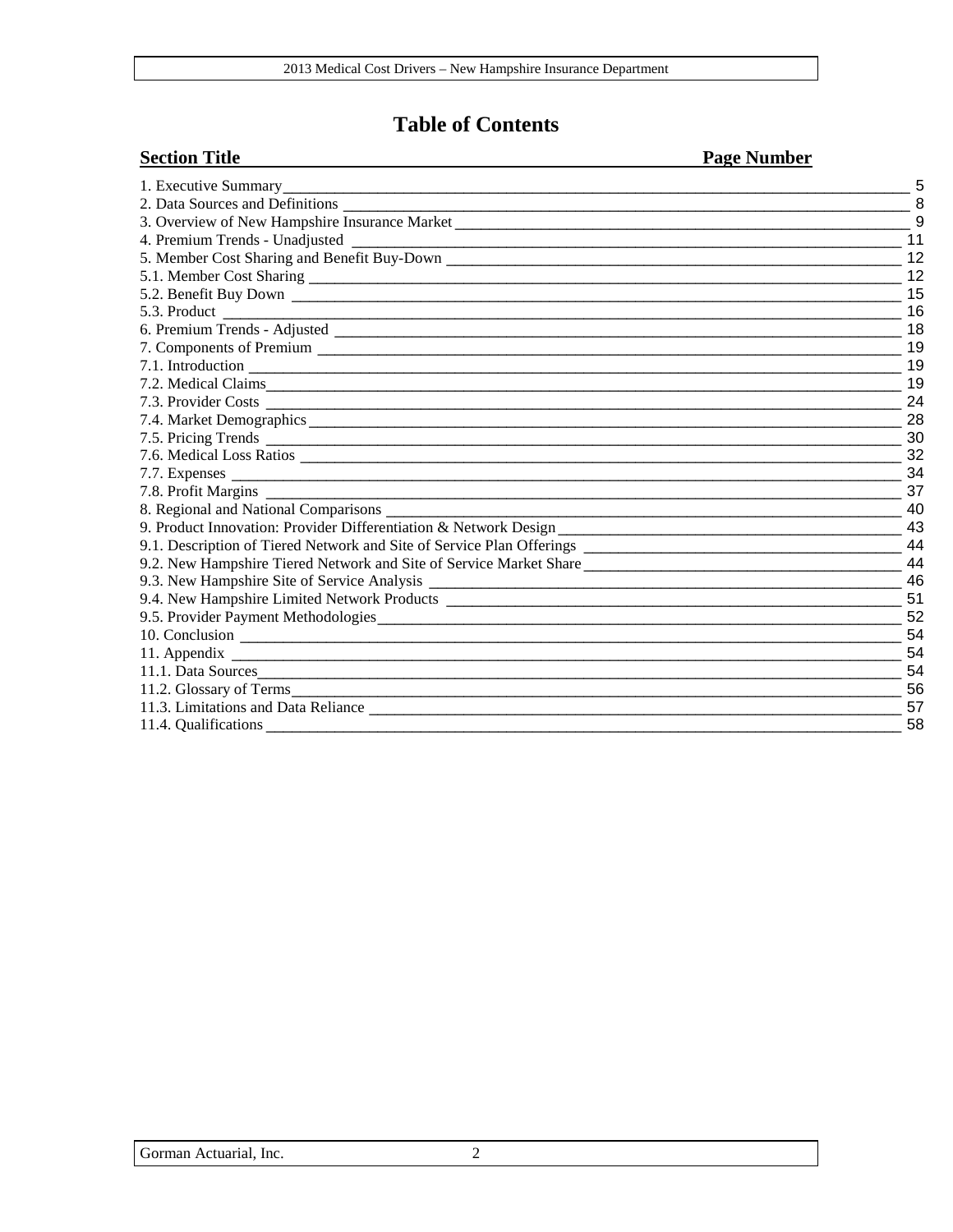#### **List of Tables**

| <b>Table</b>                                                                                           | <b>Page Number</b> |
|--------------------------------------------------------------------------------------------------------|--------------------|
| TABLE 1 - UNADJUSTED EARNED PREMIUM BY MARKET SEGMENT AND YEAR _______________________ 11              |                    |
| TABLE 2 - MEMBER DISTRIBUTION OF DEDUCTIBLE BY MARKET SEGMENT AND YEAR _______________ 12              |                    |
|                                                                                                        |                    |
| TABLE 4 – MEMBER COST SHARING AS A PERCENTAGE OF TOTAL ALLOWED CLAIMS BY                               |                    |
|                                                                                                        |                    |
| TABLE 6 – 2013 IMPACT OF BENEFIT BUY DOWN ON PREMIUM TRENDS BY MARKET                                  |                    |
| TABLE 7 - WEIGHTED AVERAGE PERCENT CHANGE FOR TOP 10 PHYSICIAN GROUPS __________________ 28            |                    |
| TABLE 8 - AVERAGE TARGET MEDICAL LOSS RATIOS, CARRIER RATE FILINGS ________________________________ 32 |                    |
|                                                                                                        |                    |
|                                                                                                        |                    |
|                                                                                                        |                    |
|                                                                                                        |                    |
|                                                                                                        |                    |
|                                                                                                        |                    |
| TABLE 15 - COMPARISON OF NATIONAL, REGIONAL AND STATE COSTS AND TRENDS ________________ 40             |                    |
| TABLE 16 – 2013 PREMIUM PMPM'S AND LOSS RATIOS BY MARKET SEGMENT – NEW                                 |                    |
|                                                                                                        |                    |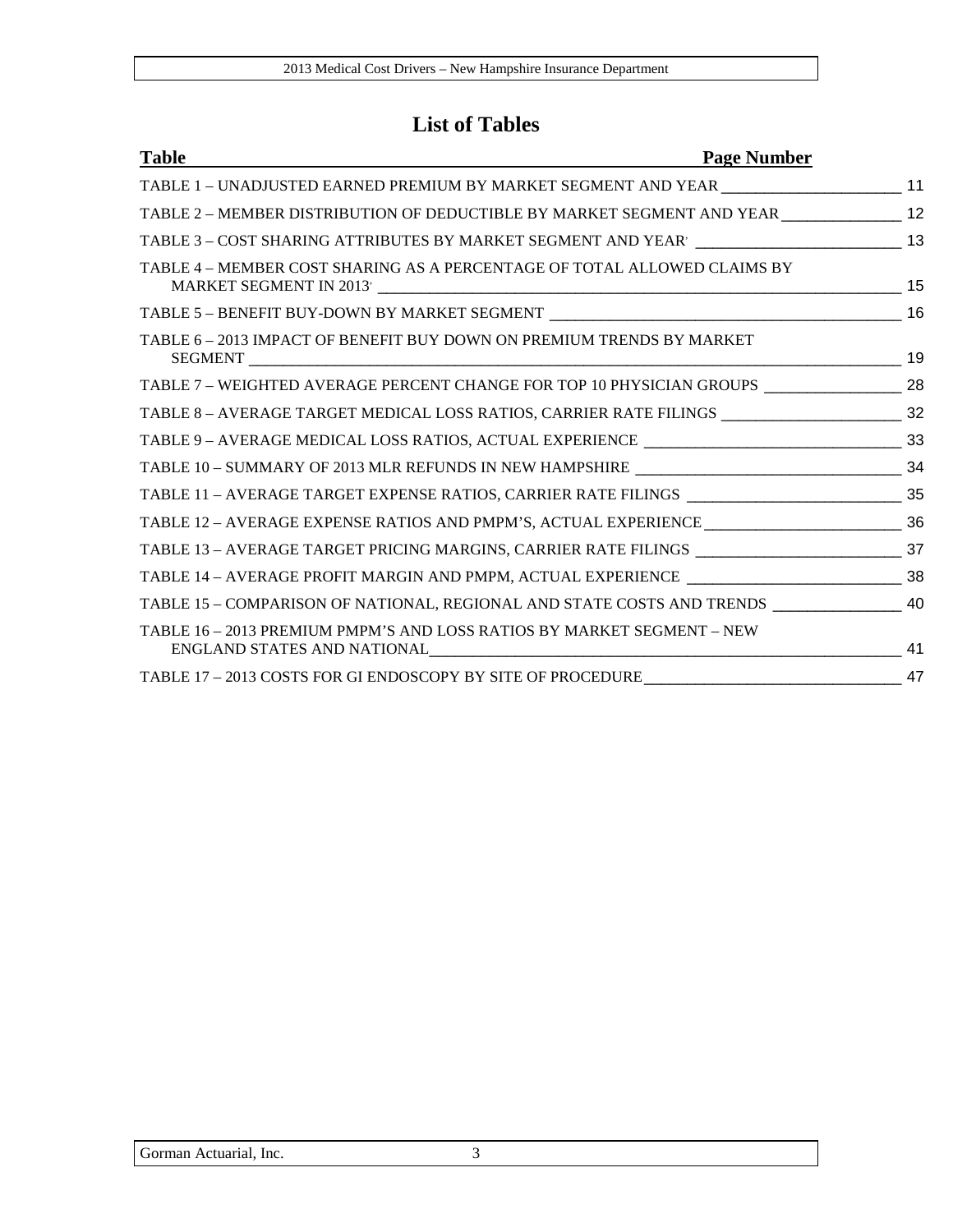#### **List of Figures**

| <b>Figure</b><br><b>Page Number</b>                                                                                                                               |  |          |
|-------------------------------------------------------------------------------------------------------------------------------------------------------------------|--|----------|
| FIGURE 1 - DISTRIBUTION OF NEW HAMPSHIRE HEALTH INSURANCE COVERAGE (2011 -                                                                                        |  |          |
|                                                                                                                                                                   |  | $\sim$ 9 |
|                                                                                                                                                                   |  |          |
| FIGURE 3 - INDIVIDUAL AND SMALL GROUP DISTRIBUTION BY DEDUCTIBLE LEVEL _________________ 13                                                                       |  |          |
| FIGURE 4 - COMMERCIAL MEMBERSHIP BY PRODUCT, INSURED STATUS AND YEAR _________________ 17                                                                         |  |          |
|                                                                                                                                                                   |  |          |
|                                                                                                                                                                   |  |          |
|                                                                                                                                                                   |  |          |
|                                                                                                                                                                   |  |          |
|                                                                                                                                                                   |  |          |
|                                                                                                                                                                   |  |          |
| FIGURE 11 - HOSPITAL INPATIENT AND OUTPATIENT COMBINED AVERAGE RATE<br>CHANGES 2013 AND 2014                                                                      |  |          |
| FIGURE 12 - INPATIENT AND OUTPATIENT FACILITY COMBINED AVERAGE RATE                                                                                               |  |          |
|                                                                                                                                                                   |  |          |
| FIGURE 14 - THREE YEAR AVERAGE PHYSICIAN GROUP PAYMENT RATE CHANGES ___________________ 28                                                                        |  |          |
|                                                                                                                                                                   |  |          |
|                                                                                                                                                                   |  |          |
|                                                                                                                                                                   |  |          |
|                                                                                                                                                                   |  |          |
| FIGURE 19 - COMPARISON OF NEW HAMPSHIRE TO NATIONAL AND REGIONAL PREMIUM 41                                                                                       |  |          |
| FIGURE 20 - PERCENTAGE OF MEMBERS IN SITE OF SERVICE BENEFIT DESIGNS AND<br>TIERED NETWORK PRODUCTS BY MARKET SEGMENT AND YEAR _______________________________ 46 |  |          |
| FIGURE 21 - GI ENDOSCOPY PERCENTAGE USAGE OF AMBULATORY SURGICAL CENTERS _____________ 48                                                                         |  |          |
| FIGURE 22 - COLONOSCOPY PERCENTAGE USAGE OF AMBULATORY SURGICAL CENTERS __________ 49                                                                             |  |          |
| FIGURE 23 - LIPID PROFILE AND CHOLESTEROL TEST USAGE OF INDEPENDENT LABS' ___________________ 50                                                                  |  |          |
| FIGURE 24 - NEW HAMPSHIRE INSURED MEMBERSHIP IN RISK ARRANGEMENTS _________________________ 53                                                                    |  |          |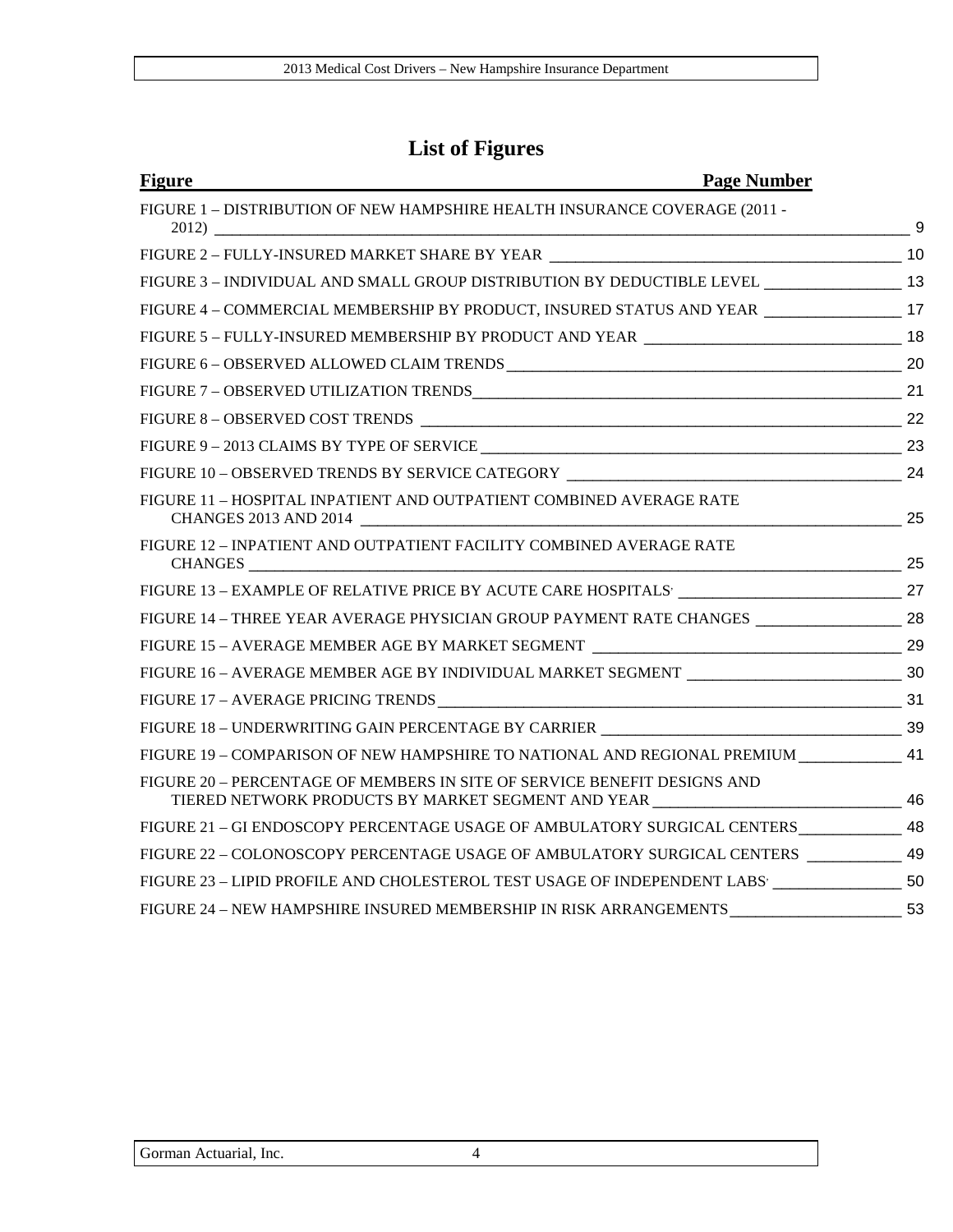# **1. Executive Summary**

In May 2010, New Hampshire passed RSA 420-G:14-a, V-VII (Chapter 240 of the laws of 2010, an act requiring public hearings concerning health insurance cost increases). This law requires the New Hampshire Insurance Commissioner to "hold an annual public hearing concerning premium rates in the health insurance market and the factors, including health care costs and cost trends, that have contributed to rate increases during the prior year." This year's hearing was held on October 31, 2014. The law also requires the Commissioner to "prepare an annual report concerning premium rates in the health insurance market and the factors that have contributed to rate increases during the prior year." The Commissioner and the New Hampshire Insurance Department (NHID) have engaged Gorman Actuarial, Inc. (GA) to assist them in preparing this fourth Annual Report.

The key findings from this year's report are:

 **In 2013, average premiums in New Hampshire's fullyinsured private markets increased 3%. The continued movement towards plans with increased member cost sharing prevented additional premium increases of approximately 2% to 4%.**

The average 2013 premium increase was up from the 1.1% premium increase experienced in 2012.

 **Actual healthcare claims increased 1.3% from 2012 to 2013.**  Overall claim trends decreased for the third straight year, from 3.3% in 2011 to 2.7% in 2012 to 1.3% in 2013. Utilization trends

were negative for three straight years, although utilization trends increased from -3.5% in 2012 to -2.6% in 2013. Overall cost trends have decreased, from 6.4% in 2012 to 4.1% in 2013.

#### **The overall combined inpatient and outpatient hospital rate change is 3.2% in 2013.**

Inpatient and outpatient hospital spending represents 40% to 50% of total medical and pharmacy expenditures. While the overall hospital rate change has decreased from prior years, the majority of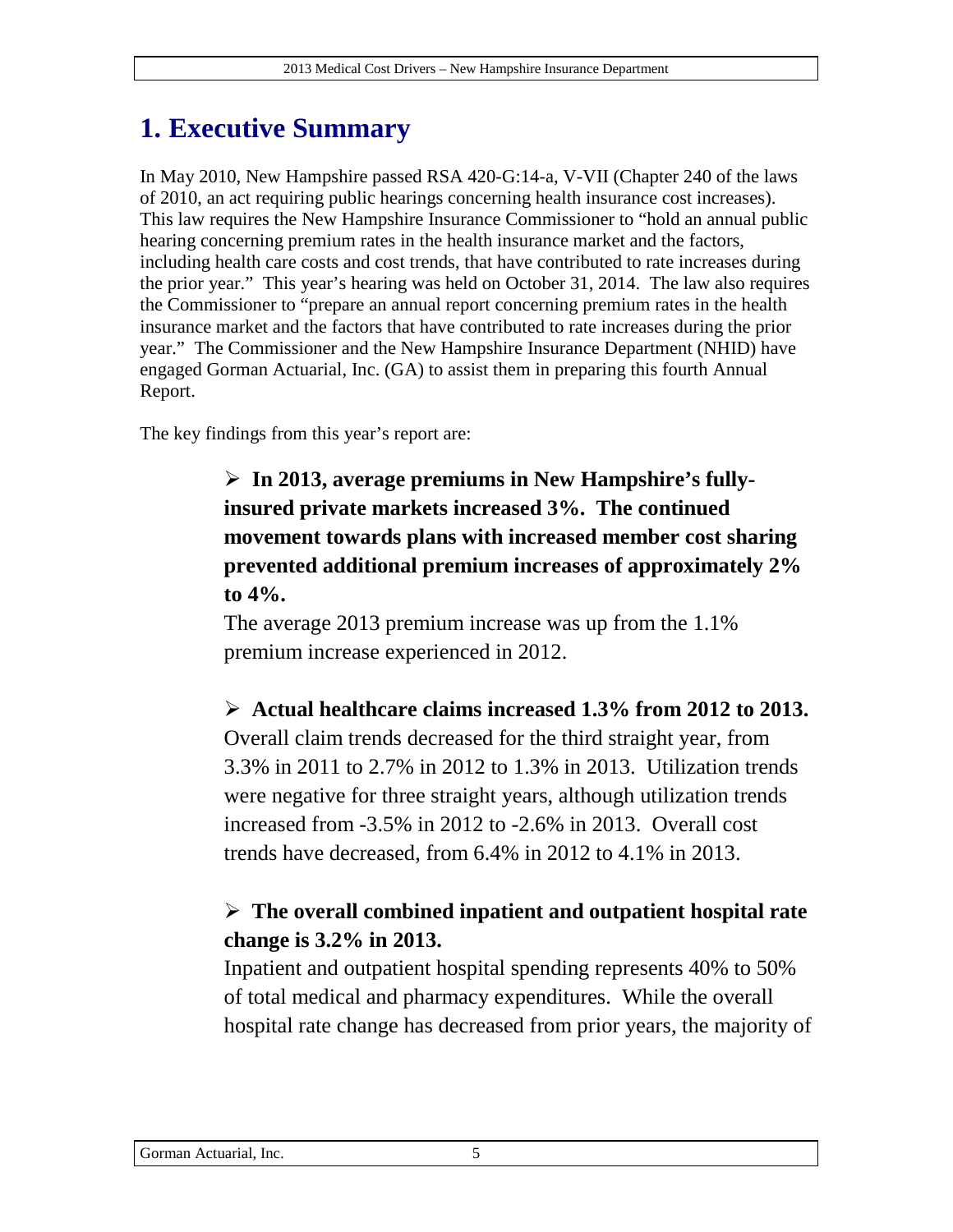hospital-specific rate changes continue to be higher than the 2013 Northeast Medical Consumer Price Index (CPI) of [1](#page-5-0).6%.<sup>1</sup>

#### **In addition to premium costs, members paid \$966 on average in out-of-pocket cost sharing in 2013.**

The share of claims paid by members represents approximately 19% of total medical claims.

#### **Pricing trends in 2014 and 2015 reflect the more favorable observed claim trends in recent years.**

2014 to 2015 pricing trends are approximately 8% and are generally lower than historic pricing trends and are consistent with national trend survey results. These trends differ from observed trends for several reasons. For example, there is a time lag between when premiums are set and emerging experience.<sup>[2](#page-5-1)</sup>

#### **Average deductible levels and member out-of-pocket maximums have increased in all market segments.**

The Individual and Small Group Markets saw the largest increases in deductibles and member out-of-pocket maximums, followed by the Large Group Market.

#### **Carriers priced their 2013 plans such that 81.8% of premiums would go towards coverage of medical claims. Actual claims consumed only 78.6% of premiums.**

2013 pricing trends did not typically reflect negative utilization trends, which contributed to the variance between the target and actual medical loss ratio. Medical loss ratios for five carriers were below the minimum thresholds set by the ACA, resulting in those

<span id="page-5-0"></span> $1 \frac{http://www.bls.gov/cpi/cpid1312.pdf}{http://www.bls.gov/cpi/cpid1312.pdf}$  The Northeast is defined as Connecticut, Maine, Massachusetts, New Hampshire, New York, New Jersey, Pennsylvania, Rhode Island and Vermont. The CPI for Medical Care is based on both medical care services (professional services, hospital and related services and health insurance) and medical care commodities (medicinal drugs, medical equipment and supplies.) For more  $\overline{a}$ 

<span id="page-5-1"></span><sup>&</sup>lt;sup>2</sup> For additional discussion regarding differences between pricing trend and observed trend, please see Section [7.5.](#page-29-1)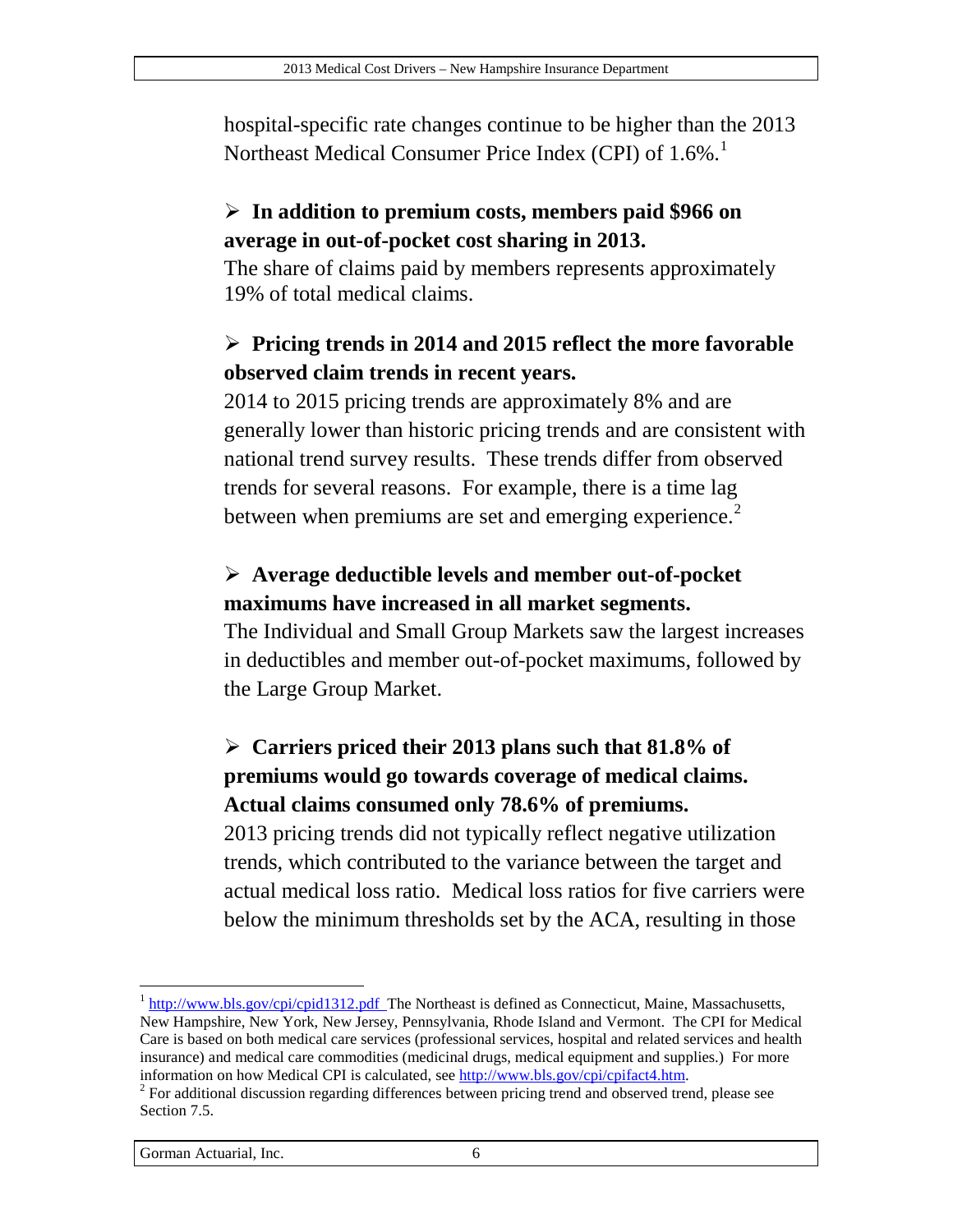carriers paying nearly \$5.5 million in premium rebates, or 0.4% of premium to New Hampshire policyholders for 2013.

#### **Carrier-reported actual expenses, including taxes and assessments, increased 8.9% in 2013. [3](#page-6-0)**

The percentage of premium going towards expenses has increased from 15.5% to 16.4% from 2012 to 2013. The increase in expenses is driven by a combination taxes and assessments along with other carrier administrative costs. While overall expenses are a much smaller percentage of total premium compared to claims, given this increase, it is recommended that future reports continue to further analyze the increase in expenses.

#### Gorman Actuarial, Inc. 7

<span id="page-6-0"></span><sup>&</sup>lt;sup>3</sup> Expenses reported by the carrier generally tie to information reported in the Supplemental Health Care Exhibits (SHCE) except in the case of Anthem where the information is adjusted to exclude the Federal Employees Program (FEP.)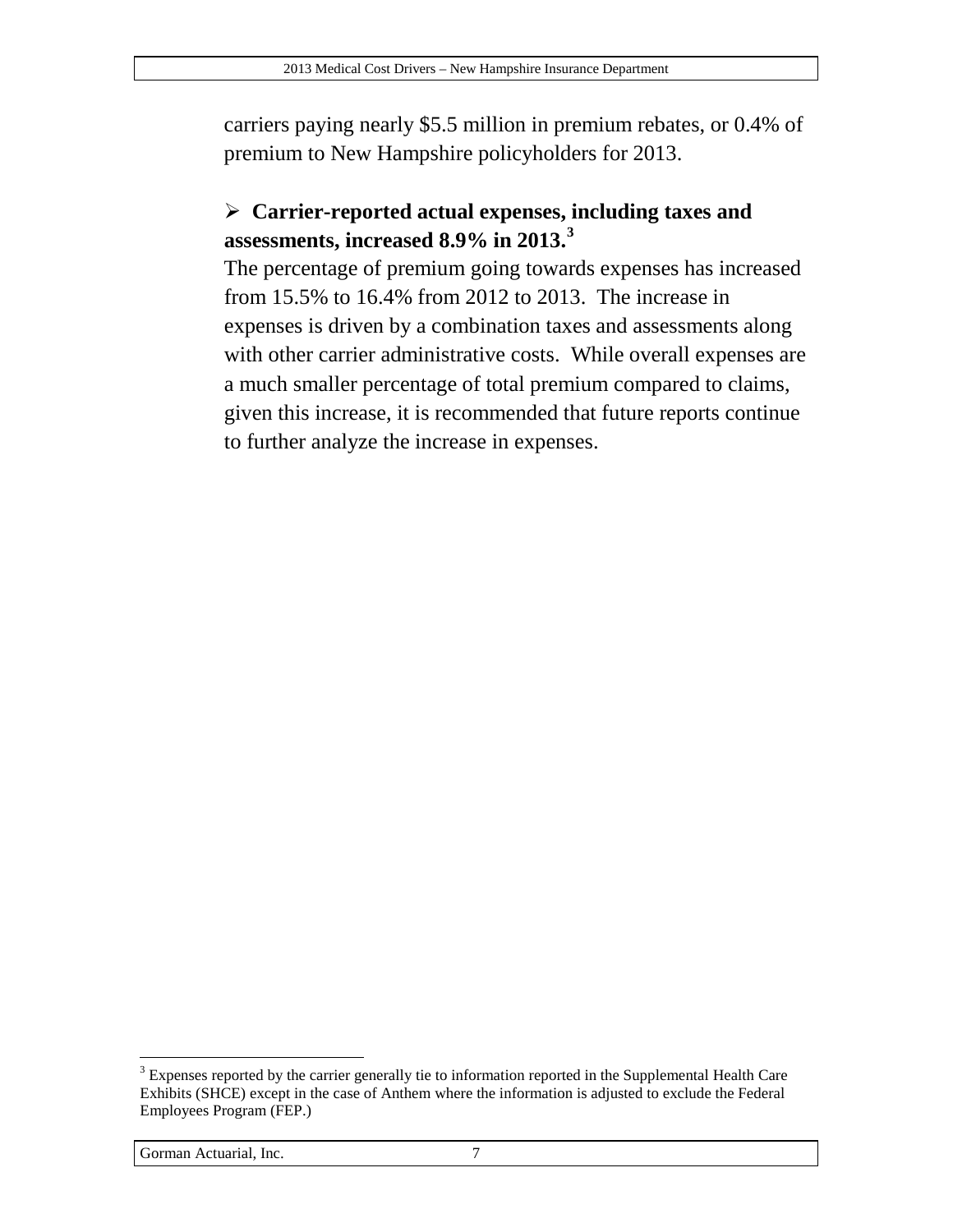# **2. Data Sources and Definitions**

A number of data sources were utilized in preparing the report. GA utilized existing data and information collected by the NHID along with publicly available information. GA and the NHID also asked the major carriers in the New Hampshire fully-insured market to complete a questionnaire providing details not readily available from other data sources. This report uses only de-identified or aggregated responses to the questionnaires except where noted. Gorman Actuarial has not audited this information for accuracy. We have performed a limited review of the data for reasonableness and consistency. If the underlying data is inaccurate or incomplete, the results of this analysis may likewise be inaccurate or incomplete. Additional details on key data sources and a glossary of key terms can be found in the Appendix at the end of this report. The report contains statements that attempt to provide some context to current or past trends. These statements are based on the understanding of the existing and proposed regulatory environment as of November 2014. If subsequent changes are made, these statements may not appropriately represent the expected future state.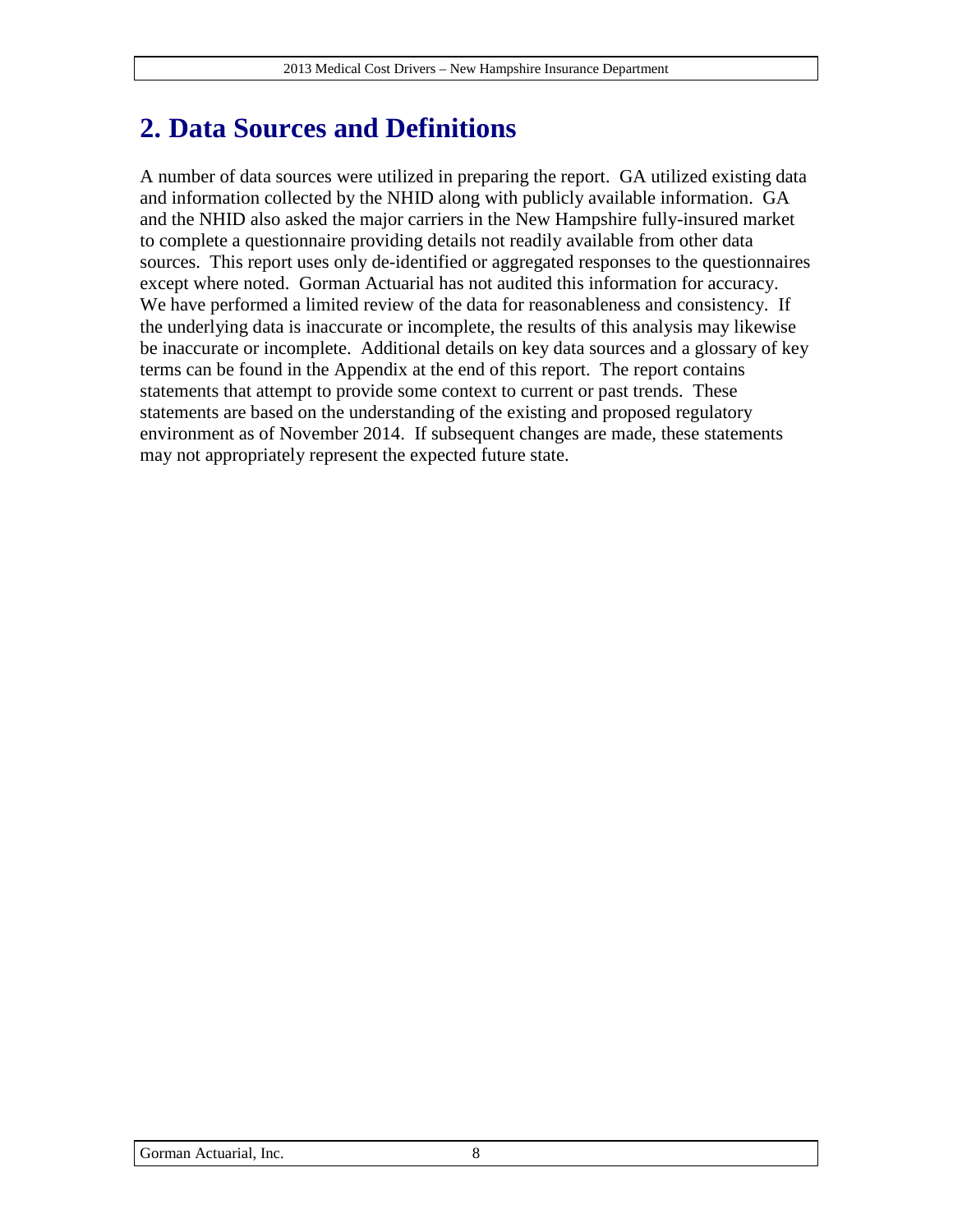# <span id="page-8-3"></span>**3. Overview of New Hampshire Insurance Market**

Many different types of health insurance plans are available in New Hampshire. To put the markets in some context, [Figure 1](#page-8-0) shows the estimated distribution by type of health insurance coverage for all New Hampshire residents during  $2011 - 2012<sup>4</sup>$  $2011 - 2012<sup>4</sup>$  $2011 - 2012<sup>4</sup>$ , the most recent years for which the data were available. It was estimated that 12% of New Hampshire residents were uninsured in 2012. This is below the national average of 15% and placed New Hampshire as the  $14<sup>th</sup>$  lowest out of the [5](#page-8-2)0 states that year.<sup>5</sup> In 2012, 23% of the population received health coverage through public sources including Medicare and Medicaid. The Medicaid rate of 8% was the lowest of any state, and significantly below the national average of 16%. Slightly less than two-thirds of the market received health coverage in the private market, either through individual insurance or employersponsored group insurance coverage. The 59% receiving employer-sponsored coverage was the highest of any state in the country and was well above the national average of 48%.



<span id="page-8-0"></span>**Figure 1 – Distribution of New Hampshire Health Insurance Coverage (2011 - 2012)**

<span id="page-8-1"></span><sup>&</sup>lt;sup>4</sup> Kaiser Family Foundation:<http://www.statehealthfacts.org/profileind.jsp?cat=3&sub=39&rgn=31> The data is based on an analysis of the Census Bureau's March 2012 and 2013 Current Population Surveys (CPS; Annual Social and Economic Supplements) and are restricted to the civilian (not active duty military) population. The state data represent 2-year averages. In certain segments, the survey data may not be consistent with New Hampshire state reporting.  $\overline{a}$ 

<span id="page-8-2"></span><sup>&</sup>lt;sup>5</sup> For residents under age 65 (unlikely to be covered by Medicare), 14% of New Hampshire residents and 18% of residents nationally are estimated to be uninsured.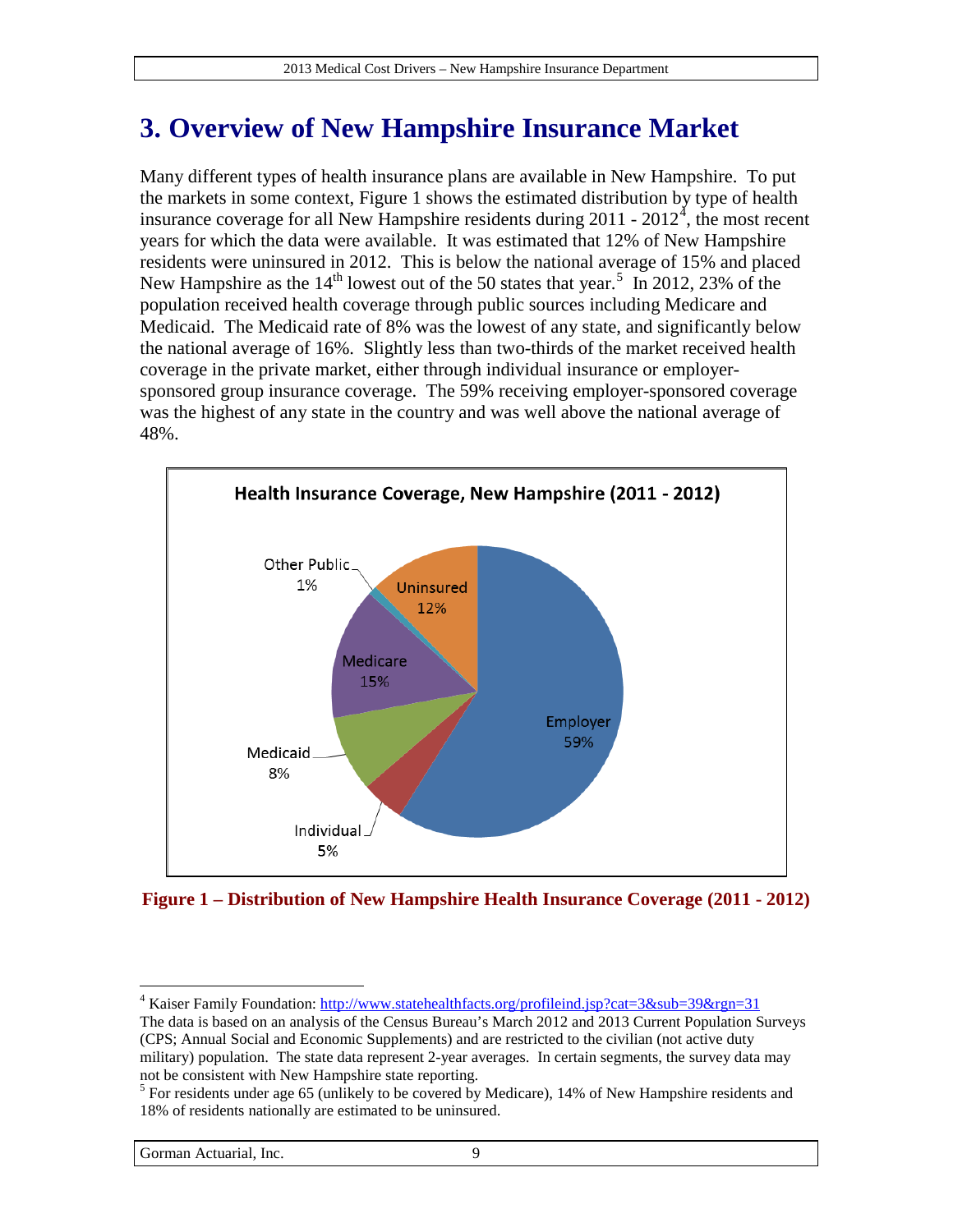New Hampshire's private health insurance market membership can be further divided between self-insured coverage and fully-insured coverage. Self-insurance is a type of funding arrangement in which an employer does not actually pay insurance premiums to a carrier to accept the claims risk. The employer pays only a service fee to a carrier to administer the plan, and covers the cost of claims directly. These arrangements are common among larger employers. Approximately 55% of privately insured members in New Hampshire are covered under a self-insured arrangement. Because these employers pay claims directly, rather than paying premiums for their coverage, the primary focus of this report will be on the remaining 45% of privately insured members in the Individual, Small Group, and Large Group fully-insured segments.

[Figure 2](#page-9-0) shows each carrier's share of members in the combined fully-insured markets. Anthem, which includes Matthew Thornton, has 60% of the overall share of members and is the largest carrier in each market segment. Harvard Pilgrim is the second-largest carrier, with a 27% overall share. Cigna has just a 6% share of the fully-insured markets but maintains a substantial market presence in New Hampshire with approximately a third of the self-insured market. MVP's member share continued to decline and was only 3% of the fully-insured marketplace in 2013, as it had previously announced plans to withdraw from the New Hampshire market.<sup>[6](#page-9-1)</sup> All other carriers combined have approximately 4% of the fully-insured market in New Hampshire.



**Figure 2 – Fully-Insured Market Share by Year[7](#page-9-2)**

<span id="page-9-1"></span><span id="page-9-0"></span> $\frac{6 \text{ https://swp.mvphealthcare.com/wps/portal/mvp/shared/aboutus/pressrelcases}}{6 \text{ https://swp.mvphealthcare.com/wps/portal/mvp/shared/aboutus/pressrelcases}}$  - October 15, 2013 press

<span id="page-9-2"></span> $\frac{7}{1}$  2011 - 2013 Supplemental Health Care Exhibit filings, excluding Federal Employee Program members. This chart represents New Hampshire situs based members while [Figure 1](#page-8-0) represents New Hampshire residents.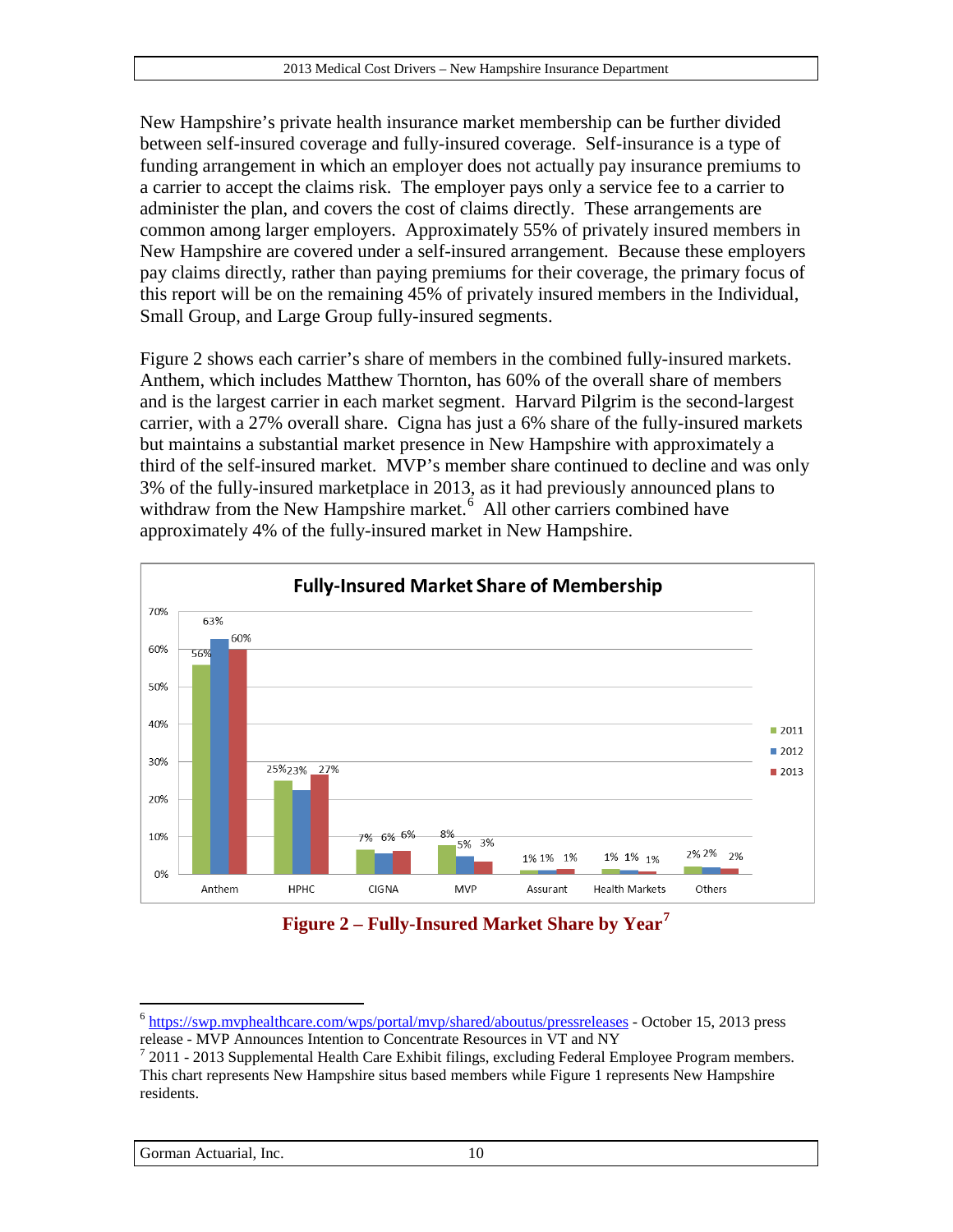# **4. Premium Trends - Unadjusted**

Similar to previous reports, fully insured premium trends were analyzed on both an unadjusted and benefit-adjusted basis. The unadjusted basis examines earned premium<sup>[8](#page-10-1)</sup> PMPM trends based on information provided by each carrier as shown in [Table 1.](#page-10-0) In the case of the Group Markets, the premium PMPM includes both the employer and employee contribution. These premiums reflect actual average premium rates paid in each market and can be influenced by factors such as the demographic mix of the membership and the changing level of benefits covered under each plan. For example, if an employer group increases its deductible, its relative premium would decrease which would be reflected in the unadjusted premium. Therefore, the unadjusted premium trends do not fully reflect the increased cost of insurance borne by the average member, including changes in out-of-pocket cost sharing.

| <b>Unadjusted Earned Premium PMPM</b> |          |          |          |  |  |  |  |
|---------------------------------------|----------|----------|----------|--|--|--|--|
|                                       | 2012     | 2013     | % Change |  |  |  |  |
| Individual                            | \$304.50 | \$309.74 | 1.7%     |  |  |  |  |
| <b>Small Group</b>                    | \$431.34 | \$447.13 | 3.7%     |  |  |  |  |
| Large Group                           | \$435.47 | \$449.89 | 3.3%     |  |  |  |  |
| <b>Total Fully-Insured</b>            | \$417.10 | \$429.76 | 3.0%     |  |  |  |  |

#### **Table 1 – Unadjusted Earned Premium by Market Segment and Year[9](#page-10-2)**

<span id="page-10-0"></span>The Individual Market premium PMPM's remain well below the Group Market PMPM's. The Individual Market plans have higher average levels of member cost sharing, and the use of health underwriting (which is no longer permitted for ACA-compliant plans beginning in 2014) leads to a generally healthier risk pool. In 2013, the Small Group and Large Group Markets experienced the highest trends of 3.7% and 3.3%, respectively, while the Individual Market experienced the lowest trends, at 1.7%. In last year's report, the pattern of increases was opposite by market, with the highest premium trends in the Individual Market. The overall 2013 premium trend across all of the fully-insured markets is 3.0%, up from 1.1% in the prior year.

<span id="page-10-1"></span><sup>&</sup>lt;sup>8</sup> Earned premium is defined per the instruction to the federal medical loss ratio annual reporting form: Earned premium means all monies paid by a policyholder or subscriber as a condition of receiving coverage from the issuer, including any fees or other contributions associated with the health plan and reported on a direct basis. Any amounts for ACA fees collected in advance of the MLR reporting year in which the fee is payable must not be reported as unearned premium.  $\overline{a}$ 

<span id="page-10-2"></span><sup>&</sup>lt;sup>9</sup> Source: 2013 and 2014 NHID Carrier Questionnaires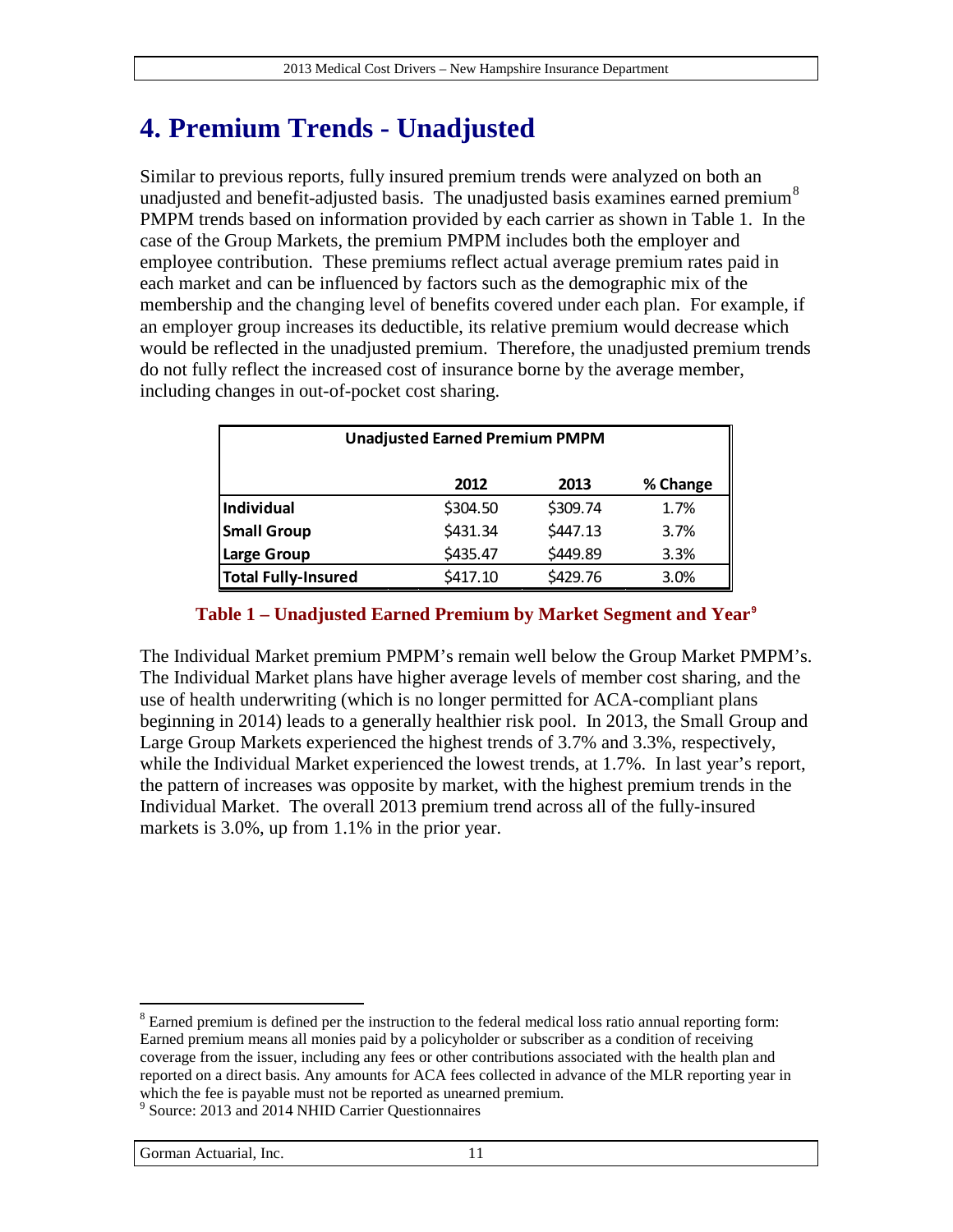# <span id="page-11-4"></span>**5. Member Cost Sharing and Benefit Buy-Down 5.1. Member Cost Sharing**

Using data provided by carriers for the 2012 and 2013 New Hampshire Supplemental Reports data submissions, Gorman Actuarial was able to analyze the change in cost sharing between these two time periods. Health insurance plan designs can have many different member cost sharing attributes. The Supplemental Report captures data for several key cost sharing attributes, including deductibles, coinsurance, office visit copays, and member out-of-pocket maximums. [Table 2](#page-11-0) displays a distribution of membership by deductible level for each of the three fully-insured market segments in CY 2012 and CY 2013. Similar to last year's analysis, there continues to be movement in each of the market segments towards health plans with higher deductibles. The Small Group markets appear to have experienced the greatest amount of shift towards higher deductibles: 61% of the Small Group Market had deductibles of \$3,000 or more in 2013, compared to 48% in 2012. The Individual Market has also experienced significant shift, with 50% of members with deductibles of \$3,000 or more in 2013, compared to 37% in 2012.

| <b>Individual</b>                |       |       |       | <b>Small Group</b> | Large Group |       |
|----------------------------------|-------|-------|-------|--------------------|-------------|-------|
| <b>Deductible</b>                | 2012  | 2013  | 2012  | 2013               | 2012        | 2013  |
| \$0                              | $0\%$ | $0\%$ | $0\%$ | $0\%$              | 6%          | 5%    |
| $$1 - $499$                      | $0\%$ | $0\%$ | $0\%$ | $0\%$              | $1\%$       | $1\%$ |
| $$500 - $999$                    | 1%    | 2%    | $0\%$ | 0%                 | 9%          | 7%    |
| $$1,000 - $1,499$                | 26%   | 19%   | 15%   | 7%                 | 14%         | 15%   |
| 1\$1.500 - \$2.999               | 31%   | 29%   | 37%   | 32%                | 33%         | 30%   |
| $$3,000 - $4,999$                | 5%    | 9%    | 40%   | 49%                | 30%         | 32%   |
| greater than or equal to \$5,000 | 36%   | 41%   | 8%    | 12%                | 7%          | 9%    |
| Total                            | 100%  | 100%  | 100%  | 100%               | 100%        | 100%  |

#### <span id="page-11-0"></span>**Table 2 – Member Distribution of Deductible by Market Segment and Year[10,](#page-11-1)[11,](#page-11-2)[12](#page-11-3)**

[Figure 3](#page-12-0) examines the membership distribution for the Individual and Small Group Markets combined from 2011 to 2013. In 2011, 37% of Individual and Small Group Market members were in plans with deductibles of \$3,000 or higher. In 2013, the percentage of members in plans with deductibles of \$3,000 or higher increased to 58%.

<span id="page-11-1"></span><sup>&</sup>lt;sup>10</sup> Source: NH Supplemental Report Data. Excludes plans with no cost sharing.

<span id="page-11-2"></span> $11$  The data from the NH Supplemental Report was limited to a subset of carriers in 2012 and 2013 consistent with the subset of carriers surveyed in the 2014 NHID Carrier Questionnaires.

<span id="page-11-3"></span> $12$  One carrier restated their 2012 Large Group data submission and therefore this data will not match to the 2012 information reported in last year's annual hearing report.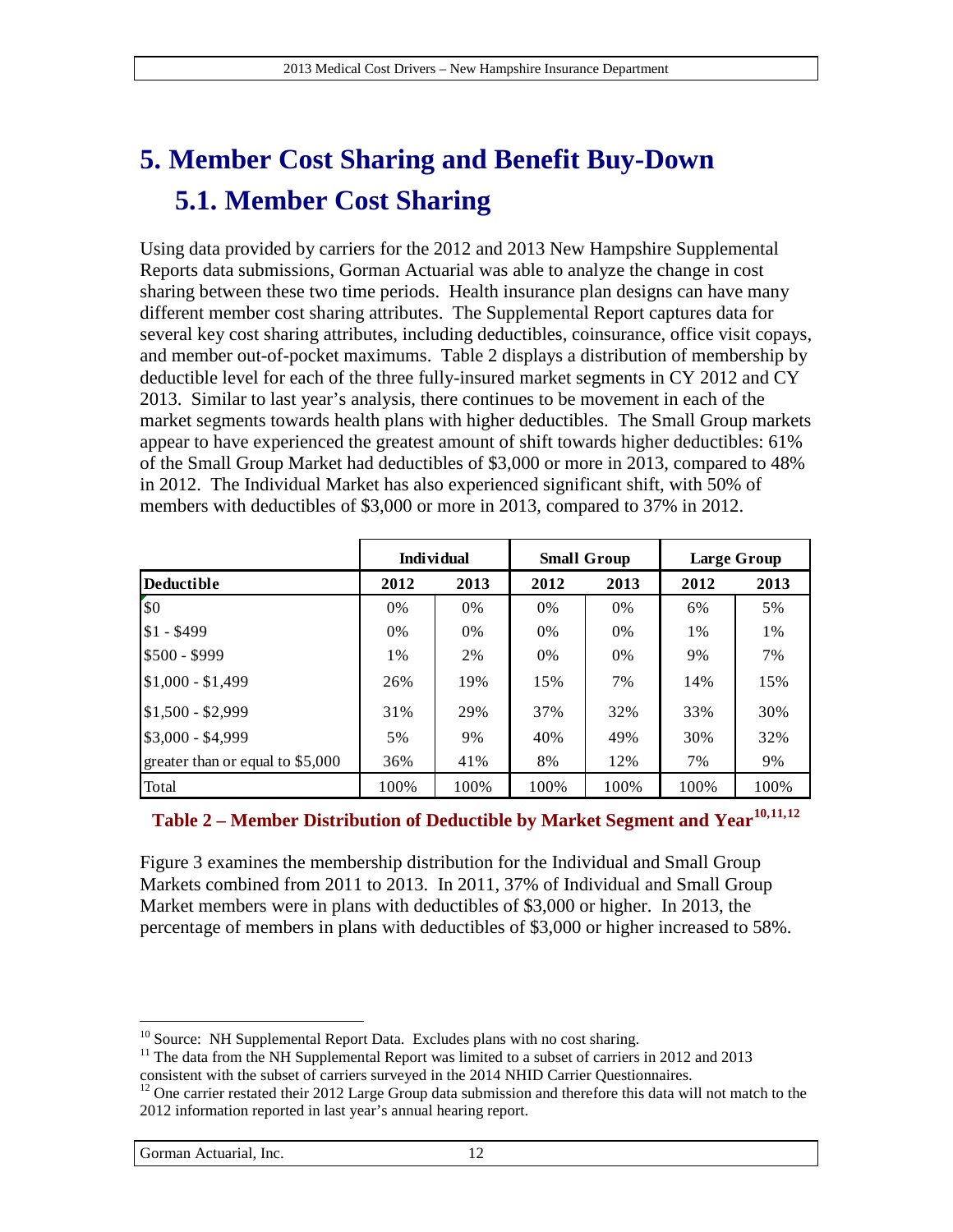

<span id="page-12-0"></span>**Figure 3 – Individual and Small Group Distribution by Deductible Level[13](#page-12-2)**

[Table 3](#page-12-1) shows the average deductible, member coinsurance percentage, and member outof-pocket limit for 2012 and 2013. The average deductible in the Individual Market increased the most at \$488, while the Small Group Market increased \$308, followed by a smaller increase in the Large Group Market, of \$154. The Individual Market continues to have the largest average deductible levels and average out-of-pocket maximums compared to the other market segments along with having a significantly higher percentage of members in high-deductible health plans, or HDHP's. The determination of HDHP is defined by the Internal Revenue Service (IRS) where, in 2013, a health policy had to have a deductible of at least \$1,250 for individual coverage and an out-ofpocket maximum that did not exceed  $$6,250$ .<sup>[14](#page-12-3)</sup>

|                                   | <b>Individual</b><br>2012<br>2013 |         |         | <b>Small Group</b> | <b>Large Group</b> |         |
|-----------------------------------|-----------------------------------|---------|---------|--------------------|--------------------|---------|
|                                   |                                   |         | 2012    | 2013               | 2012               | 2013    |
| <b>Average Deductible</b>         | \$3,192                           | \$3,679 | \$2,540 | \$2,847            | \$2,162            | \$2,315 |
| <b>Average Member Coinsurance</b> | 9%                                | 8%      | 2%      | 2%                 | 3%                 | 3%      |
| <b>Average OOP Maximum</b>        | \$4,159                           | \$4,506 | \$3,130 | \$3,489            | \$3,252            | \$3,382 |
| % of Members in High Deductible   |                                   |         |         |                    |                    |         |
| <b>Health Plans (HDHP)</b>        | 52%                               | 53%     | 15%     | 15%                | 20%                | 19%     |

<span id="page-12-1"></span>

| Table 3 – Cost Sharing Attributes by Market Segment and Year <sup>15,16</sup> |  |  |
|-------------------------------------------------------------------------------|--|--|
|                                                                               |  |  |

<span id="page-12-2"></span><sup>&</sup>lt;sup>13</sup> Source: NH Supplemental Report Data, reporting years 2011 and 2013. Individual and Small Group Markets combined.<br><sup>14</sup> http://www.irs.gov/pub/irs-drop/rp-12-26.pdf

<span id="page-12-4"></span><span id="page-12-3"></span><sup>&</sup>lt;sup>15</sup> Source: NH Supplemental Report Data. Excludes plans with no cost sharing. Average out-of-pocket maximum also excludes plans with no out-of-pocket maximum.

<span id="page-12-5"></span><sup>&</sup>lt;sup>16</sup> One carrier restated their 2012 Large Group data submission and therefore this data will not match to the 2012 information reported in last year's annual hearing report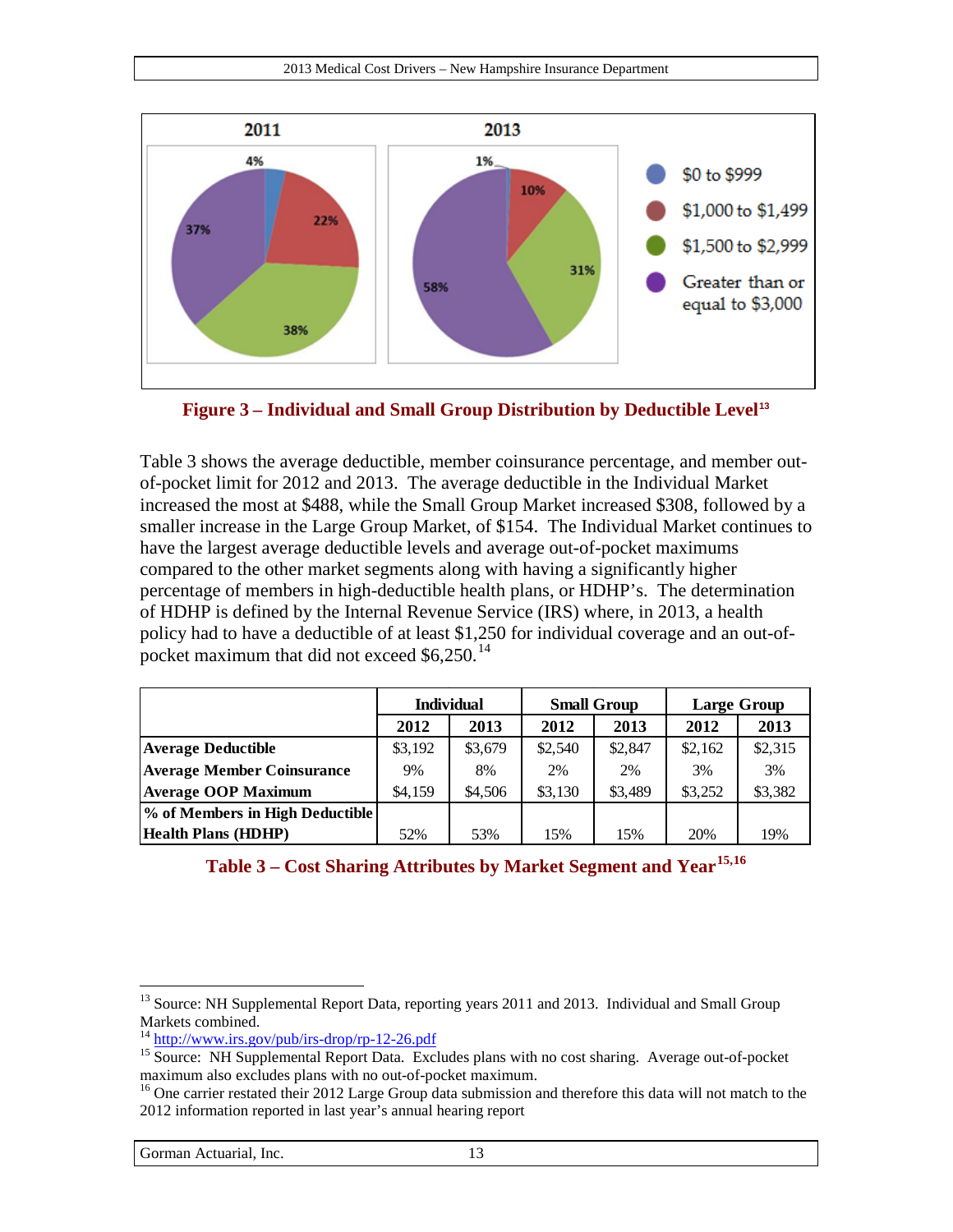Based on the information submitted in the 2014 NHID Annual Hearing Carrier Questionnaire, approximately 13% of the Individual Market members are in grandfathered plans as of April 2014, compared to 1% in the Small Group Market. An additional 31% of Individual Market members and 85% of Small Group Market members were in ACA transitional policies as of April  $2014$ <sup>[17](#page-13-0)</sup> ACA transitional policies that renew on or before October 2016 are not considered out of compliance with certain provisions of the ACA.[18](#page-13-1) It is assumed that members in the ACA transitional polices eventually will migrate to ACA-compliant policies. In 2014, the highest deductible levels in the New Hampshire Insurance Marketplace (the state healthcare Exchange) are  $$5,750<sup>19,20</sup>$  $$5,750<sup>19,20</sup>$  $$5,750<sup>19,20</sup>$  $$5,750<sup>19,20</sup>$  Non-grandfathered Individual Market members who were in plans with deductibles greater than \$5,750 in 2013, may need to choose plans with lower deductibles in 2014.

In addition to examining specific cost sharing attributes, we can also look at the overall average member out-of-pocket spending. The average member out-of-pocket spending on an annual basis was \$966 in 2013. This is in addition to annual premium costs. On a percentage of total claims, this level of cost sharing equates to 19% of total allowed claims for the entire fully-insured market and 18% for Group Markets only. This percentage is higher when compared with a recent study by the Health Care Cost Institute (HCCI), which is based on employer group business only. HCCI reported the 2013 Northeast average annual cost sharing of \$737 per member, which was 15% of their reported allowed claims.[21](#page-13-4) The New Hampshire Individual Market has the highest cost sharing percentage at 28% of allowed claims which is the result of their lower overall allowed claims and higher cost sharing amounts.

<span id="page-13-0"></span><sup>&</sup>lt;sup>17</sup> Note that the information in this report is based on April 2014 and therefore may differ from the information presented in the report "New Hampshire Health Insurance Market Analysis", August 18, 2014, Wakely Consulting Group which is based on data as of May 2014.  $\overline{a}$ 

<span id="page-13-1"></span><sup>&</sup>lt;sup>18</sup> [http://www.cms.gov/CCIIO/Resources/Regulations-and-Guidance/Downloads/transition-to-compliant](http://www.cms.gov/CCIIO/Resources/Regulations-and-Guidance/Downloads/transition-to-compliant-policies-03-06-2015.pdf)[policies-03-06-2015.pdf,](http://www.cms.gov/CCIIO/Resources/Regulations-and-Guidance/Downloads/transition-to-compliant-policies-03-06-2015.pdf) [http://www.nh.gov/insurance/media/bulletins/2014/documents/ins\\_14\\_009\\_ab.pdf](http://www.nh.gov/insurance/media/bulletins/2014/documents/ins_14_009_ab.pdf)<br><sup>19</sup> http://www.nh.gov/insurance/consumers/documents/nh mktplc indvplns.pdf

<span id="page-13-4"></span><span id="page-13-3"></span><span id="page-13-2"></span><sup>&</sup>lt;sup>20</sup>This is based on the Bronze metal level and does not include catastrophic plans.<br><sup>21</sup> http://www.healthcostinstitute.org/issue-brief-out-pocket-spending-trends-2013 - HCCI 2013 Issue Brief: Out-of-Pocket Spending Trends 2013. Their report analyzed employer-sponsored insurance and members under age 65 only.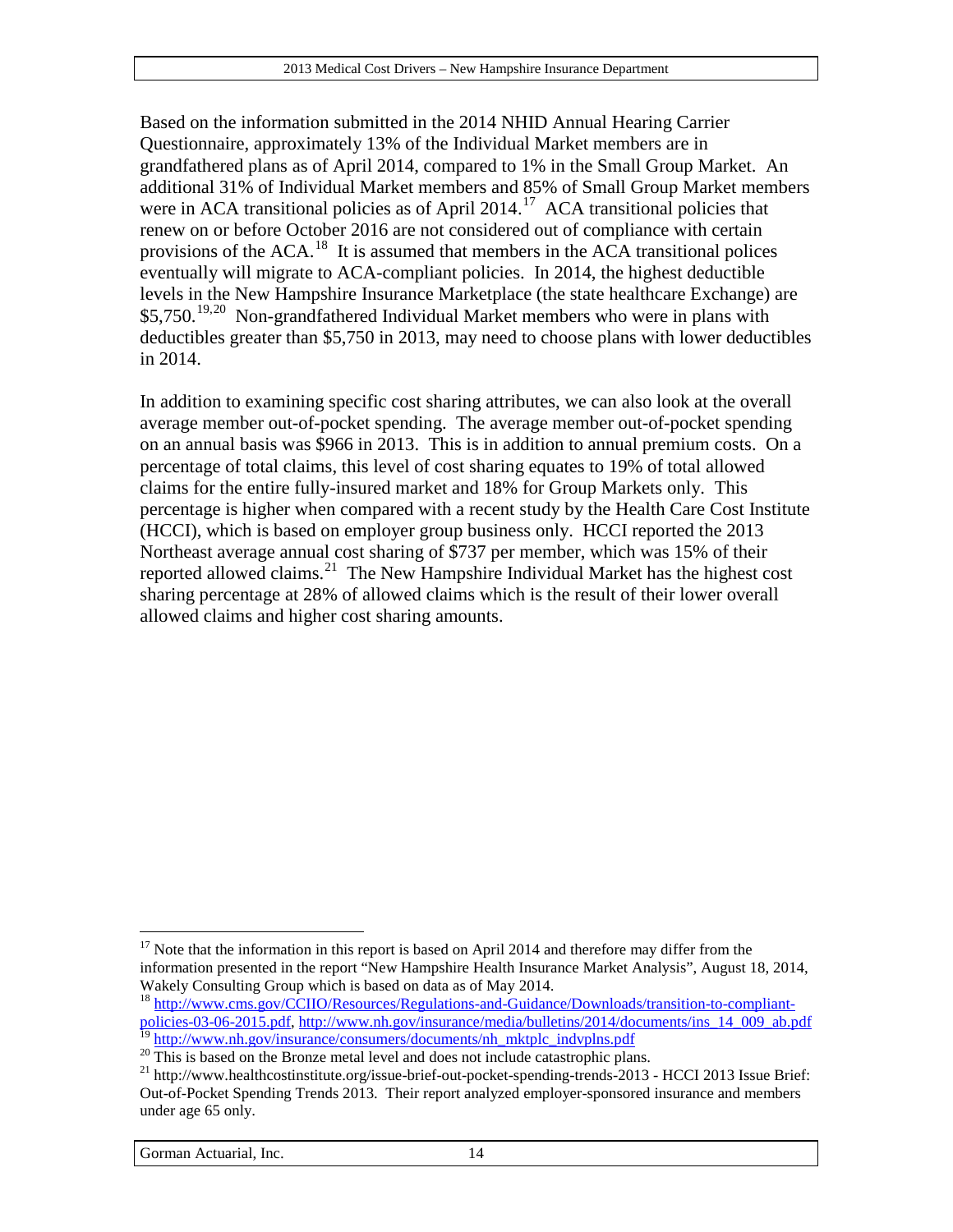| 2013                       |                                                                 |  |  |  |
|----------------------------|-----------------------------------------------------------------|--|--|--|
|                            | <b>Average Member Cost</b><br>Sharing as % of<br><b>Allowed</b> |  |  |  |
| <b>Individual</b>          | 28%                                                             |  |  |  |
| <b>Small Group</b>         | 20%                                                             |  |  |  |
| <b>Large Group</b>         | 17%                                                             |  |  |  |
| <b>Total Fully-Insured</b> | 19%                                                             |  |  |  |
| <b>Total Group Only</b>    | 18%                                                             |  |  |  |

**Table 4 – Member Cost Sharing as a Percentage of Total Allowed Claims by Market Segment in 2013[22,](#page-14-0) [23](#page-14-1)**

#### **5.2. Benefit Buy Down**

When analyzing premium changes and medical trends, it is helpful to understand what portion of the change is due to cost changes from the carrier and what portion of the change is due to a change in benefits purchased. For example, a policyholder could receive a premium increase of 10%. However, this 10% increase could reflect a 15% increase from the carrier and a 5% decrease because the policyholder purchased benefits that reflect higher cost sharing. "Benefit buy-down" is the process of selecting a plan with reduced benefits or higher member cost sharing as a way to mitigate premium increases.

There are different ways to calculate benefit buy-down. One method is to calculate the change in actuarial value between two time periods. Actuarial value is defined in simple terms as the share of total medical costs covered by the health plan for a standard population. The higher the actuarial value, the more comprehensive or richer the benefit plan design. The lower the actuarial value, the more the average member generally pays for benefits through member cost sharing. For the same benefit plan design, there can be significant variation in estimated actuarial value due to differences in the assumptions used.

Gorman Actuarial relied on several methodologies to review benefit buy-down in this year's report. Beginning with the March 2014 Supplemental Report data submissions, insurance carriers in New Hampshire were required to submit the Minimum Value with

<span id="page-14-0"></span> $22$  NH Supplemental Report Data. Analysis excludes records with no member months and negative member responsibility amounts.  $\overline{a}$ 

<span id="page-14-1"></span><sup>&</sup>lt;sup>23</sup> The source for last year's member cost sharing amounts was the 2013 Carrier Questionnaire, but since the NH Supplemental Report started capturing this information with the 2014 submissions, the data is now based on the NH Supplemental Report.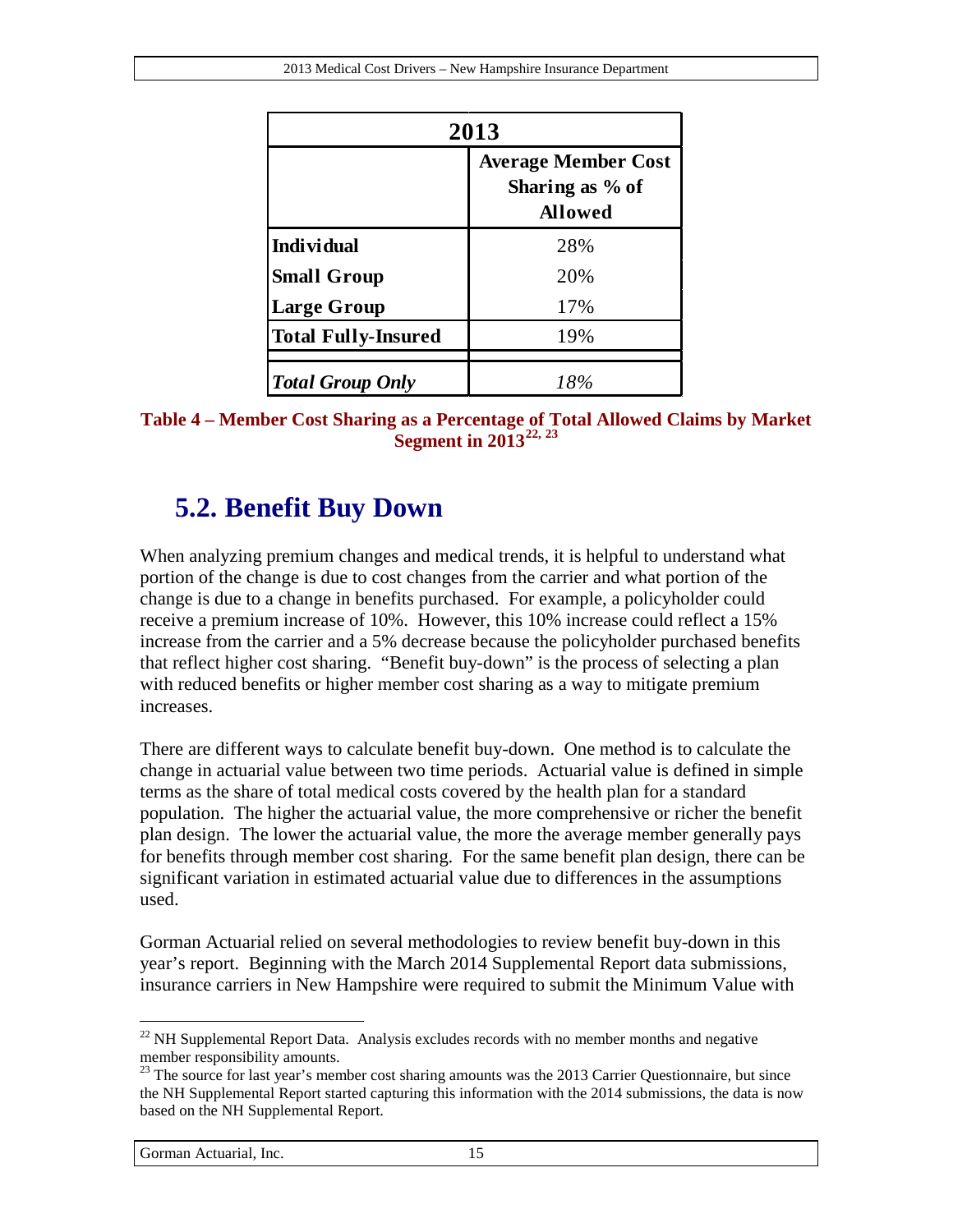each plan design. Minimum Value is measured as stated in Section 1302 (d)(2)(C) of the ACA, and more details are provided in the 2014 NHID Supplemental Report Bulletin.<sup>[24](#page-15-1)</sup> GA reviewed the change in the Minimum Value reported in the 2012 and 2013 Supplemental Report submissions. In addition, GA reviewed the reported cost sharing information from the Supplemental Report and estimated actuarial values using GA's internal actuarial value pricing model. The results of these analyses generated a range of benefit buy-down estimates for each market segment from 2012 to 2013.<sup>[25](#page-15-2)</sup> [Table 5](#page-15-0) displays a range of estimated premium reductions due to benefit buy-down for each fullyinsured market segment based on the results of these methodologies. Across the entire fully-insured market in 2013, the estimated range of premium reductions due to benefit buy-down is 2 to 4%. In 2013, the Individual Market and Small Group Markets experienced benefit buy-down in the range of 2% to 4%, while the Large Group Markets experienced less benefit buy-down, estimated at 1% to 3%.

|                    | 2013 Benefit Buy- |
|--------------------|-------------------|
|                    | <b>Down Range</b> |
| <b>Individual</b>  | 2% to 4%          |
| <b>Small Group</b> | 2% to 4%          |
| Large Group        | 1\% to 3\%        |
| <b>Total</b>       | 2\% to 4\%        |

|  | Table 5 – Benefit Buy-Down by Market Segment |  |  |  |  |
|--|----------------------------------------------|--|--|--|--|
|  |                                              |  |  |  |  |

#### <span id="page-15-0"></span>**5.3. Product**

While benefit buy-down has continued to impact premium trends in New Hampshire, the product selections in New Hampshire remained fairly stable through 2013, with some changes in 2014. [Figure 4](#page-16-0) displays the percentage of New Hampshire private market membership by product and insured status for years ending December 2011, 2012 and 2013 in addition to membership as of April 2014. This includes all market segments and both fully insured and self-insured membership, as reported by the carriers surveyed.<sup>[26](#page-15-3)</sup> The overall proportion of self-insured membership has remained fairly stable, at around 52% to 53% when combined across all products. Within the self-insured membership, the product distribution has also remained fairly stable between HMO/POS/EPO products and PPO/Indemnity products. Some have suggested that there will be shifts to the selfinsured market as a way for employers to avoid some of the requirements of the ACA.

<span id="page-15-1"></span> $^{24}$  http://www.nh.gov/insurance/media/bulletins/documents/ins\_14\_005\_ab.pdf

<span id="page-15-2"></span><sup>&</sup>lt;sup>25</sup> There are limitations in each of the methodologies employed to calculate benefit buy-down, thus a range of benefit buy-down is shown for 2012 to 2013. Minimum Values were not reported in Supplemental Report data submissions prior to 2012 and therefore actuarial values reported in prior data submissions may not be comparable.

<span id="page-15-3"></span><sup>&</sup>lt;sup>26</sup> Data in this section is based on information from the 2014 Carrier Questionnaire which only includes four carriers. This is different from the information in Section [3](#page-8-3) which is based on the Supplemental Health Care Exhibits from all reporting carriers.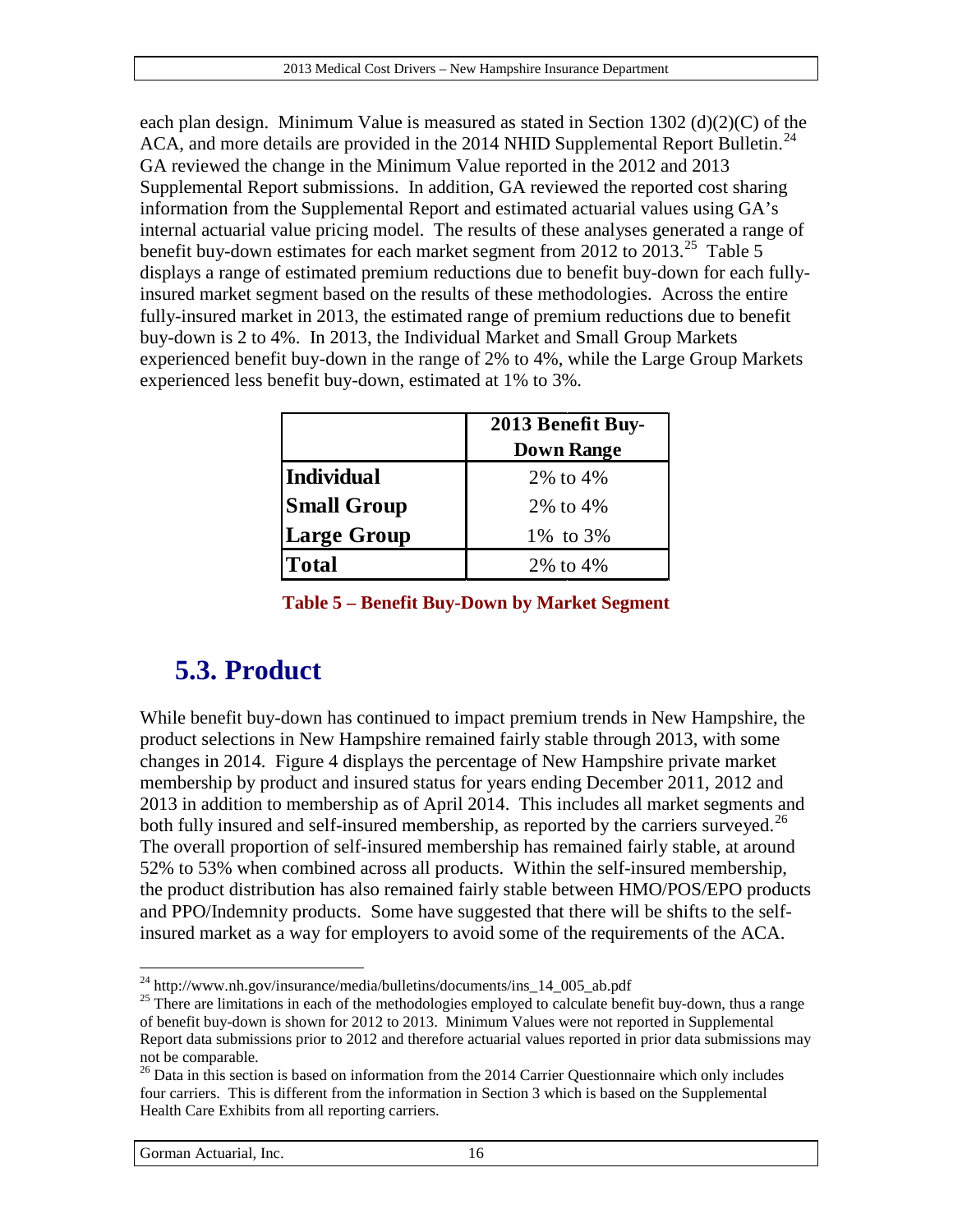The data indicate that this expected trend has not yet impacted New Hampshire. It will be interesting to continue to track this information in the future, especially when the 51 to-100 Market is defined as the Small Group market in 2016 and beyond.



<span id="page-16-0"></span>**Figure 4 – Commercial Membership by Product, Insured Status and Year[27](#page-16-1)**

[Figure 5](#page-17-0) shows the membership distribution by product for only the fully insured market segments. The distribution of members by products remained fairly stable through December 2013, but in April 2014 there was a shift to HMO/POS/EPO products. This was primarily a result of an influx of members to the New Hampshire Health Insurance Marketplace and the introduction of an HMO product offering to these members.

<span id="page-16-1"></span><sup>&</sup>lt;sup>27</sup> Source: 2014 Carrier Questionnaire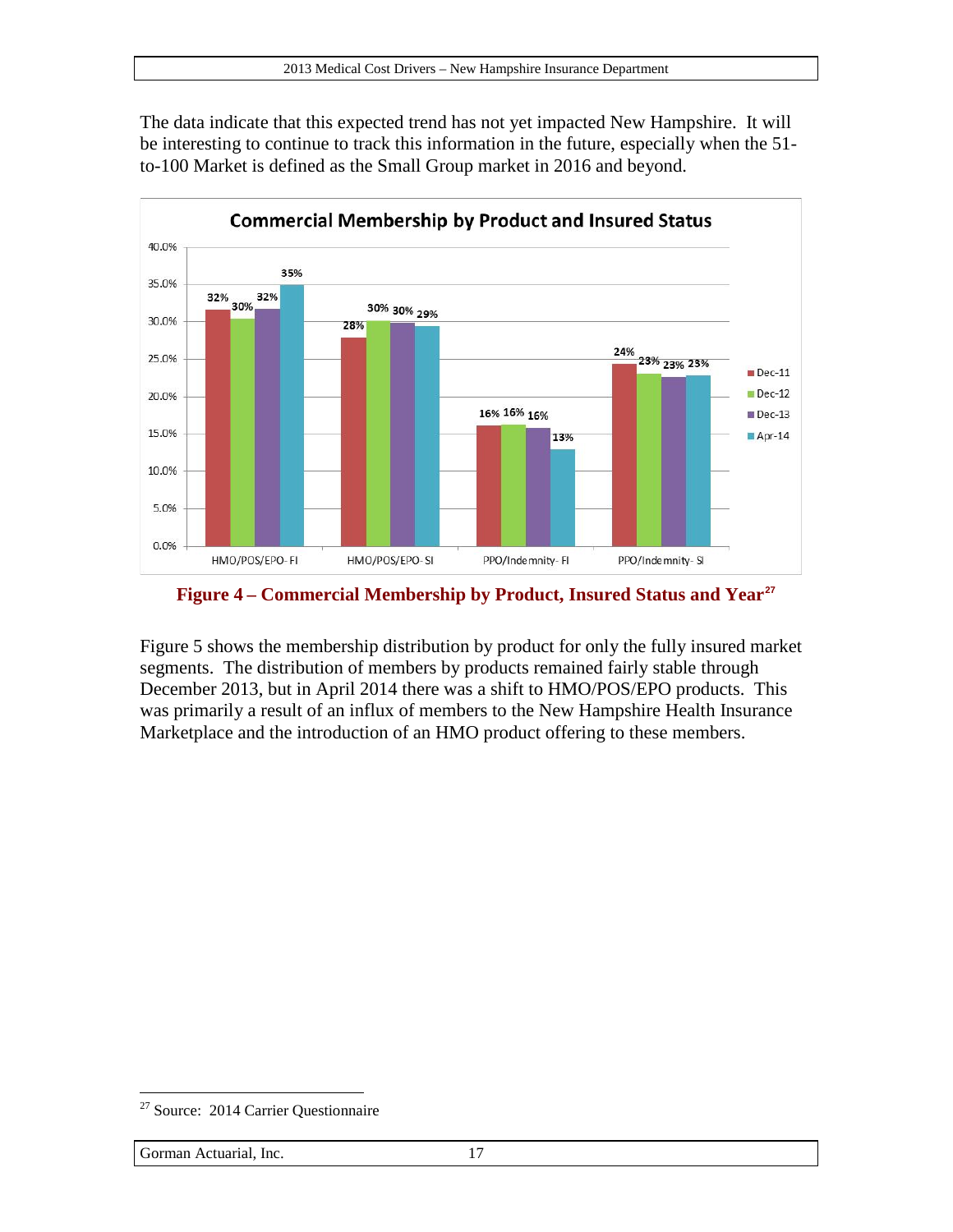

**Figure 5 – Fully-Insured Membership by Product and Year[28](#page-17-1)**

### <span id="page-17-0"></span>**6. Premium Trends - Adjusted**

There are several key drivers of the unadjusted premium trend. One is the impact of benefit changes on premium trends. As consumers buy down to benefit plans with higher out-of-pocket cost sharing, the premiums do not increase as rapidly as they would have if the benefits had not been reduced. Using the benefit buy-down ranges calculated in Section [5,](#page-11-4) we can recalculate each market's estimated premium trends to demonstrate the trends after adjusting for benefit changes. This is referred to as benefit-adjusted premium trends. [Table 6](#page-18-0) shows the unadjusted and benefit-adjusted premium trends for each market segment in 2013. In each market, because of the impact of benefit buy-down, the adjusted trends are higher than the unadjusted trends. For example, if small employers did not change their current benefit levels, in 2013 the Small Group Market would have experienced average premium increases in the range of 6% to 8% (benefit-adjusted premium trend). However, since small employers did "buy-down" in 2013, the actual premium increase experienced in 2013 was 3.7% (unadjusted premium trend). On a benefit-adjusted basis, overall premiums in the fully-insured market increased 5% to 7% in 2013 compared to an unadjusted premium trend of 3.0%. In 2012, the unadjusted overall premium trend in the fully-insured market was 1.1% and the adjusted premium trend was 5% to 7%. Therefore, in both 2013 and 2012, the benefit-adjusted premium trend is estimated at 5% to 7%, but because there was less benefit buy-down in 2013 compared to 2012, the overall unadjusted premium trend was higher in 2013 compared to 2012 (3.0% compared to 1.1%.)

<span id="page-17-1"></span><sup>28</sup> Source: 2014 Carrier Questionnaire  $\overline{a}$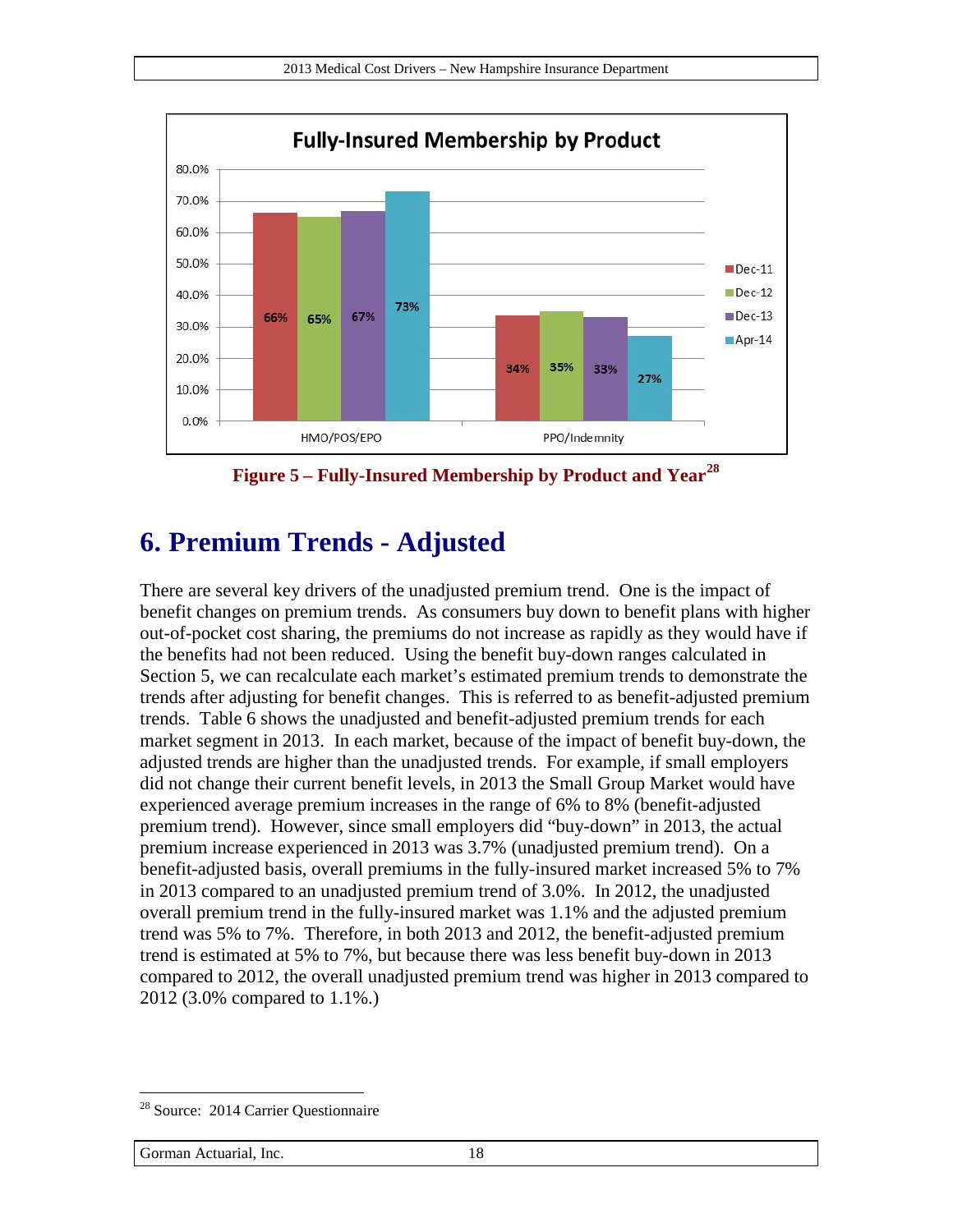| 2013 Impact of Benefit Buy Down on Premium Trends |                                                                                                                                                             |            |             |  |  |  |
|---------------------------------------------------|-------------------------------------------------------------------------------------------------------------------------------------------------------------|------------|-------------|--|--|--|
|                                                   | <b>Estimated</b><br><b>Adjusted</b><br><b>Unadjusted</b><br>Premium<br>Premium<br><b>Benefit Buy</b><br><b>Down Range</b><br><b>Trends</b><br><b>Trends</b> |            |             |  |  |  |
| <b>Individual</b>                                 | 1.7%                                                                                                                                                        | 2% to 4%   | $4\%$ to 6% |  |  |  |
| <b>Small Group</b>                                | 3.7%                                                                                                                                                        | 2\% to 4\% | 6% to 8%    |  |  |  |
| <b>Large Group</b>                                | 3.3%                                                                                                                                                        | 1\% to 3\% | 4\% to 6\%  |  |  |  |
| <b>Total Fully-Insured</b>                        | 3.0%                                                                                                                                                        | 2\% to 4\% | 5% to 7%    |  |  |  |

<span id="page-18-0"></span>**Table 6 – 2013 Impact of Benefit Buy Down on Premium Trends by Market Segment[29](#page-18-1)**

# <span id="page-18-3"></span>**7. Components of Premium**

#### **7.1. Introduction**

This section explores the trends and drivers of each component of premium – claims, expenses, and profits – in terms of how they impacted 2013 premium rate levels and actual 2013 results. It is important to remember that carriers must file premium rates several months in advance of the beginning of the period for which the rates are effective. This can lead to some lag between pricing assumptions, which are heavily influenced by past experience, and actual results seen in the projected period for which the premium rates are effective.

# **7.2. Medical Claims**

Medical expenses, or claims, are the largest contributor to health insurance premiums, and the increase in claim costs has been the largest driver of the increase in premiums over time. [Figure 6](#page-19-0) shows the annual allowed claim trends by market segment. Allowed claims are the sum of the claim amounts paid by the carriers and the payments paid by the members through cost sharing, such as deductibles and copayments. Across all fullyinsured markets the average allowed claim trends have been declining over the past three years, and was 1.3% in 2013. The Individual and Large Group Markets saw significant decreases, while the Small Group Market increased slightly, compared to 2012. Consistent with prior years, these overall New Hampshire trends are below trends seen nationally in the Segal Health Plan Cost Trend Survey.<sup>[30](#page-18-2)</sup> However, the year-over-year pattern of the results in New Hampshire are consistent with those seen on a national basis, where 2013 national medical trends were down 0.6% to 1.7%, and are at the

<span id="page-18-2"></span><span id="page-18-1"></span> $^{29}$  Unadjusted premium trends represent actual premium trends as reported by the carrier. Benefit-adjusted premium trends are estimated to reflect the premium trends assuming no benefit changes. <sup>30</sup> [http://www.segalco.com/publications/surveysandstudies/2015trendsurvey.pdf,](http://www.segalco.com/publications/surveysandstudies/2015trendsurvey.pdf) Table 2: Selected Medical, Rx Carve Out and Dental Trends: 2003 – 2013 Actual and 2014-2015 Projected  $\overline{a}$ 

Gorman Actuarial, Inc. 19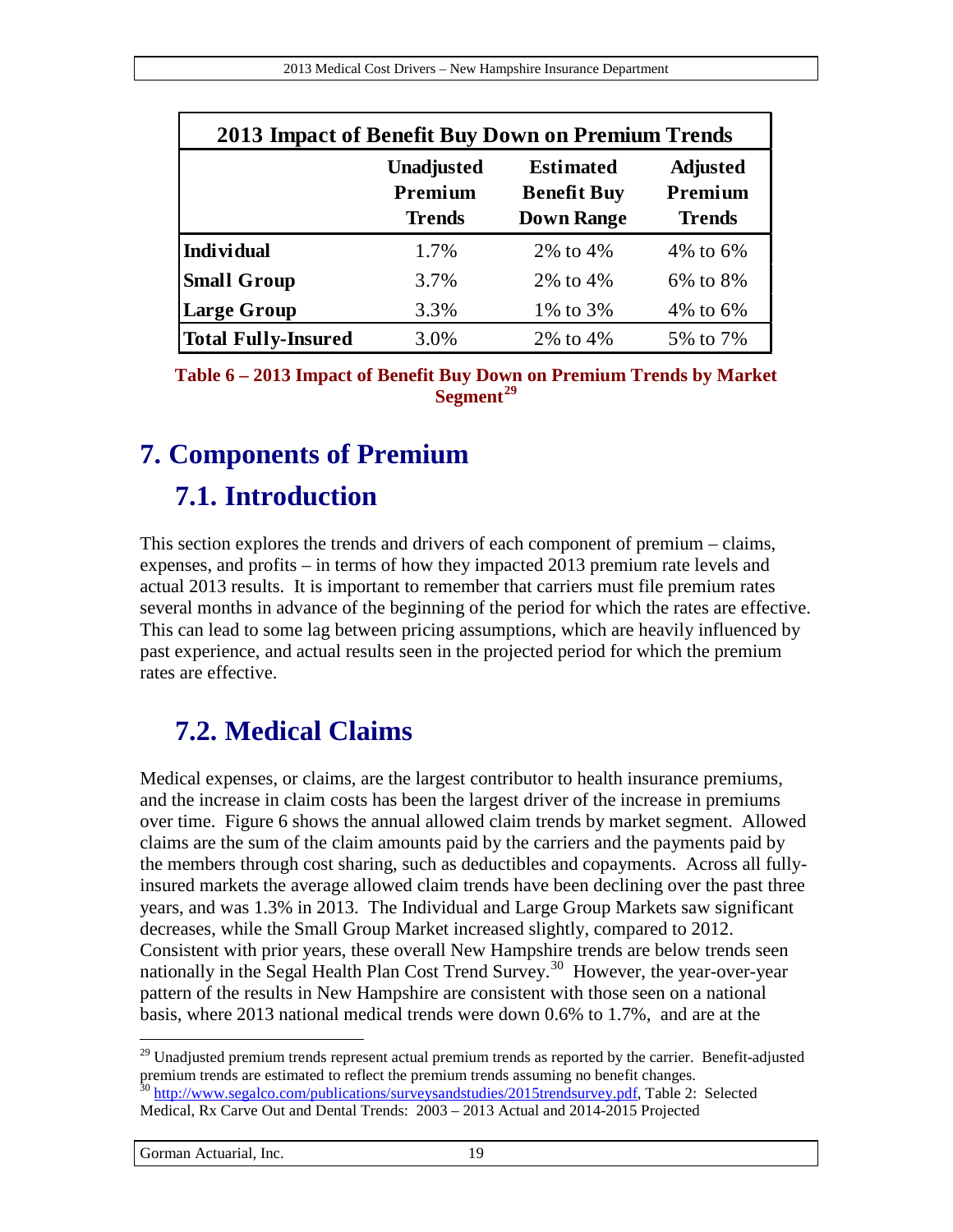lowest levels seen in the history of the survey, which dates back to 2002. Section [8](#page-39-0) of this report has additional regional and national trend comparisons.



**Figure 6 – Observed Allowed Claim Trends[31](#page-19-1)**

<span id="page-19-0"></span>Claim trends can be separated into two distinct categories: utilization and cost. Utilization is simply the number of services provided (e.g. admissions to a hospital, visits to a specialist, prescriptions filled). Cost trends are a combination of the change in unit price of specific services, the change in claim severity of the total basket of services provided, and the change in mix of providers being used. Claim severity is often driven by the availability of new treatments or technology that contributes to an overall change in claim costs. A typical example of an increase in claim severity is when a patient receives an MRI rather than an X-ray to diagnose an injury. The utilization of services may still be one service, and the unit price of an X-ray and the unit price of an MRI may not have changed. However, the overall cost of claims has increased because the patient received a more expensive service.

[Figure 7](#page-20-0) and [Figure 8](#page-21-0) isolate the utilization and the cost components of the allowed trends. Utilization trend has been the major driver of the overall deceleration in claim trends in recent years, with negative trends for the past three years. Across all markets, 2013 utilization trends were -2.6%. Leading the way is the Individual Market which experienced a claim trend of -4.5%. Within the Individual Market, the Inpatient and Outpatient Facility service categories experienced trends of -7% and -8% respectively. The Small Group Market utilization trend in 2013 increased compared to 2012 but was still negative at -2%. The Large Group Market utilization trend increased slightly from 2012 to 2013.

<span id="page-19-1"></span><sup>&</sup>lt;sup>31</sup> 2014 Carrier Questionnaire – weighted average by allowed claim amounts in the corresponding year.  $\overline{a}$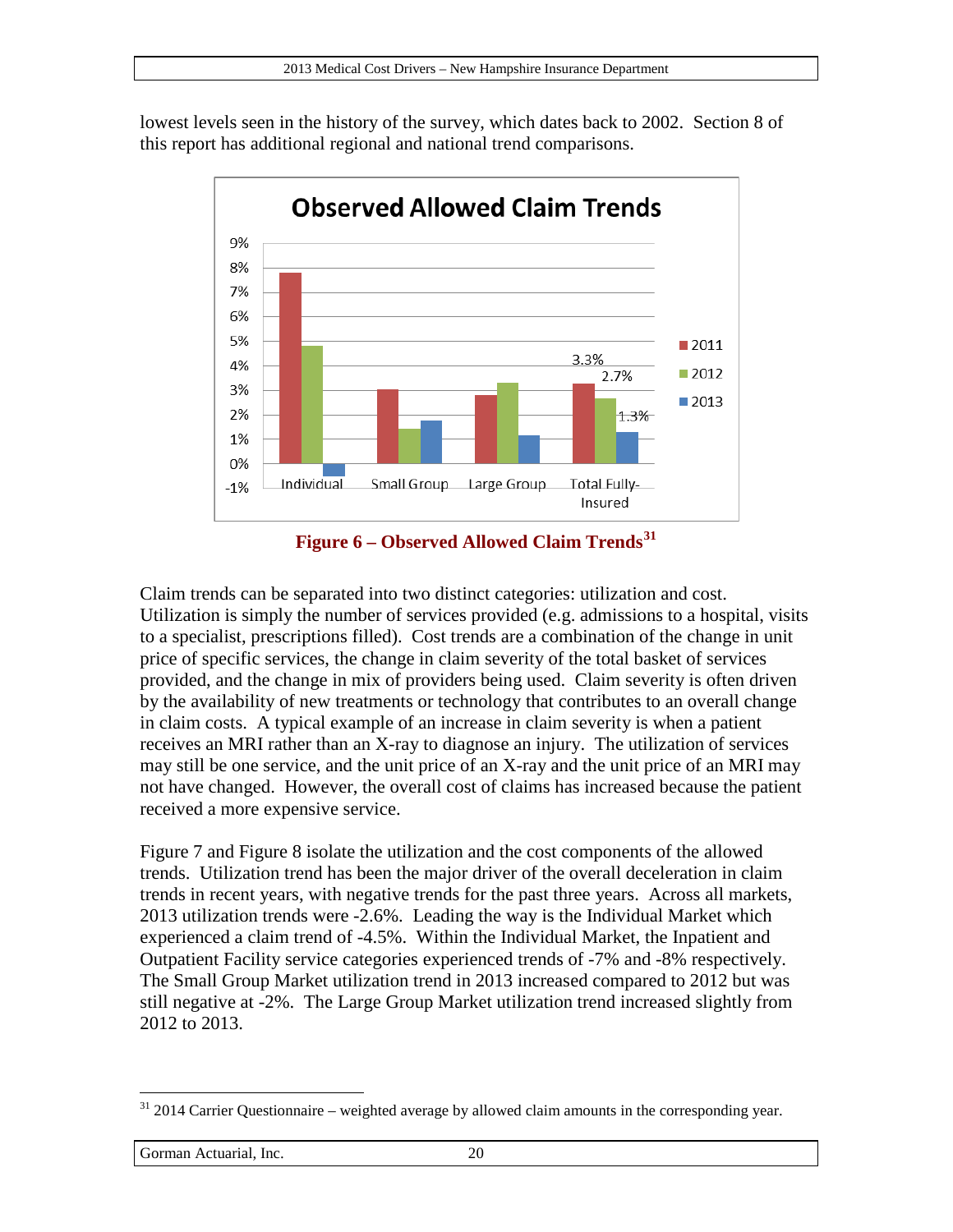

**Figure 7 – Observed Utilization Trends[32](#page-20-1)**

<span id="page-20-0"></span>While utilization trends remain favorable, the offsetting increase in provider reimbursement levels continued to drive allowed claim increases overall. [Figure 8](#page-21-0) shows the 2013 cost trends across all fully-insured markets at 4.1%. This is a decrease compared to 5.6% in 2011 and 6.4% in 2012. Each of the three market segments saw a decrease in cost trends, and the trend in 2013 was lower than in 2011 and 2012. Similar to 2012, the cost trends by market segment were fairly consistent and range from 4.0% to 4.3% in 2013. As stated above, these cost trends include the portion attributable to mix. As reported by the carriers surveyed, estimated mix trends for the past two years ranged from  $-1\%$  to  $+1\%$ .

<span id="page-20-1"></span> $32$  2014 Carrier Questionnaire – weighted average by allowed claim amounts in the corresponding year.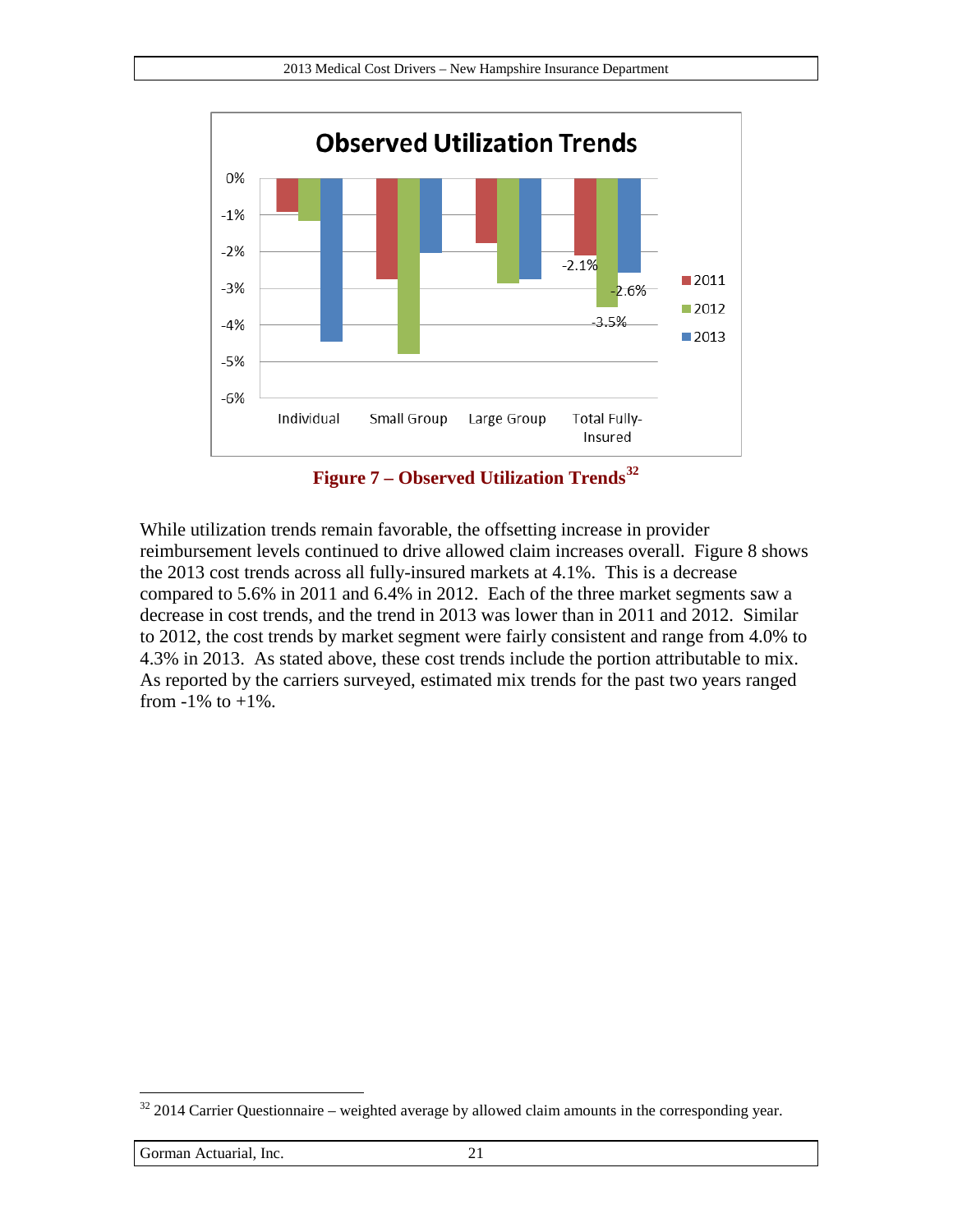

**Figure 8 – Observed Cost Trends[33](#page-21-1)**

<span id="page-21-0"></span>The finding that provider reimbursement, or price, is driving overall health care costs is not unique to New Hampshire. It is consistent with national experience. The 2013 Health Care Cost and Utilization Report from the Health Care Cost Institute (HCCI) found that "rising prices, rather than utilization, were the primary drivers of spending growth for all medical service categories and brand prescriptions."<sup>[34](#page-21-2)</sup>

Claim payments can also be segmented by the type of service that is being covered. [Figure 9](#page-22-0) shows the distribution of 2013 allowed claim payments across all fully-insured markets by the various types of service. 43% of all claims were paid to a facility such as a hospital or ambulatory surgical center to cover inpatient or outpatient care. Professional care, such as office visits to a physician or therapist, accounted for 28% of total claims, while prescription drugs represented 18% of payments. The remaining 11% of claims consisted of other payments that don't easily fit into the four primary categories, such as durable medical equipment, such as wheelchairs and non-fee-forservice payments, such as capitation payments and quality incentives.

<span id="page-21-2"></span><span id="page-21-1"></span> $33$  2014 Carrier Questionnaire – weighted average by allowed claim amounts in the corresponding year  $34$  http://www.healthcostinstitute.org/2013-health-care-cost-and-utilization-report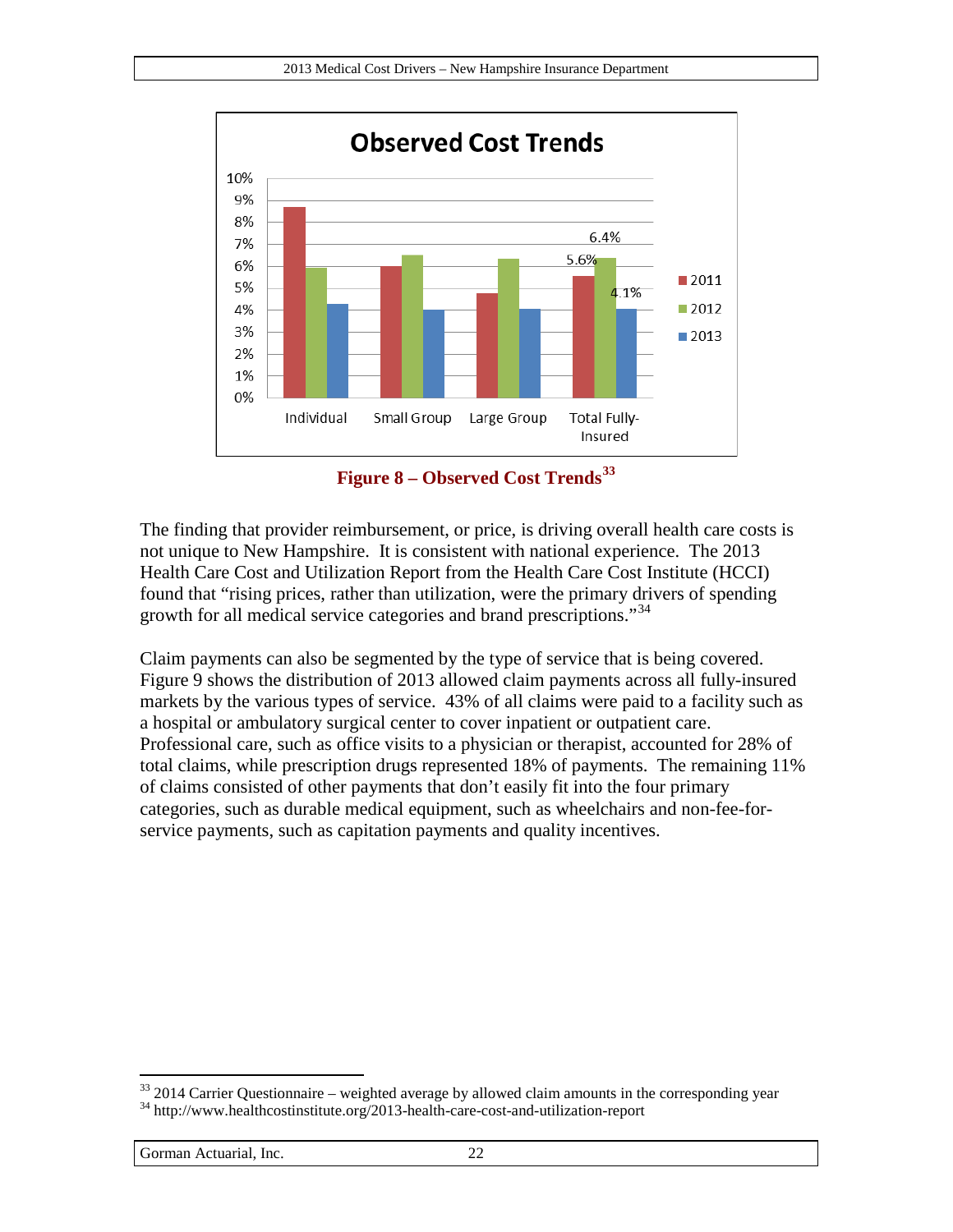

**Figure 9 – 2013 Claims by Type of Service[35](#page-22-1)**

<span id="page-22-0"></span>[Figure 10](#page-23-0) presents the observed allowed claim trends by the four major types of service categories across all fully-insured markets for the years 2011, 2012, and 2013. All service categories experienced a decrease in trends in 2013 compared to 2013 except Professional, which saw an increase from 2.3% in 2012 to 2.8% in 2013. Outpatient Facility, which is one of the largest segments of medical expenditures, saw a decrease in each of the market segments. The decrease in outpatient facility is driven by decreases in utilization, and the decrease in utilization for this segment is due in part to a shift of services (such as lab services) from outpatient facilities to independent labs, which is part of the professional service category.

<span id="page-22-1"></span><sup>&</sup>lt;sup>35</sup> 2013 Carrier Questionnaire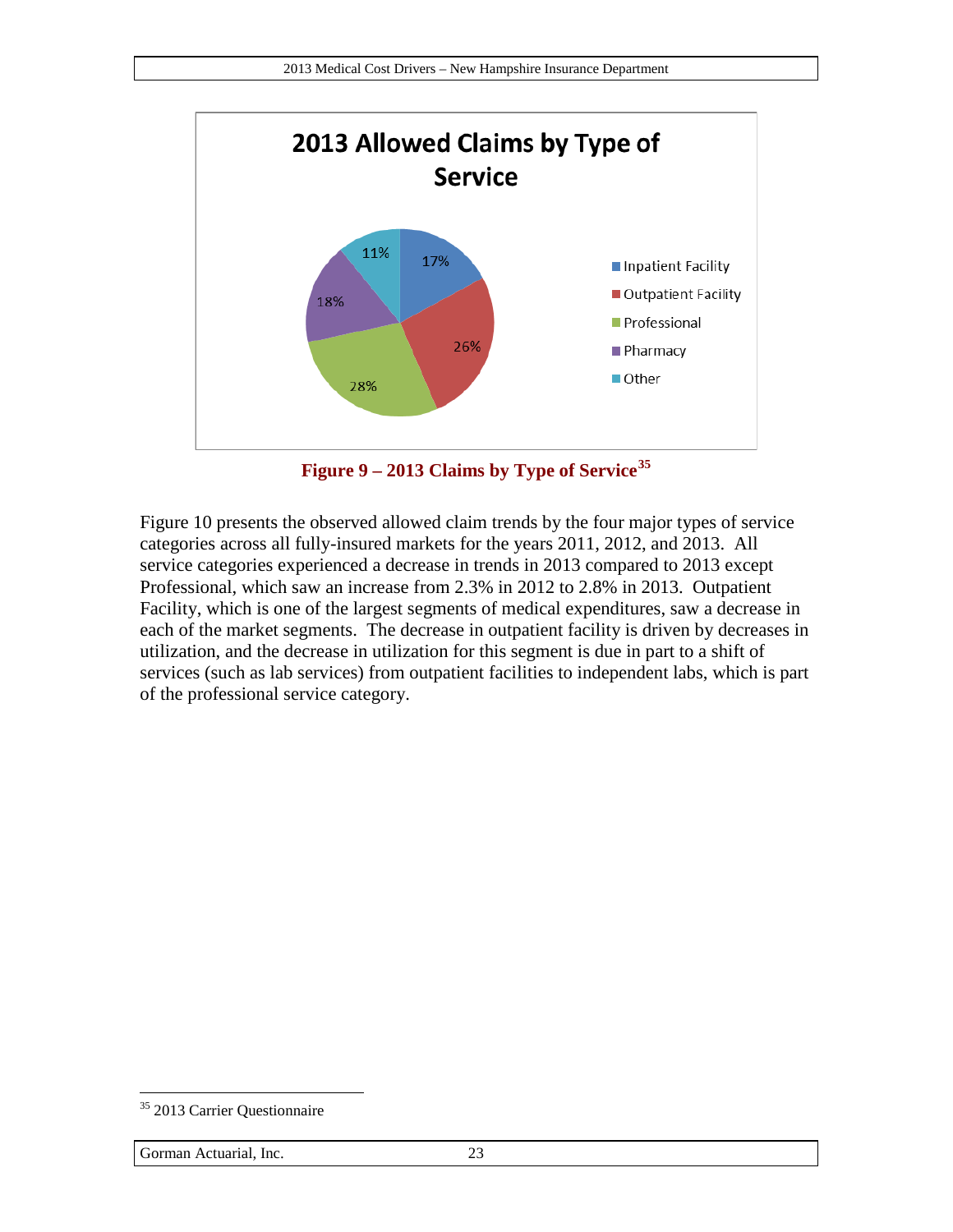

**Figure 10 – Observed Trends by Service Category[36](#page-23-1)**

### <span id="page-23-0"></span>**7.3. Provider Costs**

As hospital spending generally comprises nearly half of total health care spending, and trends in hospital spending have been driven by increases in costs rather than utilization, carriers provided their 2013 and 2014 projected inpatient and outpatient hospital unit cost changes by facility so that we could further analyze these costs. [Figure 11](#page-24-0) displays the combined inpatient and outpatient unit cost changes by facility across all reporting carriers for both 2013 (in red) and 2014 (in blue). The single dark black line represents the 2013 Northeast Medical Consumer Price Index (CPI) of 1.6%. [37](#page-23-2) Similar to what was observed last year, the vast majority of hospitals (22 out of 26) have unit price changes above the Northeast medical CPI. The hospitals are grouped into three geographic regions: Southeastern, Central/Western, and Northern.<sup>38</sup> The figure shows variation in the rate changes both across the state and also within each region. The Northern region continues to have lower rate changes than the rest of the state.

<span id="page-23-1"></span> $36$  2014 Carrier Questionnaire – weighted average by allowed claim amounts. The total Fully-Insured trend for the "Other" service category was -0.9%.  $f<sup>37</sup>$  http://www.bls.gov/cpi/cpid1312.pdf

<span id="page-23-2"></span>The Northeast is defined as Connecticut, Maine, Massachusetts, New Hampshire, New York, New Jersey, Pennsylvania, Rhode Island and Vermont. The CPI for Medical Care is based on both medical care services (professional services, hospital and related services and health insurance) and medical care commodities (medicinal drugs, medical equipment and supplies.) For more information on how Medical

<span id="page-23-3"></span>CPI is calculated, see [http://www.bls.gov/cpi/cpifact4.htm.](http://www.bls.gov/cpi/cpifact4.htm)<br><sup>38</sup> Regions defined based on definition from the report "Analysis of Price Variations in New Hampshire's Hospitals" by the University of Massachusetts Medical School (UMMS).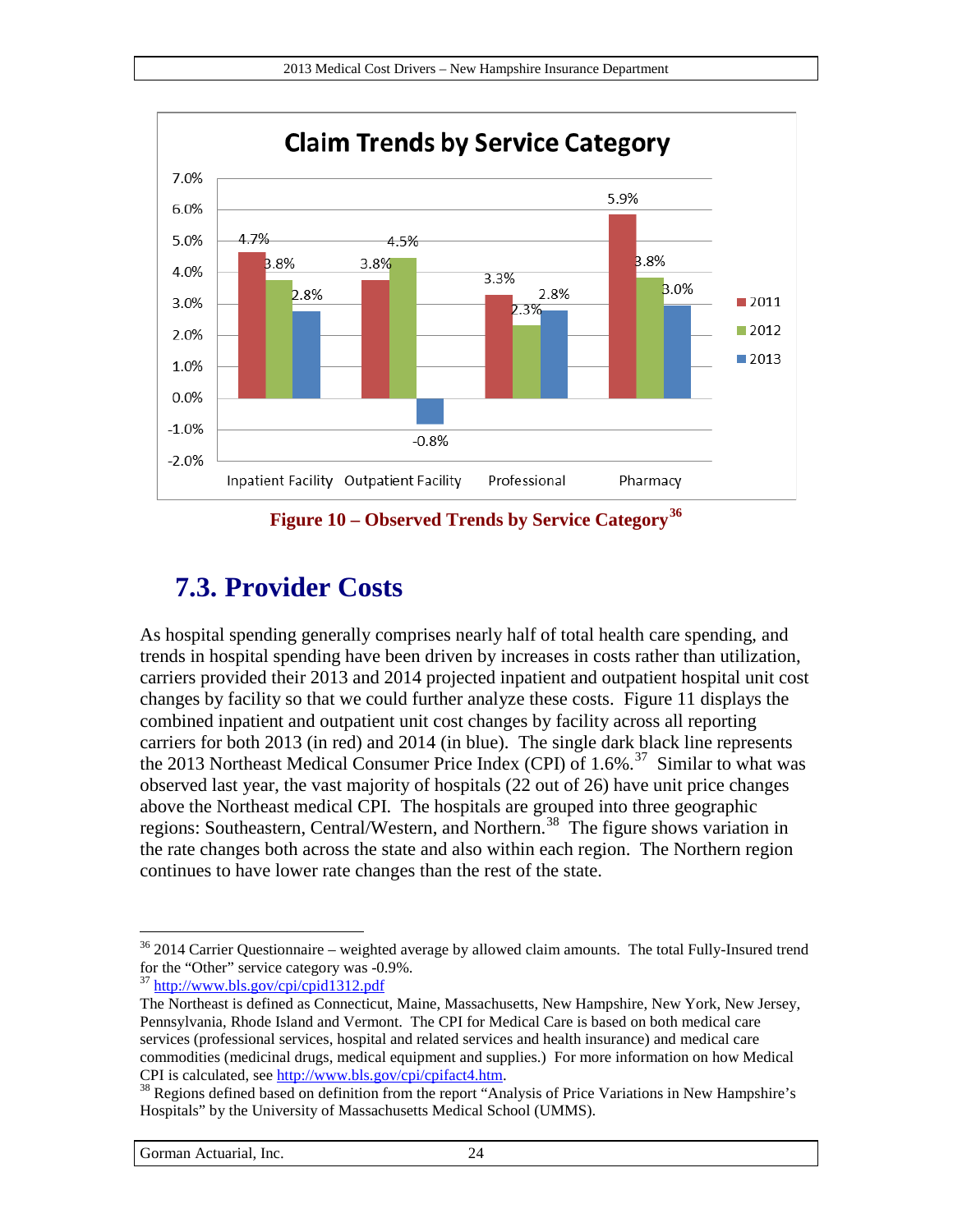

<span id="page-24-0"></span>**Figure 11 – Hospital Inpatient and Outpatient Combined Average Rate Changes 2013 and 2014[39](#page-24-2)**

While the rate changes for many hospitals are above the Northeast medical CPI, there is a general decrease in the rate changes when we look at the trends for the past several years. [Figure 12](#page-24-1) shows that the blended Inpatient and Outpatient unit cost rate change decreased from 2011 through 2013, with a slight increase projected for 2014.



<span id="page-24-1"></span>**Figure 12 – Inpatient and Outpatient Facility Combined Average Rate Changes[40](#page-24-3)**

Gorman Actuarial, Inc. 25

<span id="page-24-3"></span><span id="page-24-2"></span> $39$  2014 Carrier Questionnaire – weighted average across all reporting carriers.<br> $40$  Ibid.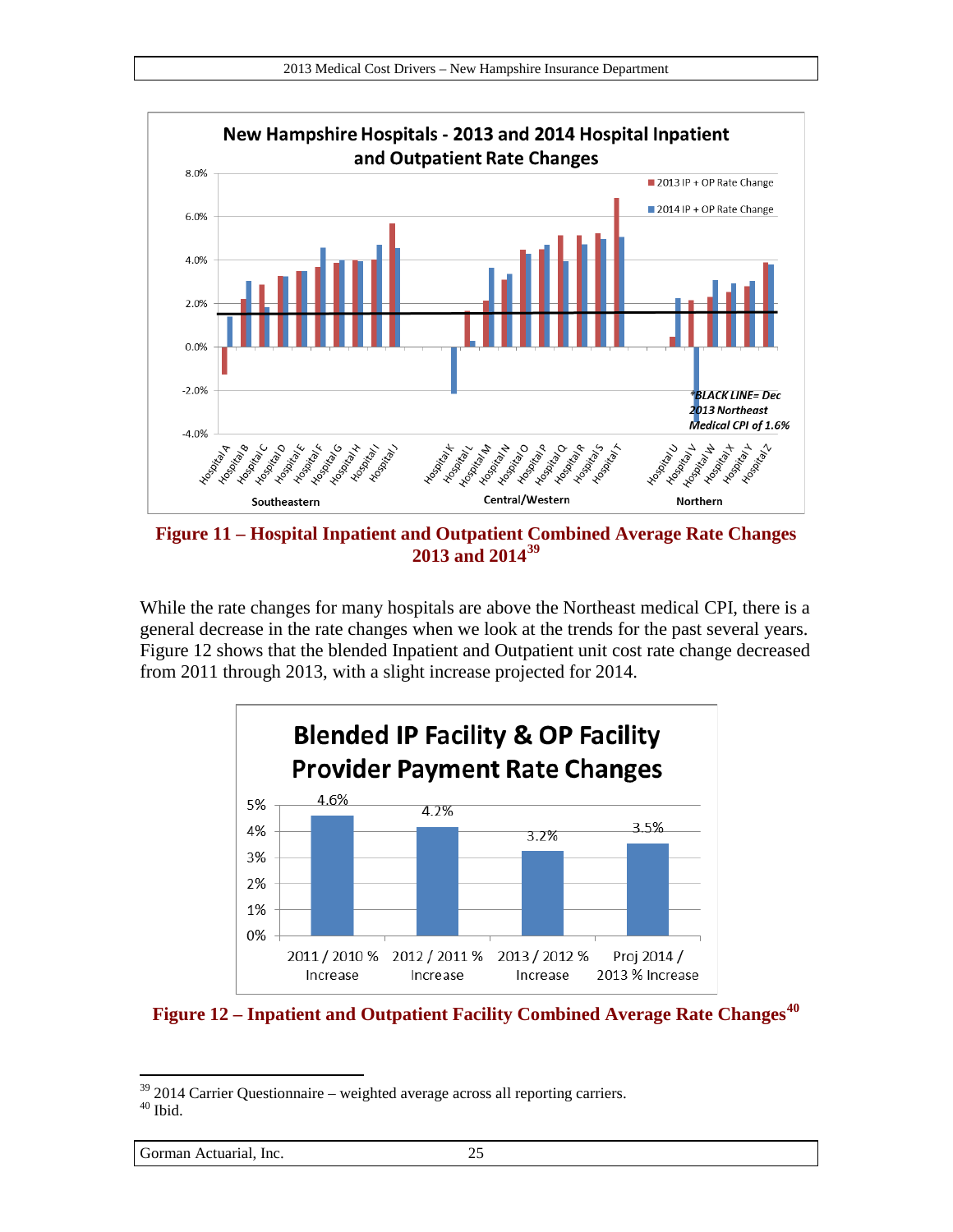In addition to variation in rate changes to hospitals in New Hampshire, there continued to be significant variation in the level of payments across carriers. As cited in the reports for the previous two years, several studies were commissioned by the NHID related to understanding the variation in prices paid to hospitals, including "Analysis of Price Variations in New Hampshire's Hospitals," by the University of Massachusetts Medical School (UMMS)<sup>41</sup>, and "The Costs of NH's Health Care System: Hospital Prices, Market Structure, and Cost Shifting," by the New Hampshire Center for Public Policy Studies  $(NHCPPS)^{42}$  $(NHCPPS)^{42}$  $(NHCPPS)^{42}$ . The study by UMMS concluded that there was wide variation in commercial prices paid to New Hampshire hospitals even after adjusting for case mix, while the NHCPPS report stated that New Hampshire's hospital prices demonstrate significant variation that is not necessarily explained by patient morbidity, quality of care, or payer mix. In addition, the analysis generated by the UMMS report demonstrated that on a case-mix adjusted basis, the most expensive hospital was paid more than twice as much for inpatient services and outpatient services than the least expensive hospital, based on data from 2009. The NHCPPS report also demonstrated that based on hospital price data from 2005 to 2009, high-cost hospitals generally tend to hold their position as high-cost hospitals over time, while low-cost hospitals tended to remain low-cost hospitals over time.

In order to understand whether the variation in price observed in these previous studies was still in existence, we asked each carrier surveyed to provide 2012, 2013, and 2014 price index data for inpatient and outpatient hospitals based on their contracted rates with each facility. Recognizing that each carrier had different methodologies for calculating a hospital's price index, our goal was not to duplicate the analyses from the UMMS and NHCPPS but rather to understand at a high level if price disparity continued in the New Hampshire market. [Figure 13](#page-26-0) provides an example of the results of one carrier's price indices, or relative price, by hospital. In this case, the most expensive hospital was paid more than twice as much as the least expensive hospital. While the rank or order of hospitals varied by carrier, the variation across hospitals and the difference between the most expensive and least expensive hospital was consistent among carriers. The fact that the most expensive hospital was more than twice as much as the least expensive hospital was also consistent with the earlier UMMS study.

<span id="page-25-0"></span><sup>&</sup>lt;sup>41</sup> http://www.nh.gov/insurance/lah/documents/umms.pdf

<span id="page-25-1"></span><sup>&</sup>lt;sup>42</sup> <http://www.nh.gov/insurance/reports/documents/nhcpps.pdf>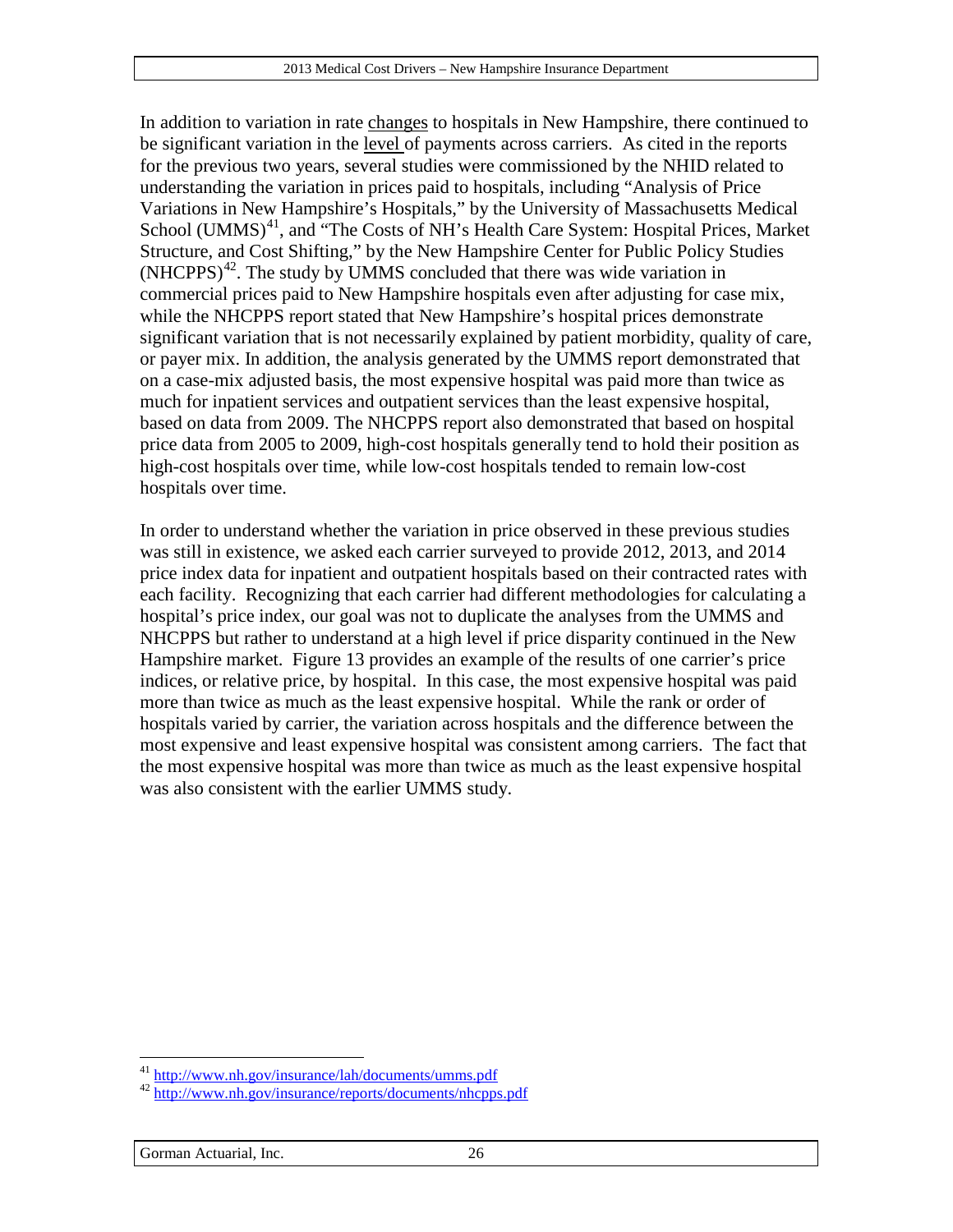

<span id="page-26-0"></span>**Figure 13 – Example of Relative Price by Acute Care Hospitals[43,](#page-26-1)[44](#page-26-2)**

Professional services spending is generally the next largest service category after hospital spending. Analyzing physician prices is typically more difficult than analyzing hospital prices because of the way a physician group is structured as a contracting entity, which can vary significantly by carrier. The carriers surveyed were asked to provide the payment rate changes for their 10 largest provider groups for 2012, 2013, and projected 2014. The percent rate change for each of the carrier's top provider groups varied by provider group and by year. As shown in [Figure 14,](#page-27-0) annual rate changes ranged from 0% up to 9%. This variation by provider group was on par with the variation seen in rate changes by hospital, shown in [Figure 11.](#page-24-0)

<span id="page-26-1"></span><sup>&</sup>lt;sup>43</sup> 2014 Carrier Questionnaire

<span id="page-26-2"></span><sup>&</sup>lt;sup>44</sup> When carriers did not provide a combined Inpatient and Outpatient relative price, they were blended using the Inpatient and Outpatient dollar amounts for the time period.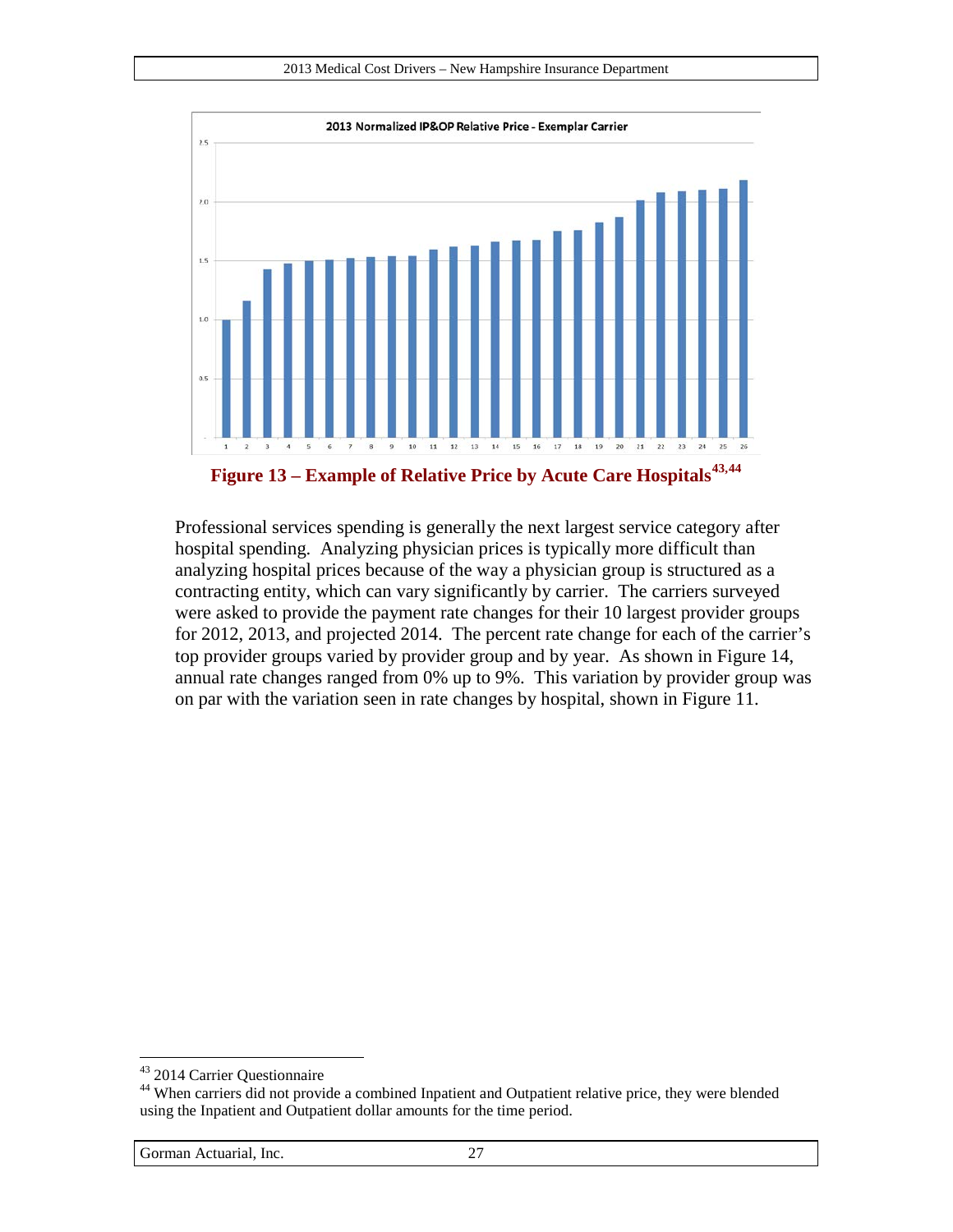

<span id="page-27-0"></span>**Figure 14 – Three Year Average Physician Group Payment Rate Changes**

When analyzing the weighted average percent rate change for provider groups for each of the three years, [Table 7](#page-27-1) shows that the combined rate change varied slightly from year to year, from a low of 2.1% to a high of 3.1%. This was generally lower than the weighted average payment rate changes for hospitals shown in [Figure 12.](#page-24-1)

|                        |                |                | Percentage Change Percentage Change Percentage Change |
|------------------------|----------------|----------------|-------------------------------------------------------|
|                        | 2012 over 2011 | 2013 over 2012 | 2014 over 2013                                        |
| Total Weighted Average | 3.1%           | 2.1%           | 2.4%                                                  |

<span id="page-27-1"></span>**Table 7 – Weighted Average Percent Change for Top 10 Physician Groups**

# **7.4. Market Demographics**

Age is an important factor used in the rating process, so isolating age demographics can be insightful in understanding claim trends over time. [Figure 16](#page-29-0) shows average member age across each market segment as of December 2011, 2012, and 2013 and April 2014. Through December 2013, the average age of each of the market segments was in a rather tight range of 36.8 to 37.0. The average age of the Small and Large Group Markets remained stable over the previous several years. It is interesting to see that the average age in the Individual Market increased significantly after the January 1, 2014 effective date of the Affordable Care Act and the subsequent enrollment of members through the Exchange<sup>[45](#page-27-2)</sup>. The average age in the Individual Market rose from 37.0 in December 2013 to 41.3 in April 2014. Given the large increase in the average age of the Individual Market segment, we anticipate that average claim costs would also increase in 2014.

<span id="page-27-2"></span><sup>&</sup>lt;sup>45</sup> The health insurance Exchange is implemented by the federal government in New Hampshire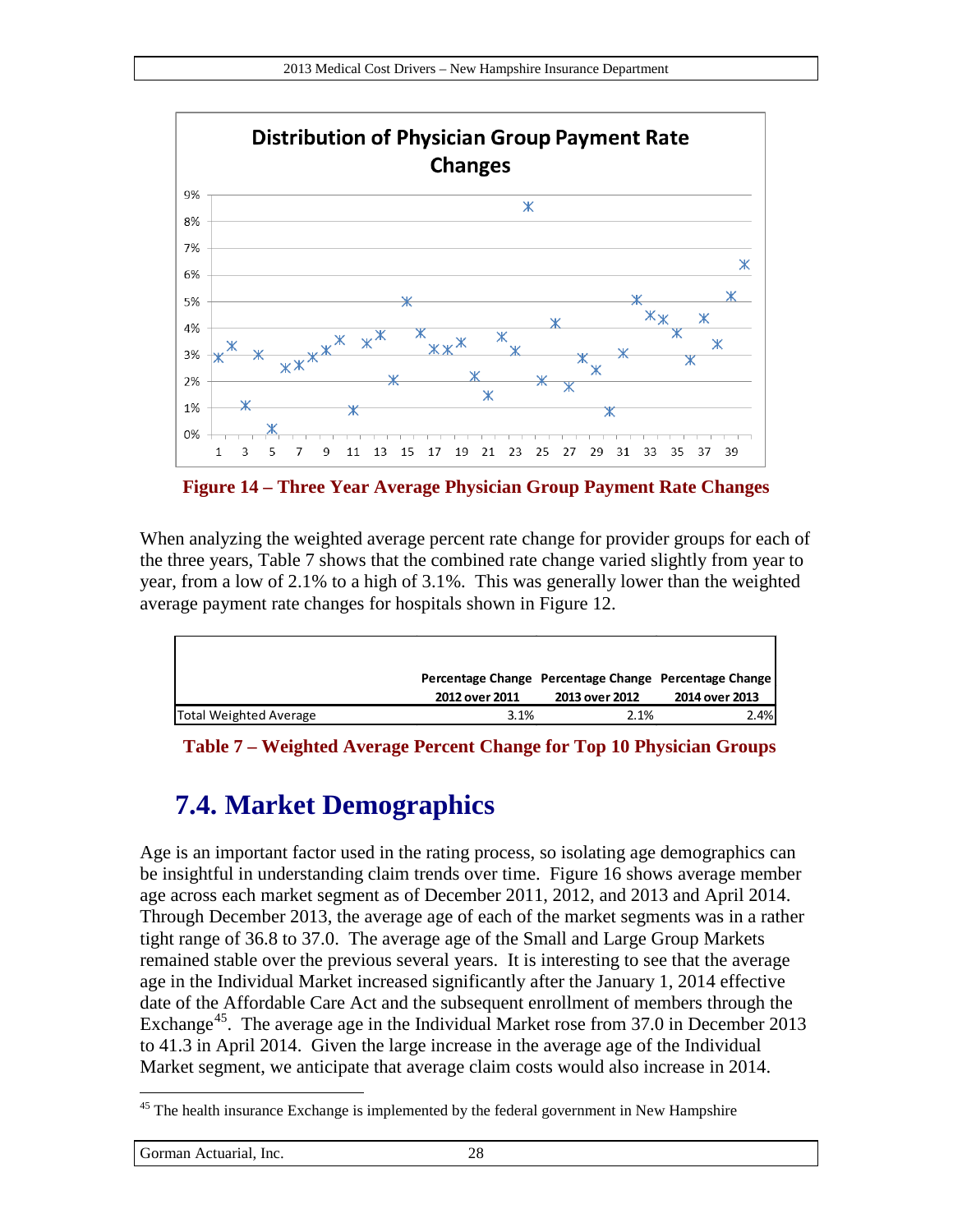



<span id="page-28-0"></span>Figure 14 further breaks out the Individual Market into those members who obtain their policy outside of the Exchange (black bar) and those who obtain their policy through the Exchange (grey bar). The Exchange population is much older on average (44.9) compared to the non-Exchange population (38.7). This may be attributed to the changes from the ACA that have made insurance coverage more attractive to an older demographic that was previously uninsured<sup>[47](#page-28-2)</sup>, higher subsidies for the older demographic, and a relatively smaller percentage of children enrolled in policies through the Exchange. [48](#page-28-3)

<span id="page-28-1"></span><sup>&</sup>lt;sup>46</sup> 2014 Carrier Questionnaire. Note that the information for 2014 is based on April 2014 which differs from the information from the report "New Hampshire Health Insurance Market Analysis", August 18, 2014, Wakely Consulting Group which is based on data as of May 2014.

<span id="page-28-2"></span><sup>&</sup>lt;sup>47</sup> ACA restricts the age factor to 3:1. That is, rates charged to older adults can be no more than three times those charged to younger adults,

<span id="page-28-3"></span> $48$  A recently published analysis speculates this may be a result of the fact that New Hampshire's Children's Health Insurance Plan (CHIP) covers children up to 323% of the federal poverty level (FPL), and children eligible for CHIP are not eligible for subsidized coverage through the Exchange. "New Hampshire Health Insurance Market Analysis", August 18, 2014, Wakely Consulting Group.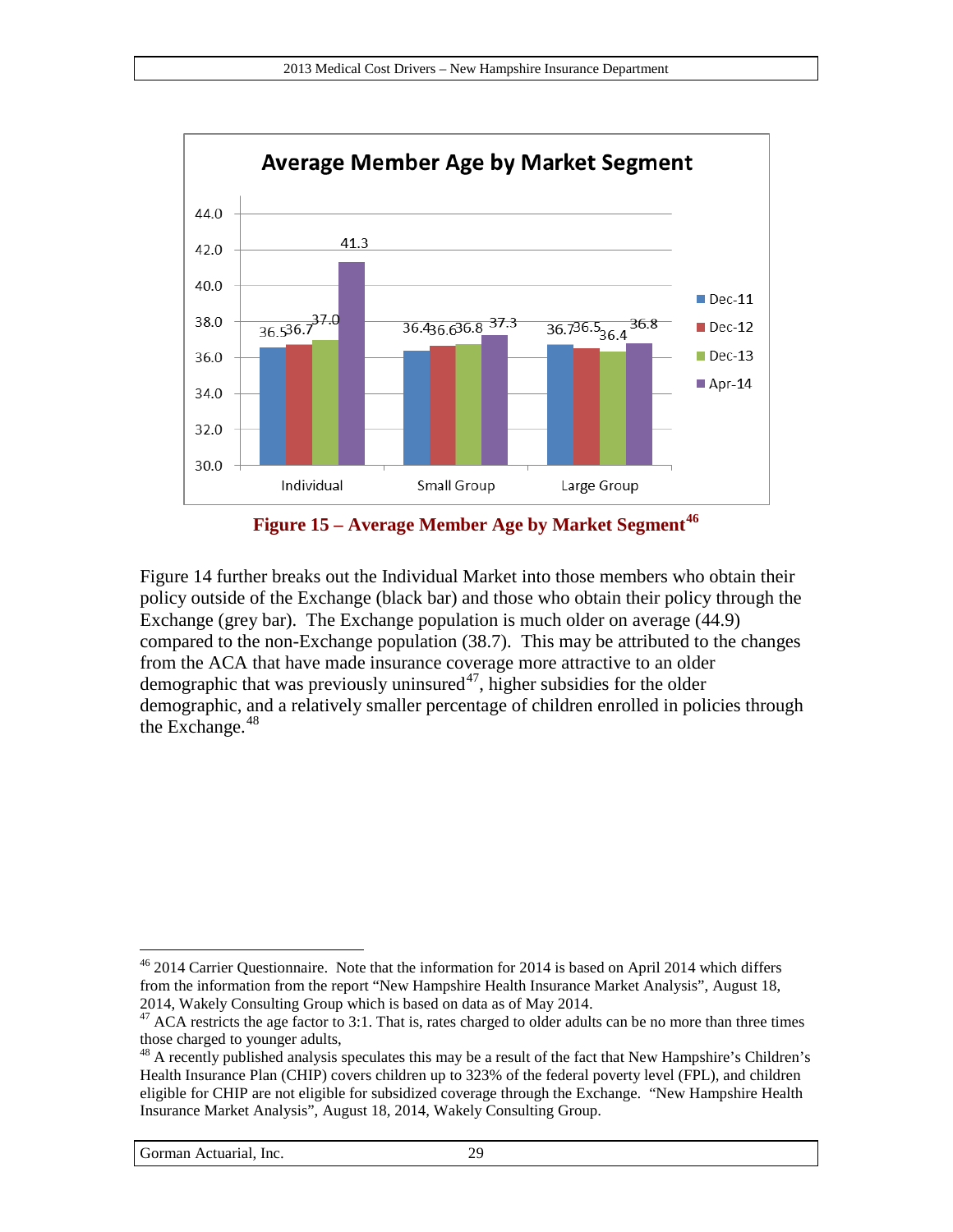

<span id="page-29-0"></span>**Figure 16 – Average Member Age by Individual Market Segment[49](#page-29-2)**

# <span id="page-29-1"></span>**7.5. Pricing Trends**

Section [7](#page-18-3) has thus far focused on observed historical trends. Section [7.5](#page-29-1) focuses on pricing trends. Observed trends represent a retrospective view of the change in claim experience from one year compared to the prior year. These are calculated metrics from known outcomes. However, health insurance premiums are established well in advance of their effective period which requires insurance carriers to develop projected trend assumptions called pricing trends. Pricing trends are a prospective view, and represent a point estimate based on actuarial analysis of the expected increase in claim costs. Pricing trends are generally developed from a combination of historical experience adjusted for expected future differences, such as a new medical technology which may increase future costs or a new utilization management policy with may decrease future utilization. In addition to the timing differences between observed trends and pricing trends, there are several other differences. Pricing trends are based on a static level of benefits while observed trends will reflect the impact of benefit changes to utilization levels. Also, given the significant lag between observed historical data and the projection period for a pricing trend it may take time to see the same deceleration in pricing trends as what is occurring in observed historical trends. Section 7.3 of the "2011 Medical Cost Drivers"<sup>[50](#page-29-3)</sup> report provides further context around the differences between observed and pricing trends.

<span id="page-29-2"></span><sup>&</sup>lt;sup>49</sup> 2014 Carrier Questionnaire

<span id="page-29-3"></span><sup>&</sup>lt;sup>50</sup> 2011 Medical Cost Drivers, Gorman Actuarial, LLC, March 7, 2013 [http://www.nh.gov/insurance/consumers/documents/nhid\\_ann\\_rrhrng\\_2012rpt.pdf](http://www.nh.gov/insurance/consumers/documents/nhid_ann_rrhrng_2012rpt.pdf)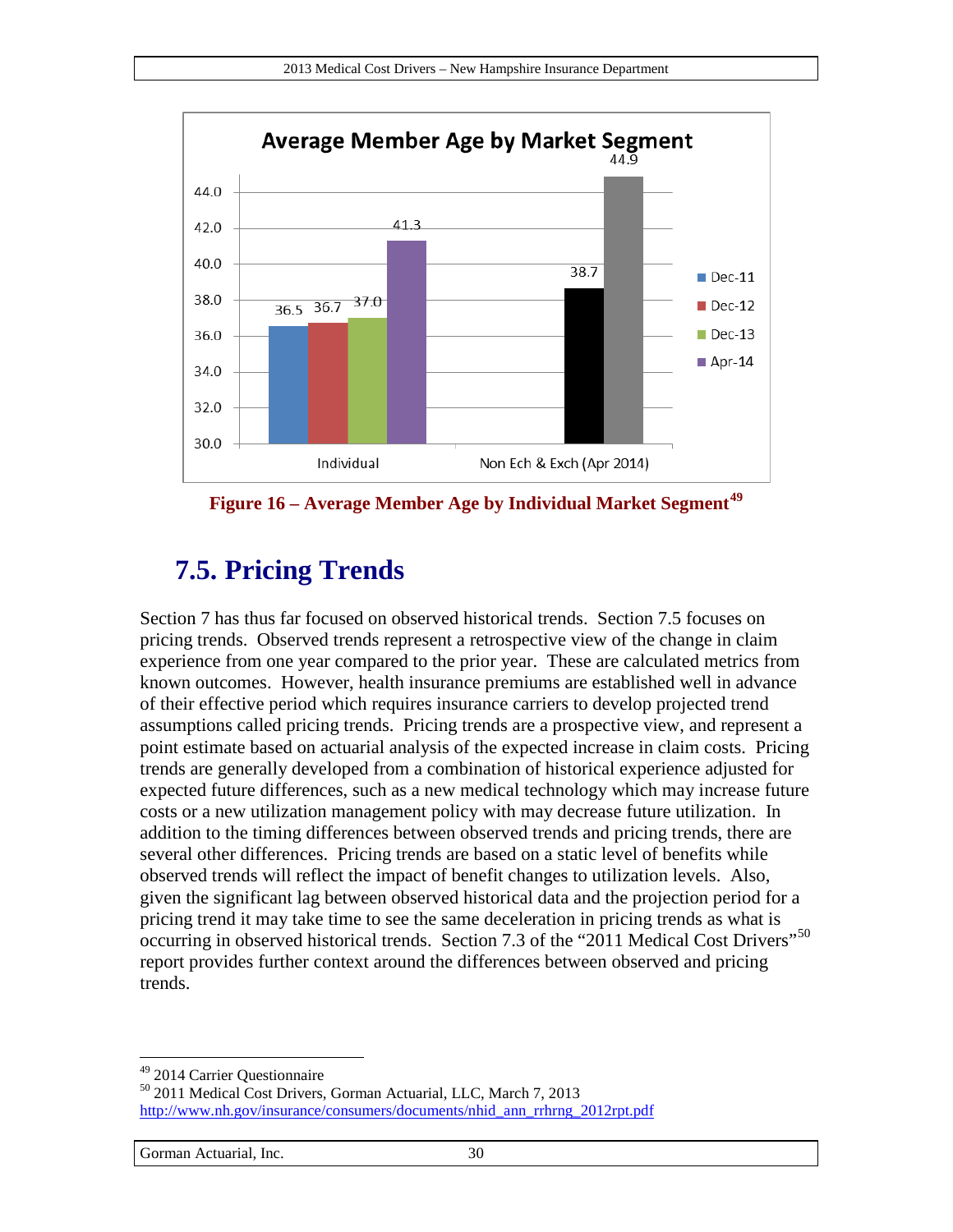[Figure 17](#page-30-0) shows average pricing trends in New Hampshire across all fully-insured markets from 2011 through 2015. [Figure 6](#page-19-0) showed that observed claims trend decreased from 3.3% in 2011 to 2.7% in 2012 and 1.3% for 2013. As this experience emerged, pricing trends declined in each of the most recent pricing periods, although there was a slight increase from 2014 to 2015. When analyzing the pricing trends by service type, we noted that in each of the market segments, prescription drugs had the highest trend and had been increasing over previous years. Reasons cited by the carriers for this included the declining volume of brand drugs with patent expirations and the availability of drugs like Sovaldi to treat Hepatitis C. Medical trends were generally lower than prescription drug trends and had mostly been decreasing over the same time period.

Observed utilization trends emerged at negative levels over the past few years. While carriers in New Hampshire have not assumed negative utilization trends in their pricing, they have continued to lower the utilization trend assumed in their overall pricing trend. The 2015 Segal Health Plan Cost Trend Survey<sup>[51](#page-30-1)</sup> reported average projected 2014 trends of 6.2% to 7.9% in total. Overall, the average 2015 pricing trend in New Hampshire of 8.1% is slightly outside the upper end of this national trend survey.



**Figure 17 – Average Pricing Trends[52](#page-30-2)**

<span id="page-30-0"></span><sup>&</sup>lt;sup>51</sup> [http://www.segalco.com/publications/surveysandstudies/2015trendsurvey.pdf,](http://www.segalco.com/publications/surveysandstudies/2015trendsurvey.pdf) Graph 1 - 2014 Projected  $\overline{a}$ 

<span id="page-30-2"></span><span id="page-30-1"></span>Medical (Actives and Retirees < age 65) with Pharmacy excluding FFS / Indemnity plan 52 Average pricing trends are based on Carrier Questionnaire responses in 2012, 2013 and 2014. Carrier responses by market segment were weighted by paid claim amounts in 2013. 2014 trend assumptions were restated in the latest questionnaire (now 7.8% compared to 8.1% in last year's report).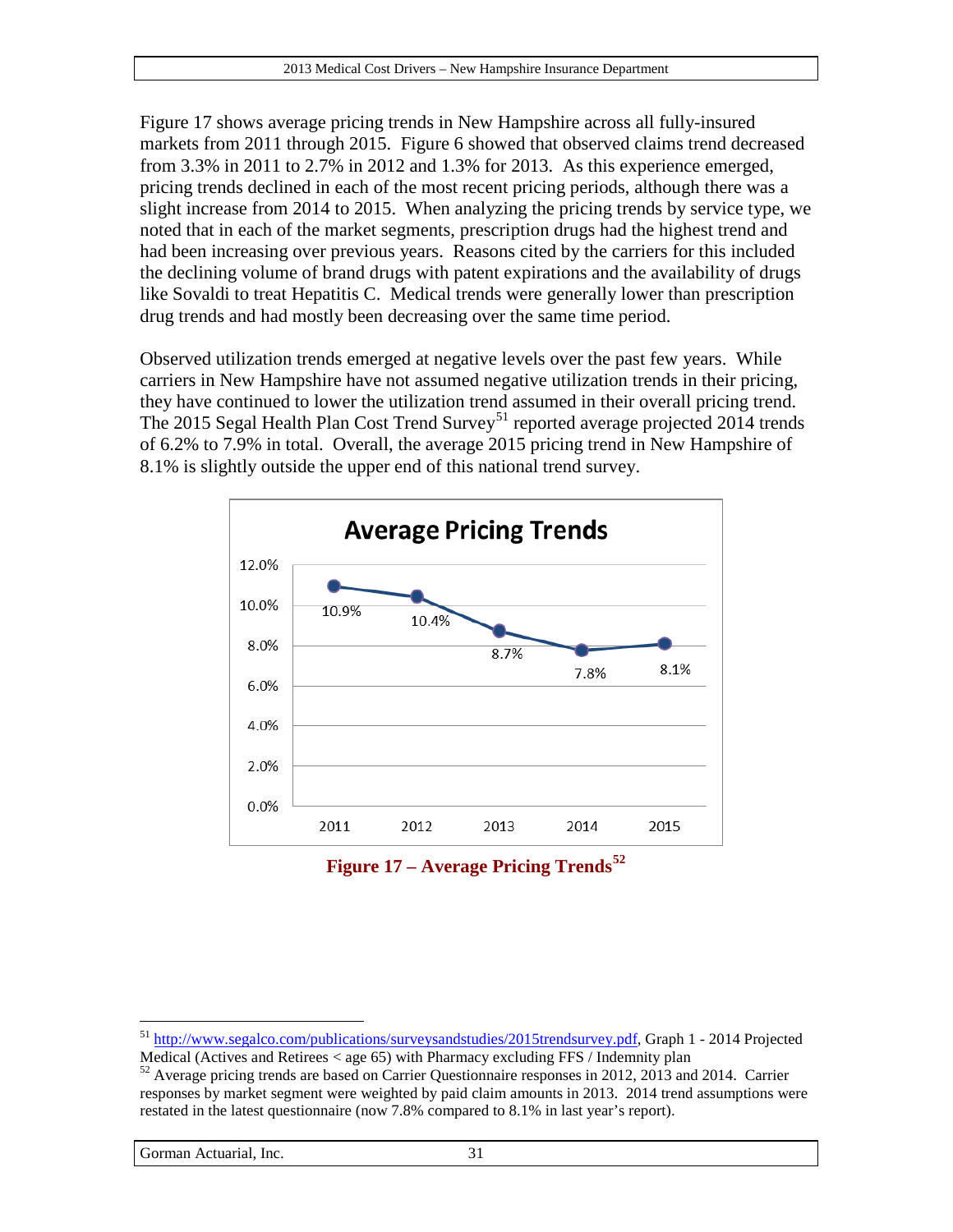# <span id="page-31-2"></span>**7.6. Medical Loss Ratios**

In health insurance, the medical loss ratio is a measure of the percentage of each premium dollar used to pay for medical expenses. The remainder of each premium dollar is available to cover administrative expenses, taxes and fees and contribute to profit margins or surplus. Carriers establish target loss ratio assumptions during their pricing process. Given the rates filed, this is the expected portion of premium dollars needed to pay projected claims. [Table 8](#page-31-0) shows the average target loss ratios by market segment for the three year period of 2011 through 2013. The 2013 target medical loss ratio was 81.8%. Therefore, on average, carriers expected 18.2% of the premium rate to cover expenses and to contribute to profits. The Large Group segment showed relatively minor decreases in its target loss ratios. The Individual Market target loss ratio increased to about the level it was in 2011. The Small Group Market target loss ratio dropped from 82.8% to 80.8%, driving the overall average fully-insured target down by 0.8 percentage points compared to 2012. In subsequent sections, we will explore expenses and margin in more detail.

| <b>Medical Loss Ratios in Rating Assumptions by Market Segment</b> |       |       |       |
|--------------------------------------------------------------------|-------|-------|-------|
|                                                                    | 2011  | 2012  | 2013  |
| <b>Individual</b>                                                  | 70.0% | 68.0% | 69.8% |
| <b>Small Group</b>                                                 | 82.9% | 82.8% | 80.8% |
| <b>Large Group</b>                                                 | 84.9% | 84.5% | 84.6% |
| <b>Total Fully-Insured</b>                                         | 83.1% | 82.6% | 81.8% |

**Table 8 – Average Target Medical Loss Ratios, Carrier Rate Filings[53](#page-31-1)**

<span id="page-31-0"></span>[Table 9](#page-32-0) shows the average actual medical loss ratios by market segment. These ratios represent a simple calculation of claims divided by premium, consistent with the targets shown in [Table 8.](#page-31-0) The average experienced loss ratio across all fully-insured markets declined from 79.5% to 78.6% and represented the third straight year with a decrease. From 2011 to 2013, the average loss ratio across all fully-insured markets decreased by 3.6 percentage points. The average medical loss ratios in the Individual Market increased slightly to about the 2011 level. The average medical loss ratio in the Group markets continued to decrease, with each of the markets very close to 80%. 2013 pricing trends did not typically reflect negative utilization trends, which contributed to the variance between the target and actual medical loss ratio.

<span id="page-31-1"></span><sup>&</sup>lt;sup>53</sup> 2012 & 2013 Carrier Questionnaire: weighted average by market membership  $\overline{a}$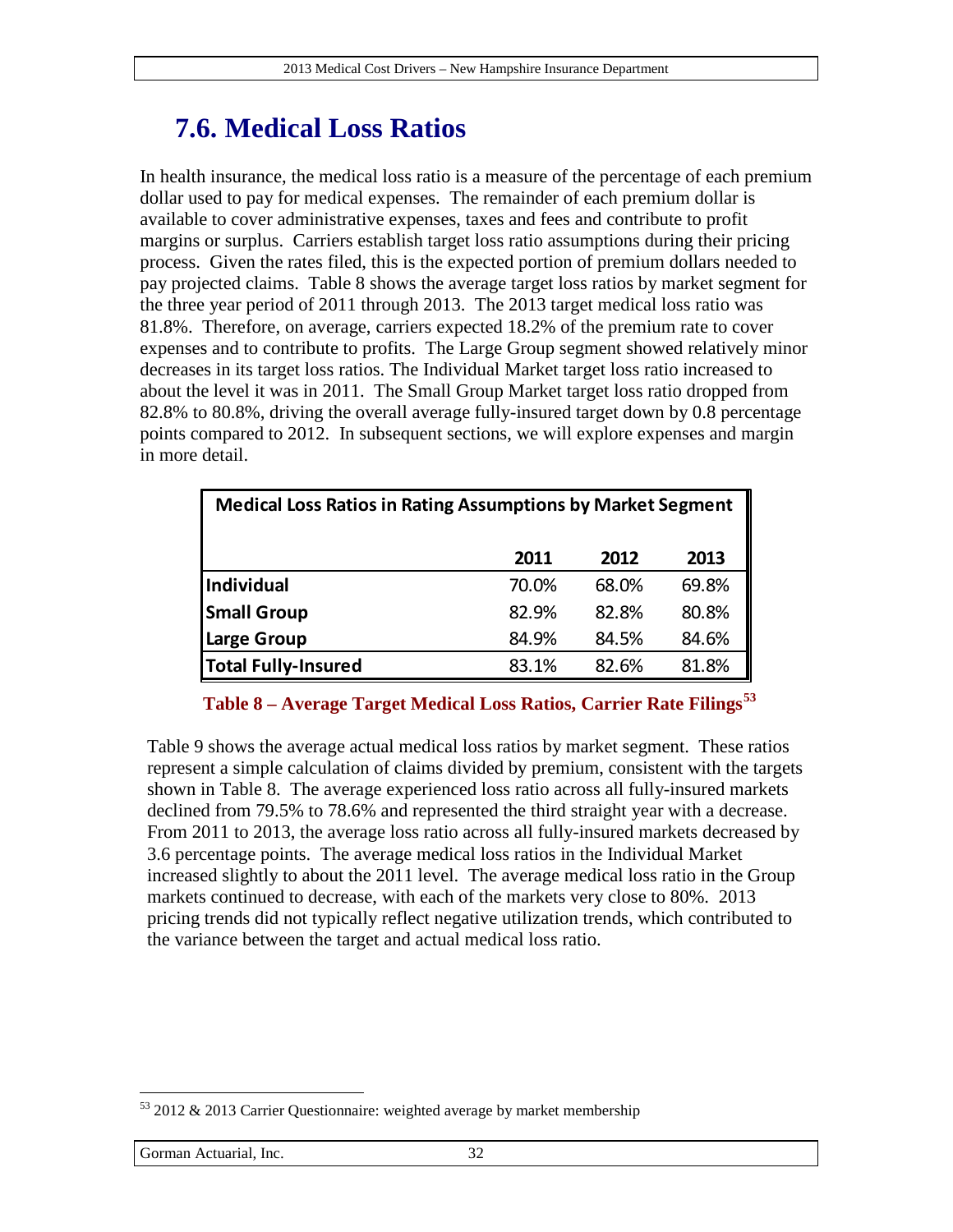| <b>Actual Medical Loss Ratios by Market Segment</b> |       |       |       |
|-----------------------------------------------------|-------|-------|-------|
|                                                     | 2011  | 2012  | 2013  |
| Individual                                          | 66.0% | 65.0% | 65.8% |
| <b>Small Group</b>                                  | 82.0% | 80.3% | 79.8% |
| <b>Large Group</b>                                  | 84.8% | 81.5% | 80.1% |
| <b>Total Fully-Insured</b>                          | 82.2% | 79.5% | 78.6% |

**Table 9 – Average Medical Loss Ratios, Actual Experience[54](#page-32-1)**

<span id="page-32-0"></span>The Affordable Care Act (ACA) established Minimum Medical Loss Ratio (MLR) standards on a nationwide basis, starting in 2011. The national minimum medical loss ratios are 80% in the Individual and Small Group  $(2 - 50)$  eligible lives) markets, and 85% in the Large Group (greater than 50 eligible lives) market. The medical loss ratio formula used in determining whether a carrier satisfied the minimum requirements is a more complex calculation process than those shown above in [Table 8](#page-31-0) and [Table 9.](#page-32-0) The ACA allows for a number of technical adjustments to both the premium revenue (i.e. subtracting state and federal taxes, assessments and fees) and claim costs (i.e. adding administrative expenses used to improve health care quality) and also for credibility where carriers have low market membership.

Carriers that experience medical loss ratios below the standards are required to provide premium rebates to policyholders for the amounts below the minimum threshold. To prevent significant disruptions in the Individual Market, at the request of the New Hampshire Insurance Department, the Department of Health and Human Services (HHS) granted a waiver for the New Hampshire Individual Market allowing the loss ratio standard to grade up from 72% in 2011 to 75% in 2012 to 80% for 2013 and beyond.<sup>55</sup>

Based on 2013 experience, five New Hampshire carriers were required to pay refunds due to the minimum loss ratio standards, as shown in [Table 10.](#page-33-0)

<span id="page-32-1"></span><sup>54 2013</sup> Carrier Questionnaire

<span id="page-32-2"></span><sup>55</sup> [http://www.cms.gov/CCIIO/Programs-and-Initiatives/Health-Insurance-Market-](http://www.cms.gov/CCIIO/Programs-and-Initiatives/Health-Insurance-Market-Reforms/Downloads/nh_mlr_adj_decletter.pdf)[Reforms/Downloads/nh\\_mlr\\_adj\\_decletter.pdf](http://www.cms.gov/CCIIO/Programs-and-Initiatives/Health-Insurance-Market-Reforms/Downloads/nh_mlr_adj_decletter.pdf)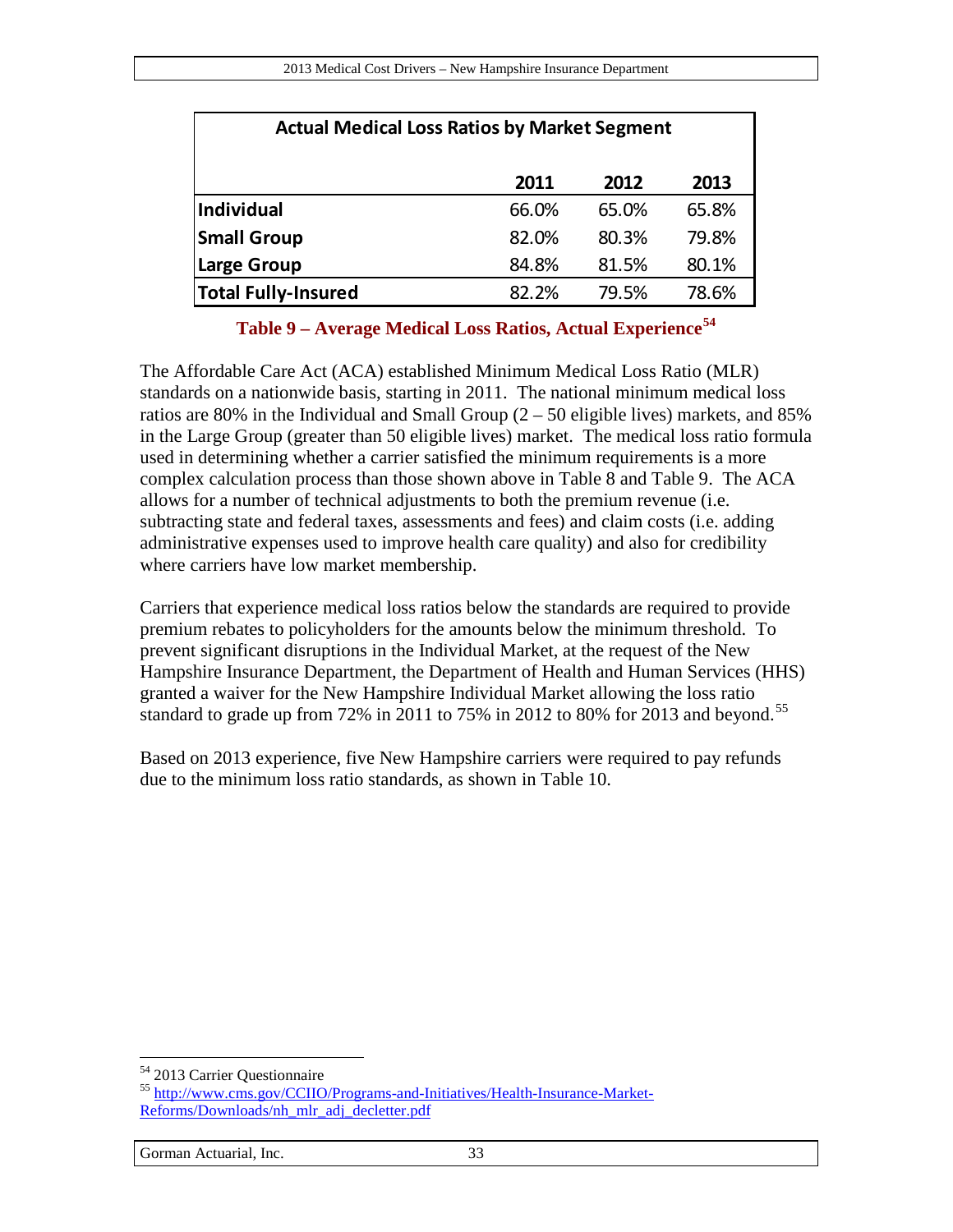| 2013                                       | <b>Refunds in</b><br>the<br><b>Individual</b><br><b>Market</b> | <b>Refunds in</b><br>the Small<br>Group<br><b>Market</b> | <b>Refunds in</b><br>the Large<br>Group<br><b>Market</b> |
|--------------------------------------------|----------------------------------------------------------------|----------------------------------------------------------|----------------------------------------------------------|
| Anthem Health Plans of New Hampshire, Inc. | \$3,006,863                                                    | S                                                        |                                                          |
| Celtic Insurance Company                   | \$<br>53,510                                                   |                                                          |                                                          |
| Connecticut General Life Insurance Company | \$                                                             |                                                          | \$1,422,766                                              |
| Time Insurance Company                     | 950,354                                                        |                                                          |                                                          |
| UnitedHealthcare Insurance Company         |                                                                |                                                          | 35,218                                                   |
| <b>Total</b>                               | 4,010,727                                                      |                                                          | 1,457,984                                                |

**Table 10 – Summary of 2013 MLR Refunds in New Hampshire[56](#page-33-1)**

<span id="page-33-0"></span>Of the \$332 million in rebates payable nationwide, \$5.5 million or 0.4% of premium was payable based on carrier experience in New Hampshire.<sup>[57](#page-33-2)</sup> This represented 1.6% of national rebates and an increase from the \$1.2 million in rebates paid based on 2012 experience. New Hampshire represented 0.54% of national premium in 2013.<sup>58</sup> In the Large Group Market, Cigna paid total premium rebates of \$1,422,766 or 0.2% of premium, which represents an average annual refund per family of approximately \$279. In the Individual Market, Anthem and Time Insurance Company (a subsidiary of Assurant) paid premium rebates of \$3,006,863 and \$950,354 or 3.1% of premium, respectively. This represented an average annual refund per family of \$140.<sup>[59](#page-33-4)</sup>

### **7.7. Expenses**

As indicated above, carriers filed premium rates in 2013 expecting 18.2% of the premium to pay for expenses and to contribute to profit margins. The expense premium charge is generally developed by analyzing actual carrier administrative expenses in additional to any known future changes to taxes or assessments. Carriers incur administrative costs from a variety of sources such as employee compensation, vendor costs for health management programs, broker commissions and other marketing costs, maintenance of real estate and technology assets, and federal and state assessments and taxes. Just as claims are viewed relative to premium in the medical loss ratio, the expense ratio is defined as expenses divided by premium. While the expenses reported do include assessments and taxes which are generally outside of a carrier's control, expense ratios are generally viewed as one measure of how efficient a carrier is at providing their services.

 $56$  "Issuers Owing Refunds for 2013", as of June 30, 2014.  $\overline{a}$ 

<span id="page-33-1"></span>[http://www.cms.gov/CCIIO/Resources/Data-Resources/Downloads/Issuers\\_Owing\\_Refunds\\_for\\_2013.pdf](http://www.cms.gov/CCIIO/Resources/Data-Resources/Downloads/Issuers_Owing_Refunds_for_2013.pdf)<br>
<sup>57</sup> "MLR Refunds by State and Market for 2013", as of June 30, 2014.<br>
http://www.cms.gov/CCIIO/Resources/Data-Resources/Downl

<span id="page-33-2"></span>

<span id="page-33-3"></span><sup>&</sup>lt;sup>58</sup> NAIC Statistical Compilation of Annual Statement Information for Health Insurance Companies in 2013 <sup>59</sup> "Issuers Owing Refunds for 2013", as of June 30, 2014.

<span id="page-33-4"></span>[http://www.cms.gov/CCIIO/Resources/Data-Resources/Downloads/Issuers\\_Owing\\_Refunds\\_for\\_2013.pdf](http://www.cms.gov/CCIIO/Resources/Data-Resources/Downloads/Issuers_Owing_Refunds_for_2013.pdf)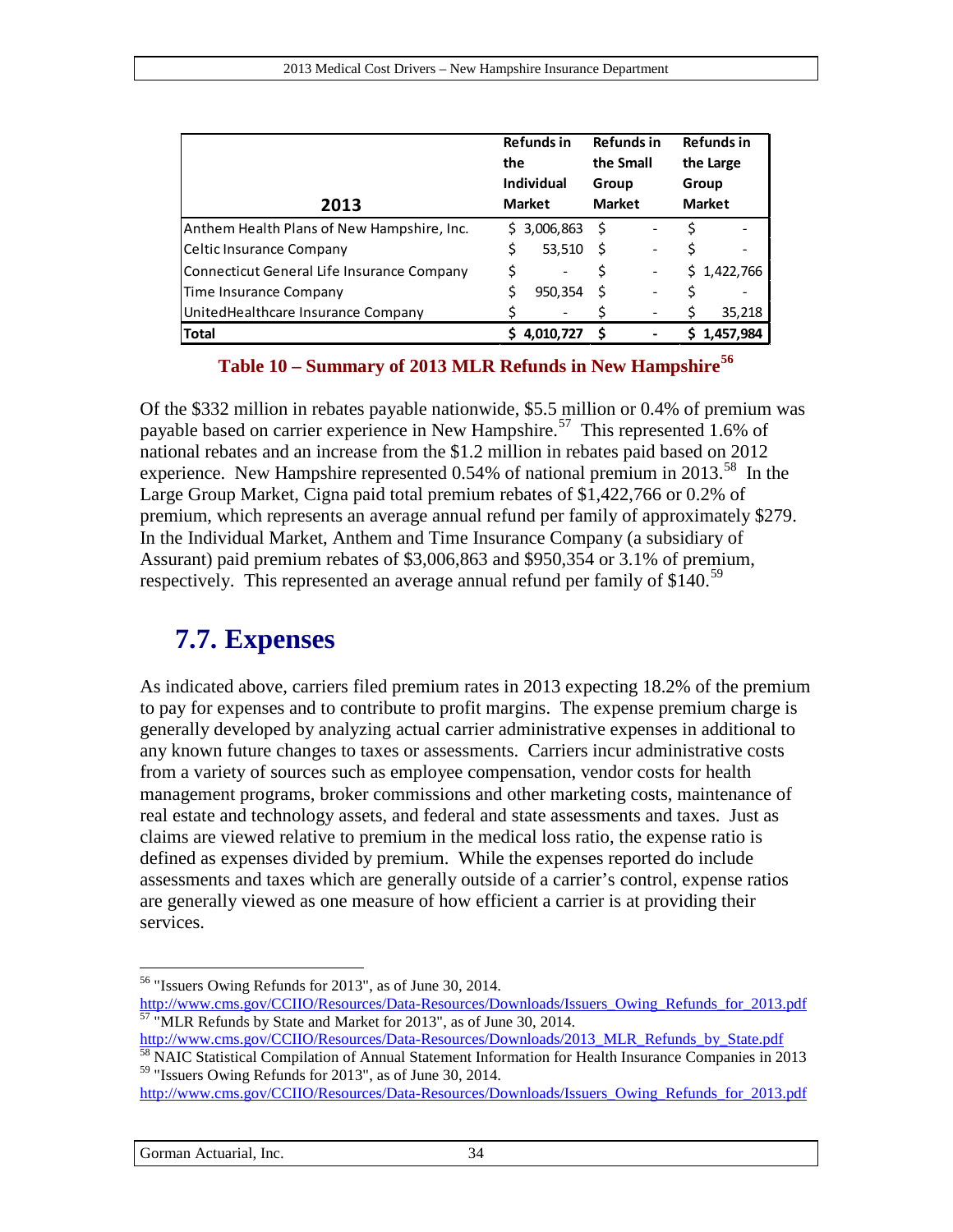[Table 11](#page-34-0) shows the average expense ratios assumed in rate filings by market segment. These expense ratios reflect the assumed charge that is included in premium rates for expenses including taxes and assessments. The overall expense ratio across the fullyinsured markets continued to increase modestly, from 14.1% in 2011 to 14.4% in 2012 to 14.6% in 2013. Therefore, on average, carriers charged 14.6% of the premium rate for expenses in 2013. The modest overall increase was driven by the Small Group Market, which increased a percentage point from 2011 to 2013. The Individual Market expense target declined by about a percentage point, and the Large Group expense target remained flat over the same period.

It is typical to see lower expense ratios in the Large Group Market relative to the Individual Market. With relatively lower premiums in the Individual Market, allocated fixed expenses may be a higher percentage of costs. In addition, some variable expenses tend to be more efficient in the Group Markets than the Individual Market. This is one reason why the ACA Minimum Loss Ratio standard is higher in the Large Group Market (85%) than in the Small Group and Individual Markets (80%).

| <b>Expense Ratios in Rating Assumptions by Market Segment</b> |       |       |       |
|---------------------------------------------------------------|-------|-------|-------|
|                                                               | 2011  | 2012  | 2013  |
| Individual                                                    | 20.4% | 19.8% | 19.4% |
| <b>Small Group</b>                                            | 14.9% | 15.1% | 15.9% |
| <b>Large Group</b>                                            | 12.7% | 13.1% | 12.7% |
| <b>Total Fully-Insured</b>                                    | 14.1% | 14.4% | 14.6% |

#### **Table 11 – Average Target Expense Ratios, Carrier Rate Filings[60](#page-34-1)**

<span id="page-34-0"></span>[Table 12](#page-35-0) shows the actual expense ratios and expense PMPM costs experienced by market segment in 2012 and 2013. The actual expense ratios reflect the carrier's true expenses including taxes and assessments and will not always line up with the expense charge that is reflected in premiums. Across all fully-insured markets, the actual total expense PMPM as reported by carriers increased by 8.9% to \$70.46. Approximately 50% to 60% of this increase is attributable to increases in state and federal taxes and assessments, while the remaining 40% to 50% of the increase is attributable to carrier administrative expenses. Even after accounting for the portion of the increase attributable to taxes and assessments, the carrier administrative portion of the expense trend is higher than the 2013 Northeast Medical Consumer Price Index (CPI) of  $1.6\%$ .<sup>[61,](#page-34-2)[62](#page-34-3)</sup> It is recommended that future reports continue to analyze the increase in

<span id="page-34-3"></span><span id="page-34-2"></span><span id="page-34-1"></span><sup>&</sup>lt;sup>60</sup> 2011, 2012 & 2013 Carrier Questionnaire: weighted average by market membership  $\frac{61 \text{ http://www.bls.gov/cpi/cpid1312.pdf}}{2}$  $\overline{a}$ 

The Northeast is defined as Connecticut, Maine, Massachusetts, New Hampshire, New York, New Jersey, Pennsylvania, Rhode Island and Vermont. The CPI for Medical Care is based on both medical care services (professional services, hospital and related services and health insurance) and medical care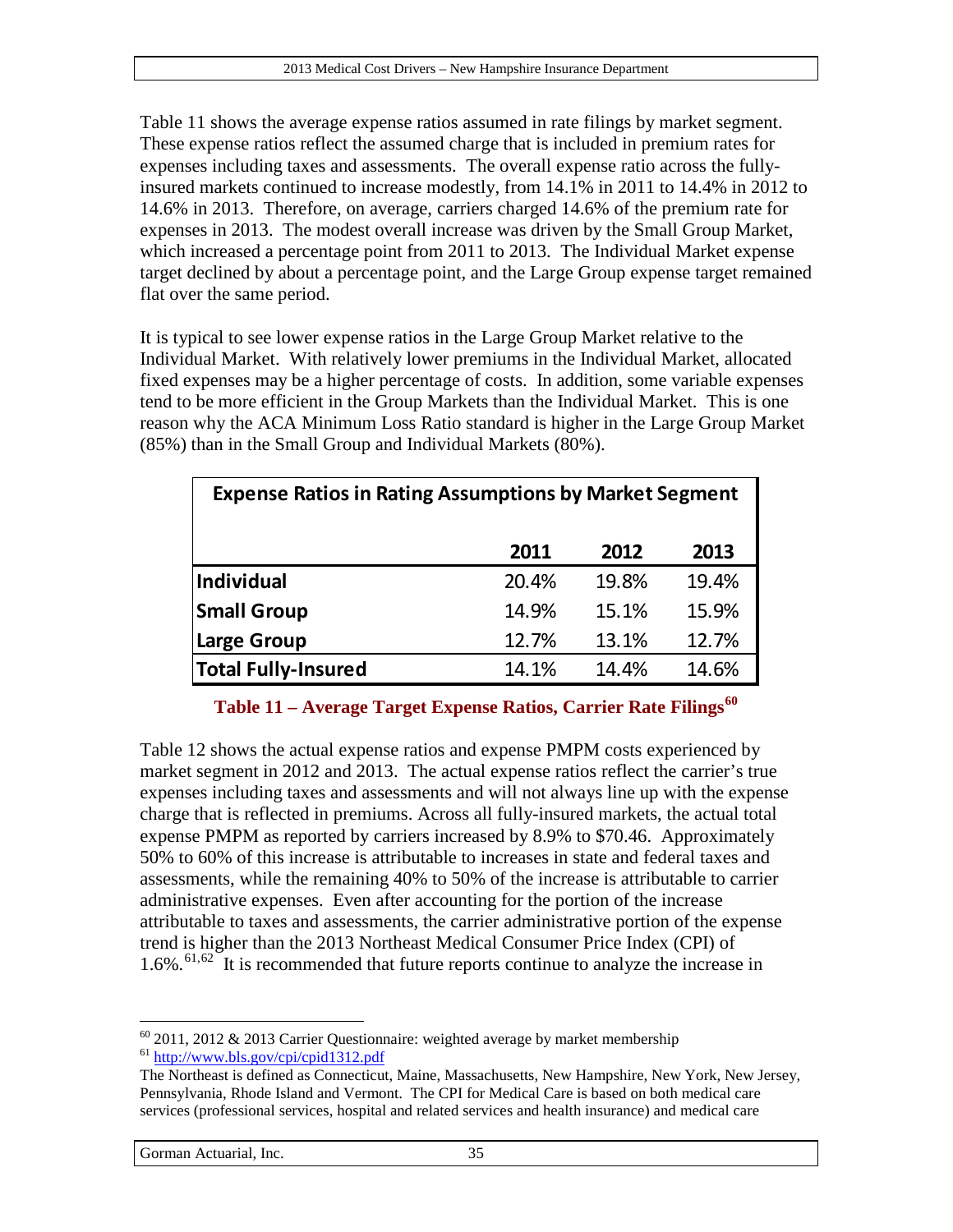| <b>Actual Expense Ratios and PMPM's by Market Segment</b> |         |         |          |
|-----------------------------------------------------------|---------|---------|----------|
| <b>Expense Ratio</b>                                      | 2012    | 2013    | Change   |
| <b>Individual</b>                                         | 22.3%   | 23.7%   | 1.4%     |
| <b>Small Group</b>                                        | 15.5%   | 15.9%   | 0.5%     |
| Large Group                                               | 14.3%   | 15.4%   | 1.0%     |
| <b>Total Fully-Insured</b>                                | 15.5%   | 16.4%   | 0.9%     |
| <b>Expense PMPM</b>                                       | 2012    | 2013    | % Change |
| Individual                                                | \$67.84 | \$73.41 | 8.2%     |
| <b>Small Group</b>                                        | \$66.67 | \$71.17 | 6.8%     |
| Large Group                                               | \$62.34 | \$69.08 | 10.8%    |
| <b>Total Fully-Insured</b>                                | \$64.73 | \$70.46 | 8.9%     |

expenses to better understand the drivers of the expenses and to provide additional transparency.

#### **Table 12 – Average Expense Ratios and PMPM's, Actual Experience[63](#page-35-1)**

<span id="page-35-0"></span>In 2014, there were several ACA-driven fees and assessments that were expected to continue to increase expenses in all markets. Two of the more impactful assessments include the Health Insurance Providers Fee $<sup>64</sup>$  $<sup>64</sup>$  $<sup>64</sup>$  and the Transitional Reinsurance</sup> Assessment.<sup>[65](#page-35-3)</sup> The Health Insurance Providers (HIP) Fee is an excise tax starting in 2014 that will assess \$8 billion industry-wide and will increase each year after that. The cost to each carrier will vary based on their size and tax status. Based on studies from Oliver Wyman and Milliman, estimates of the HIP Fee range from 1.7% to 2.3% of premium in 2014 increasing to 2.0% to 3.7% in later years.<sup>[66,](#page-35-4) [67](#page-35-5)</sup> Using the 2013 average premium PMPM from [Table 1,](#page-10-0) 1.7% of premium represents \$7.30 PMPM and 3.7% of premium represents \$15.90 PMPM. The Transitional Reinsurance program will help offset the expected increase in costs due to higher morbidity of new entrants moving into the Individual Market from 2014 to 2016. The program will be funded with an industry-wide assessment starting at \$5.25 PMPM in 2014, changing to \$3.67 PMPM in  $2015^{68}$  $2015^{68}$  $2015^{68}$  and it is expected to decline further in 2016 before being eliminated in 2017.

commodities (medicinal drugs, medical equipment and supplies.) For more information on how Medical CPI is calculated, see http://www.bls.gov/cpi/cpifact4.htm.

 $^{62}$ The rate review process in some states examines the carrier administrative expense. For example, in Massachusetts the merged market premium rates will be presumptively disapproved if the filing's projected administrative expense load, not including taxes and assessments, increases by more than the most recent calendar year's increase in the New England medical CPI, per 211 CMR 66.09 (4)(c)(1).<br>  $^{63}$  2012, 2013 and 2014 Carrier Questionnaires<br>  $^{64}$  https://www.federalregister.gov/articles/2013/03/04/2013-04836/health-insura

<span id="page-35-2"></span><span id="page-35-1"></span>

<span id="page-35-3"></span>

<span id="page-35-5"></span><span id="page-35-4"></span>

<span id="page-35-6"></span>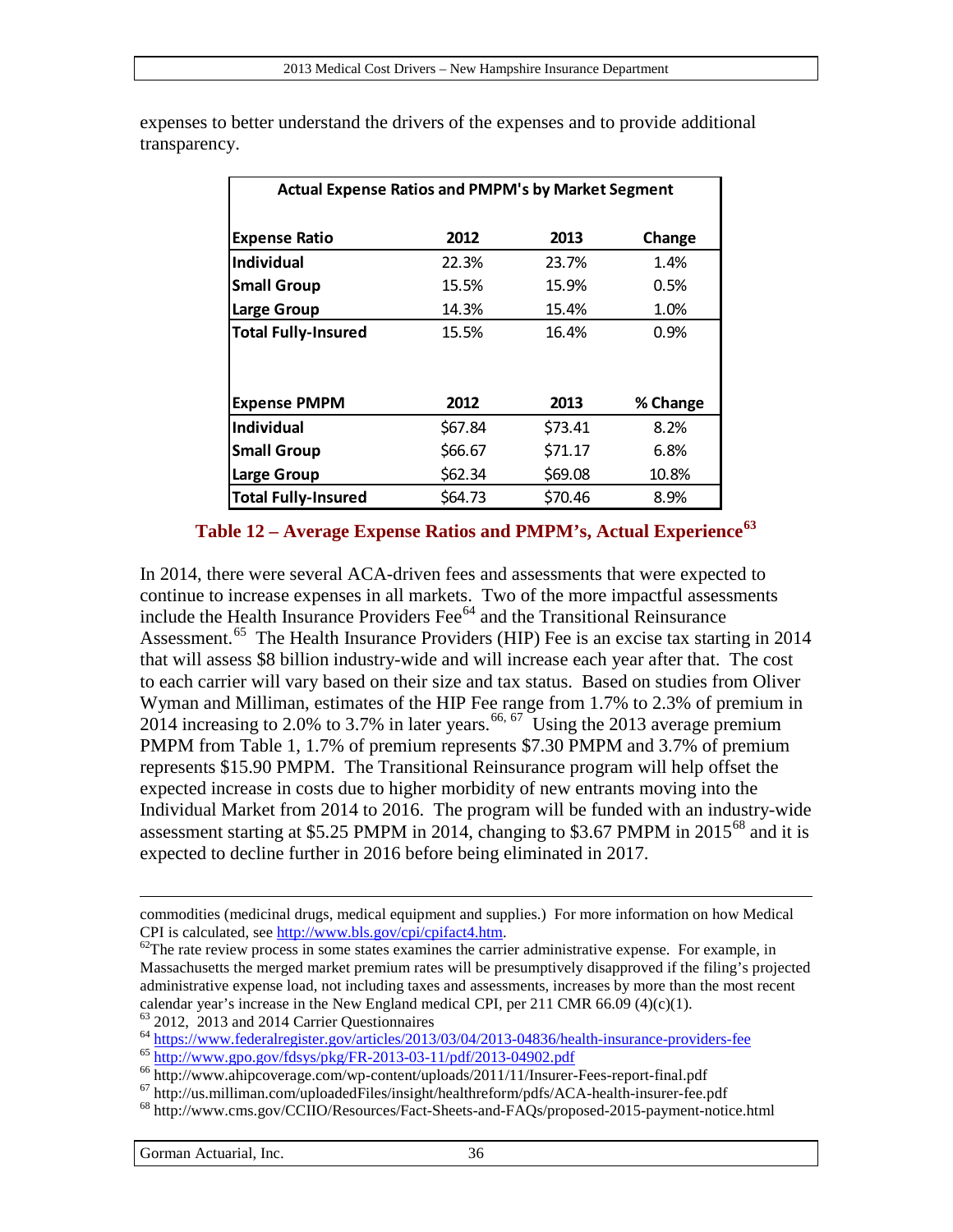# **7.8. Profit Margins**

In the 2011 Medical Cost Drivers report<sup>[69](#page-36-1)</sup>, we briefly discussed that carriers put margin into their pricing to cover explicit profit expectations but also as a margin against adverse risk. The risk margin tends to increase in smaller blocks of business due to higher volatility of results and lower credibility of the experience on which pricing assumptions are based.

[Table 13](#page-36-0) shows the average pricing margins by market segment in rate filings for 2011, 2012, and 2013. Consistent with the smaller market size, the Individual Market in New Hampshire has much higher pricing margins than the Group Markets. Pricing margins decreased to 10.8% in the Individual Market and increased to 3.3% and 2.7% in the Small and Large Group markets, respectively. On average, across all fully-insured markets, carriers charged 3.7% of premiums for profit and risk margin in 2012.

| Pricing Margin in Rating Assumptions by Market Segment |      |       |       |  |
|--------------------------------------------------------|------|-------|-------|--|
|                                                        | 2011 | 2012  | 2013  |  |
| <b>Individual</b>                                      | 9.6% | 12.2% | 10.8% |  |
| <b>Small Group</b>                                     | 2.2% | 2.1%  | 3.3%  |  |
| Large Group                                            | 2.4% | 2.4%  | 2.7%  |  |
| <b>Total Fully-Insured</b>                             | 2.8% | 3.1%  | 3.7%  |  |

**Table 13 – Average Target Pricing Margins, Carrier Rate Filings[70](#page-36-2)**

<span id="page-36-0"></span>[Table 14](#page-37-0) shows the actual profit margins by market segment experienced in 2011, 2012, and 2013. Profit margin, in this exhibit, is defined as the percentage of premium remaining when you subtract out claims and expenses (100% minus Medical Loss Ratio minus Expense Ratio). Overall profit margins in the fully-insured market remained the same from 2012 to 2013, at 5.0%, which is 1.3% above the assumed charge. The actual profit margins reported in [Table 14](#page-37-0) for 2013 do not reflect rebate payments for 2013.

<span id="page-36-1"></span><sup>69</sup> 2011 Medical Cost Drivers, Gorman Actuarial, LLC, March 7, 2013 [http://www.nh.gov/insurance/consumers/documents/nhid\\_ann\\_rrhrng\\_2012rpt.pdf](http://www.nh.gov/insurance/consumers/documents/nhid_ann_rrhrng_2012rpt.pdf)  $\frac{70}{2011}$ , 2012 and 2013 Carrier Questionnaire – weighted average by market membership  $\overline{a}$ 

<span id="page-36-2"></span>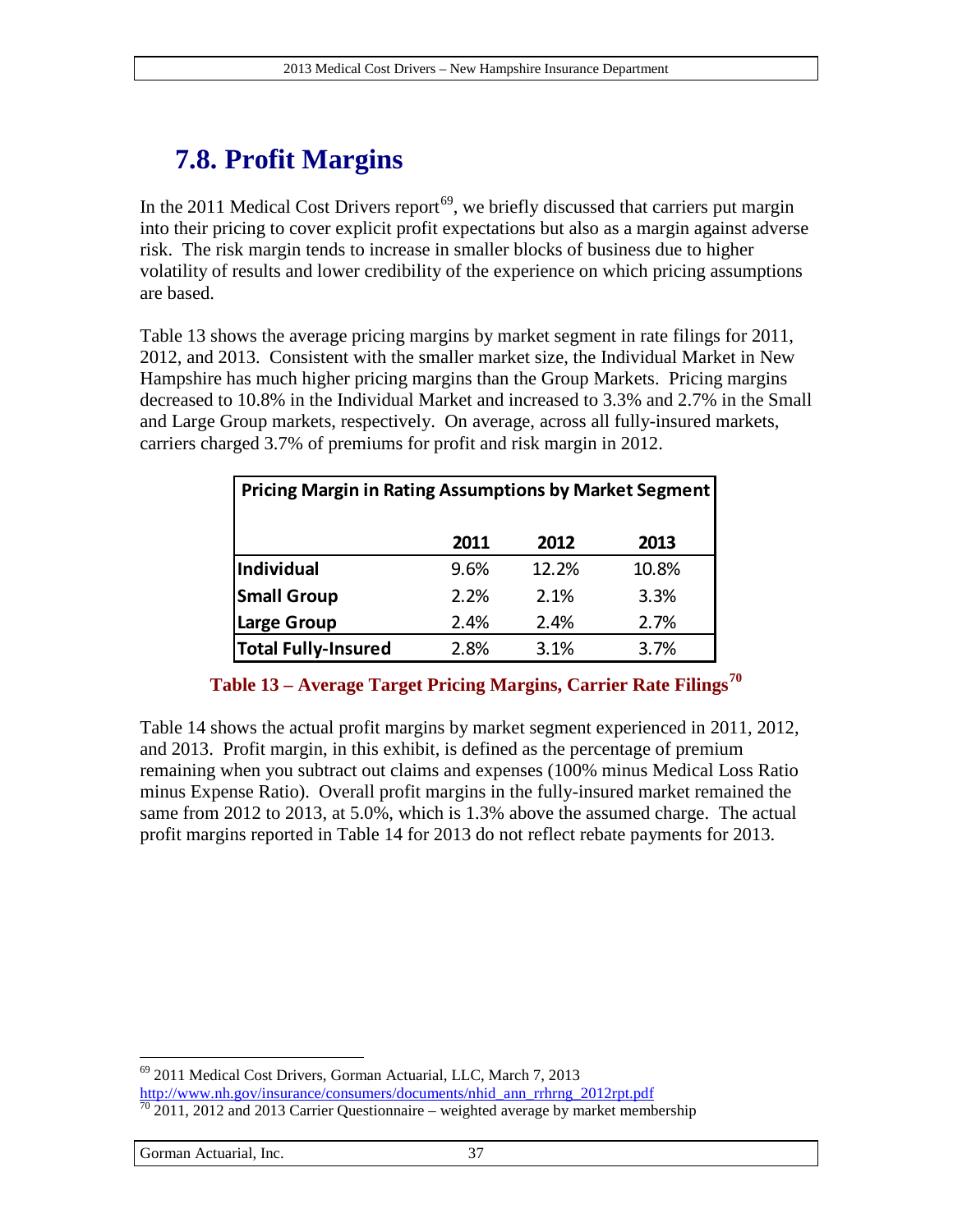| <b>Actual Profit Margins by Market Segment</b> |         |         |         |  |
|------------------------------------------------|---------|---------|---------|--|
| <b>Profit Margin %</b>                         | 2011    | 2012    | 2013    |  |
| <b>Individual</b>                              | 12.2%   | 12.7%   | 10.5%   |  |
| <b>Small Group</b>                             | 2.6%    | 4.2%    | 4.2%    |  |
| Large Group                                    | 1.7%    | 4.2%    | 4.5%    |  |
| <b>Total Fully-Insured</b>                     | 2.9%    | 5.0%    | 5.0%    |  |
|                                                |         |         |         |  |
| <b>Profit PMPM</b>                             | 2011    | 2012    | 2013    |  |
| <b>Individual</b>                              | \$35.29 | \$38.73 | \$32.39 |  |
| <b>Small Group</b>                             | \$11.12 | \$18.11 | \$18.99 |  |
| Large Group                                    | \$7.39  | \$18.38 | \$20.41 |  |
| <b>Total Fully-Insured</b>                     | \$11.96 | \$20.88 | \$21.51 |  |

**Table 14 – Average Profit Margin and PMPM, Actual Experience[71](#page-37-1)**

<span id="page-37-0"></span>Beginning in 2010, the National Association of Insurance Commissioners (NAIC) began requiring carriers to file Supplemental Health Care Exhibits with their annual statements. These new filings provided a greater level of detail at the state and market level than had previously been available from public filings. These exhibits can provide another view of margins in the private New Hampshire market in total and by carrier.

[Figure 18](#page-38-0) shows the underwriting gain percentage (the operating profit margin) by carrier and in aggregate for the combined Individual, Small Group and Large Group Markets from the 2012 and 2013 Supplemental Health Care Exhibits. The total underwriting gain percentage decreased modestly, from 3.4% in 2012 to 3.1% in 2013 (which is the same percentage as 2011). In total dollars, the 2013 underwriting gain was \$44 million on premiums of \$1.4 billion. Anthem's gain percentage decreased slightly, and Harvard Pilgrim's increased slightly from 2012 to 2013. Cigna's underwriting gain percentage decreased from 7.3% to 5.4%, and for the third year in a row, MVP experienced an underwriting loss.

<span id="page-37-1"></span><sup>71</sup> 2011, 2012 and 2013 Carrier Questionnaire  $\overline{a}$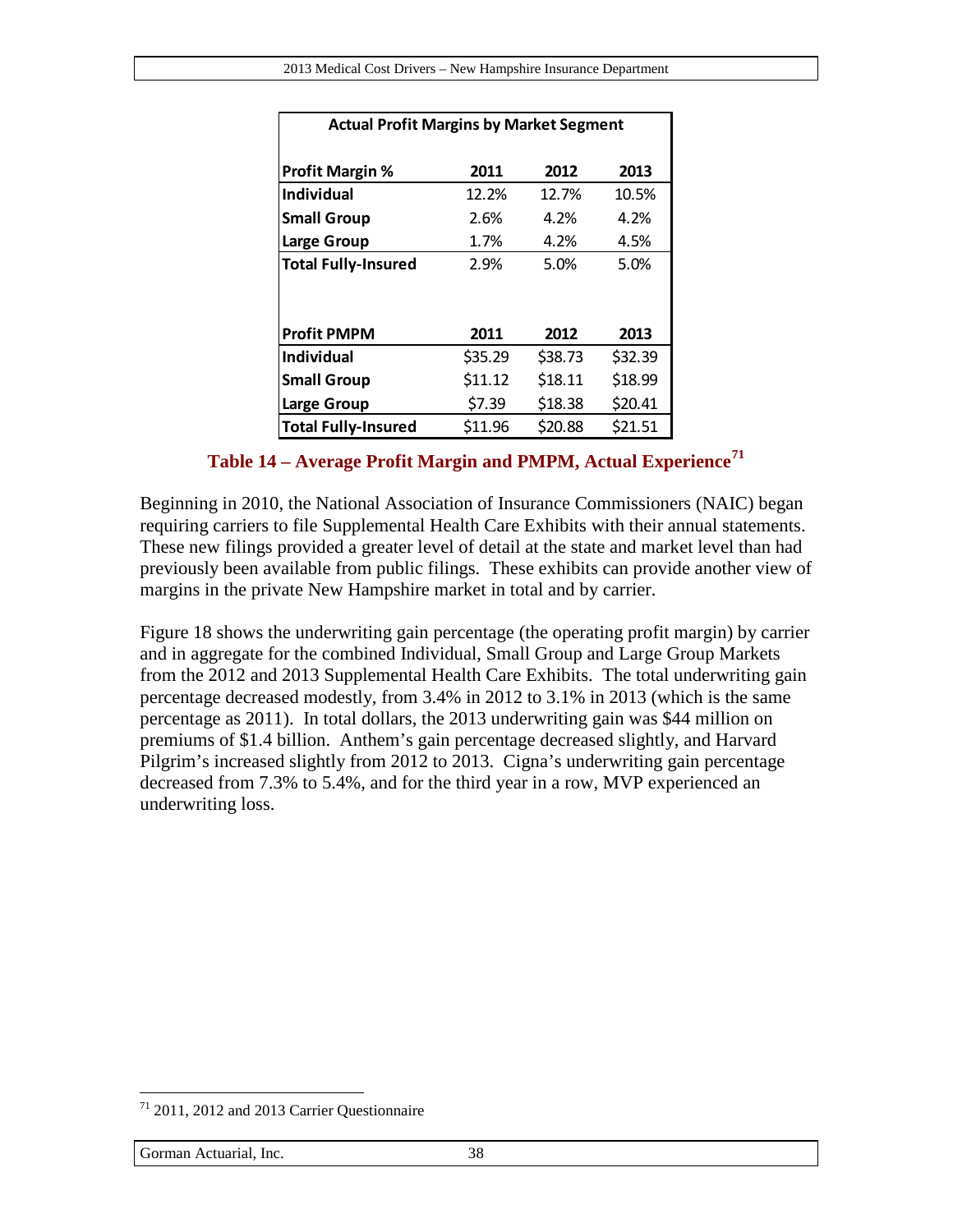

<span id="page-38-0"></span>**Figure 18 – Underwriting Gain Percentage by Carrier[72](#page-38-1),[73,](#page-38-2)[74](#page-38-3)**

- <span id="page-38-2"></span><sup>73</sup> 2013 Underwriting Gain and Premium by Carrier:
	- Anthem: \$34.2M gain on \$913M premium
	- Harvard Pilgrim: \$6.6M gain on \$328M premium
	- Cigna: \$4.5M gain on \$83M premium
	- MVP: \$1.5M loss on \$41M premium
- Others: \$0.3M gain on \$35M premium. Others include Assurant, Aetna, HealthMarkets, United, Celtic and several other carriers with less than \$1 million of health premiums in New Hampshire. <sup>74</sup> The data requirements in the carrier questionnaires and the Supplemental Health Care Exhibits were not

<span id="page-38-3"></span>identical and therefore the total underwriting gain percentage in [Figure 17](#page-38-0) shows a lower gain in 2013 than the aggregated carrier questionnaire results shown i[n Table 14.](#page-37-0) The largest variance is the inclusion of the experience of the Federal Employees Program (FEP) in the Supplemental Health Care Exhibits. FEP business was specifically excluded from the carrier questionnaire because it functions quite differently than a typical fully-insured account. In an effort to reconcile this difference, GA has calculated an estimated total underwriting gain percentage excluding the impact of FEP. With this adjustment, the total underwriting gain percentage for 2013 increased to 4.6% compared to 3.1% without the adjustment. The 4.6% UW gain is more in line with the 5% profit margin shown in [Table 14.](#page-37-0)

<span id="page-38-1"></span> $72$  2012 & 2013 Supplemental Health Care Exhibits. Underwriting Gain/Loss (Part 1, Line 11) divided by Health Premiums Earned (Part 1, Line 1.1).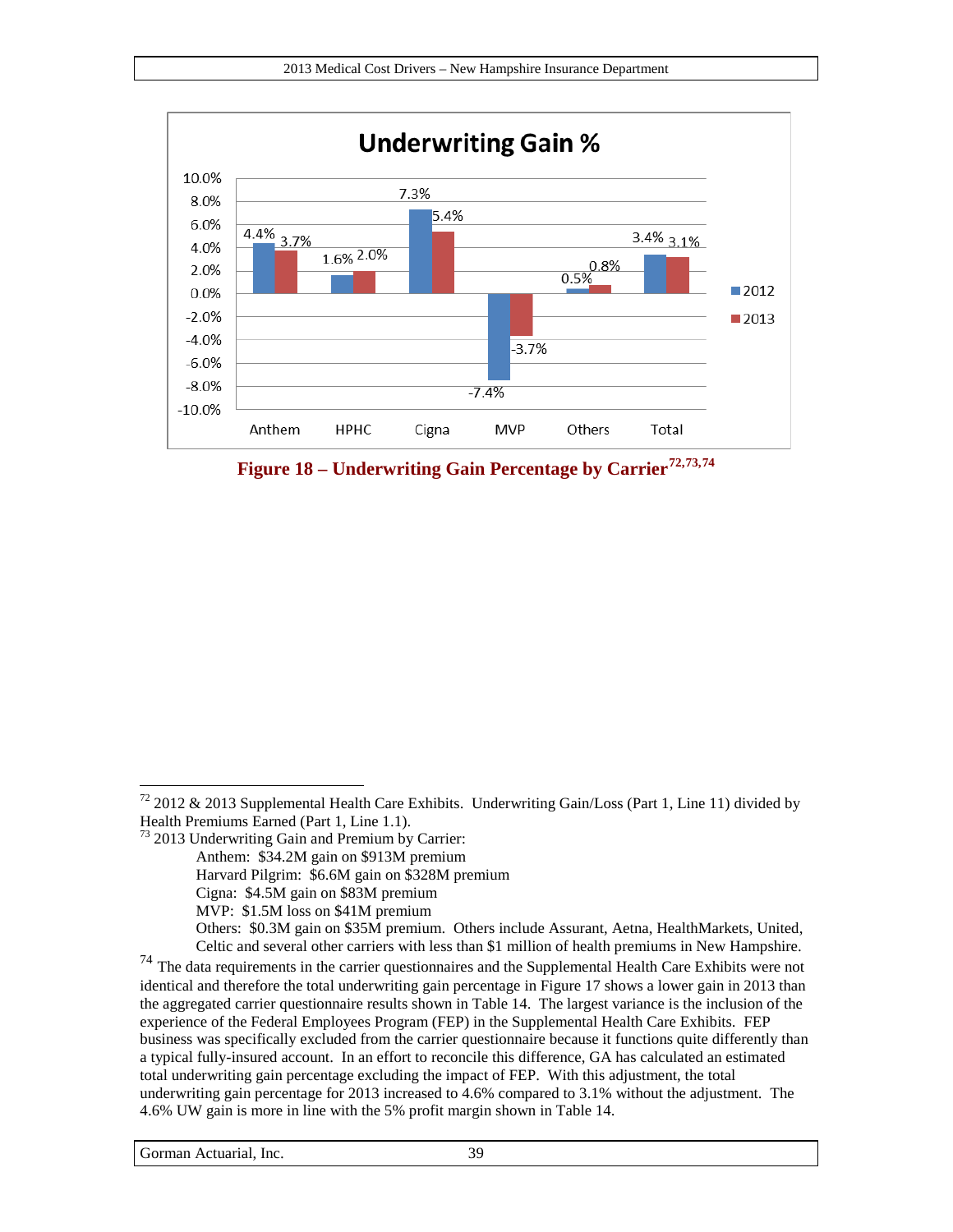# <span id="page-39-0"></span>**8. Regional and National Comparisons**

Along with the deeper dive into New Hampshire trends, it is useful to examine how insurance costs and trends in the state compare to regional and national levels. The NAIC requires detailed financial statements to be filed annually by all insurance carriers.<sup>75</sup> From these filings, the NAIC produces a summary of all health insurance carrier filings aggregated at the state and national level. [Table 15](#page-39-1) shows a comparison of New Hampshire results to the New England region and national results.

|                                 | <b>National</b> | <b>New England</b> | <b>New Hampshire</b> |
|---------------------------------|-----------------|--------------------|----------------------|
| 2012 Premium PMPM               | \$318.19        | \$423.42           | \$408.16             |
| 2012 Claims PMPM                | \$271.60        | \$364.13           | \$331.18             |
| 2012 Medical Loss Ratio         | 85.4%           | 86.0%              | 81.1%                |
| 2013 Premium PMPM               | \$325.46        | \$430.70           | \$425.57             |
| 2013 Claims PMPM                | \$276.23        | \$374.12           | \$342.85             |
| 2013 Medical Loss Ratio         | 84.9%           | 86.9%              | 80.6%                |
| <b>% Change in Premium PMPM</b> | 2.3%            | 1.7%               | 4.3%                 |
| <b>% Change in Claims PMPM</b>  | 1.7%            | 2.7%               | 3.5%                 |

#### <span id="page-39-1"></span>**Table 15 – Comparison of National, Regional and State Costs and Trends[76](#page-39-3)**

New Hampshire premium PMPM in 2013 was 30.8% higher than the national level yet 1.2% below the regional PMPM. The New Hampshire claims PMPM was 24.1% above the national level but 8.4% below the regional mark. Although the variances are worth noting, it is difficult to assess relative affordability without understanding more about contributing factors, such as the relative differences in the demographic profile or health status of the insured populations and the relative actuarial value of medical benefits provided.

[Table 16](#page-40-1) presents the 2013 NAIC data in a more detailed form. In this table, the premium PMPM and medical loss ratio are shown for the Individual and Group Markets separately for each state in New England along with the total regional and national averages. New Hampshire average premium PMPM was 38% and 28% above the national averages in the Individual and Group Markets, respectively. However, in the Individual Market, the average New Hampshire premium PMPM of \$302.89 was below

<span id="page-39-2"></span> $75$  The results from the aggregated NAIC filings do not fully reconcile to the data provided in the carrier questionnaires used earlier in the report. The NAIC filings include all New Hampshire carriers, including those that were not asked to respond to the 2013 Carrier Questionnaire. In addition, there may be minor differences in certain definitions or exclusions of certain types of business between the NAIC filing and the Carrier Questionnaire.  $\overline{a}$ 

<span id="page-39-3"></span><sup>&</sup>lt;sup>76</sup> The loss ratio calculation is claims divided by premium. They do not include any of the adjustments allowed in the ACA loss ratio formula used for rebate purposes, which can increase the result by several percentage points. See Section [7.6](#page-31-2) for more discussion of loss ratios.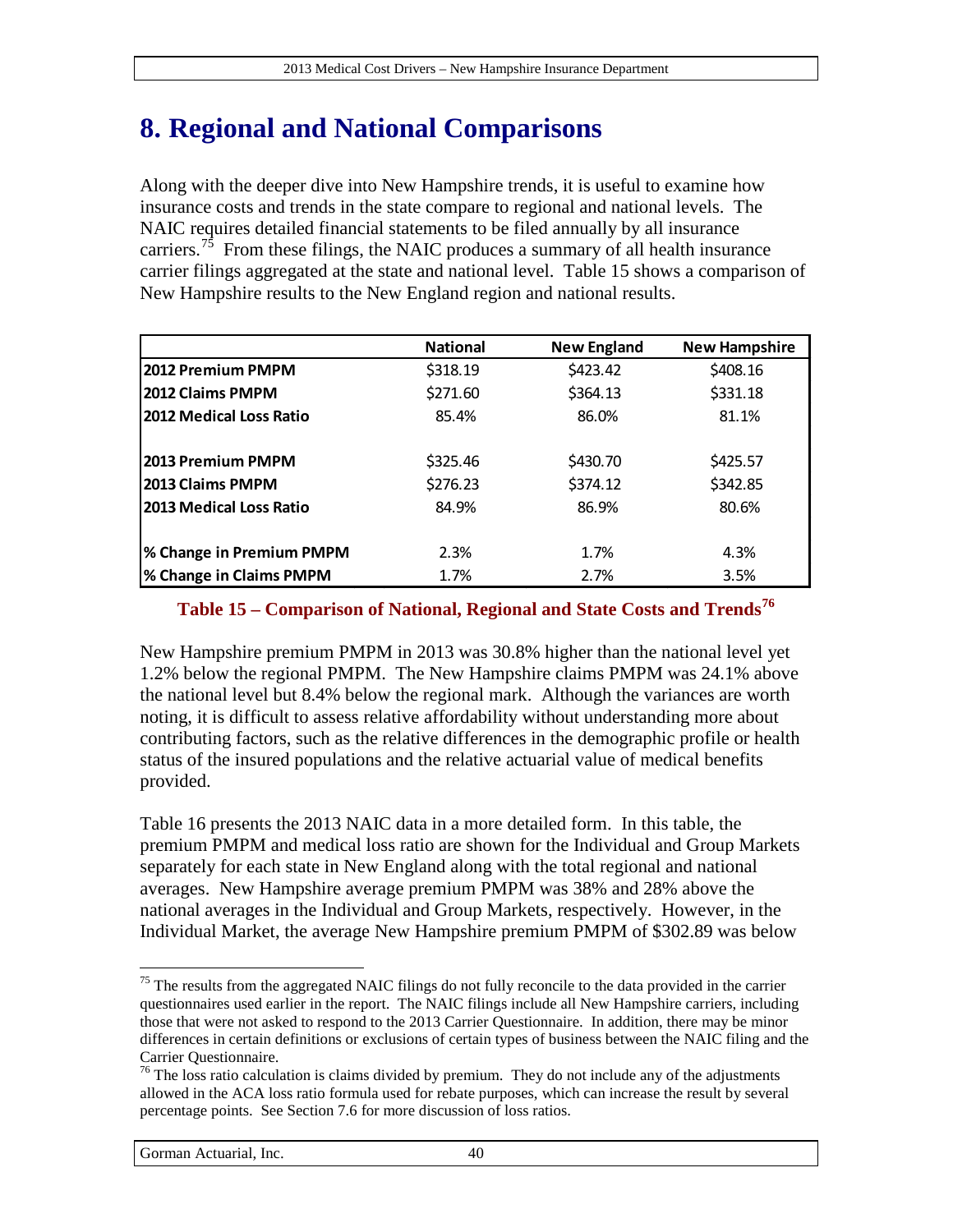all the other New England states and 22% below the regional average. [Figure 19](#page-40-0) shows New Hampshire premium PMPM compared to the National and New England averages, for the Individual and Group Markets.

|             | <b>Individual Market</b> |            | <b>Group Markets</b> |                   |
|-------------|--------------------------|------------|----------------------|-------------------|
|             | <b>Premium PMPM</b>      | Loss Ratio | <b>Premium PMPM</b>  | <b>Loss Ratio</b> |
| <b>NH</b>   | \$302.89                 | 66.2%      | \$446.33             | 82.2%             |
| <b>CT</b>   | \$330.23                 | 88.0%      | \$489.82             | 80.0%             |
| <b>ME</b>   | \$382.80                 | 96.9%      | \$425.21             | 84.9%             |
| <b>MA</b>   | \$407.74                 | 97.1%      | \$430.03             | 87.7%             |
| RI          | \$343.07                 | 93.8%      | \$418.78             | 84.6%             |
| VT          | \$401.47                 | 94.7%      | \$392.46             | 91.7%             |
| New England | \$387.22                 | 94.3%      | \$437.81             | 85.8%             |
| National    | \$220.09                 | 86.4%      | \$349.46             | 84.7%             |

<span id="page-40-1"></span>



#### <span id="page-40-0"></span>**Figure 19 – Comparison of New Hampshire to National and Regional Premium**

These results are similar to the patterns seen in prior years. New Hampshire is the only New England state that allowed health underwriting in the Individual Market in 2013, so this lower premium is likely reflective of a relatively healthier risk pool. However, the New Hampshire loss ratio, the best indicator of relative value for each premium dollar, was only 66.2%, roughly 28 percentage points below the average Individual Market loss ratio in New England (94.3%) and 22 percentage points below the next lowest state loss

Gorman Actuarial, Inc. 41

<span id="page-40-2"></span> $77$  The loss ratio calculation is claims divided by premium. They do not include any of the adjustments allowed in the ACA loss ratio formula used for rebate purposes, which can increase the result by several percentage points. See Section [7.6](#page-31-2) for more discussion of loss ratios.  $\overline{a}$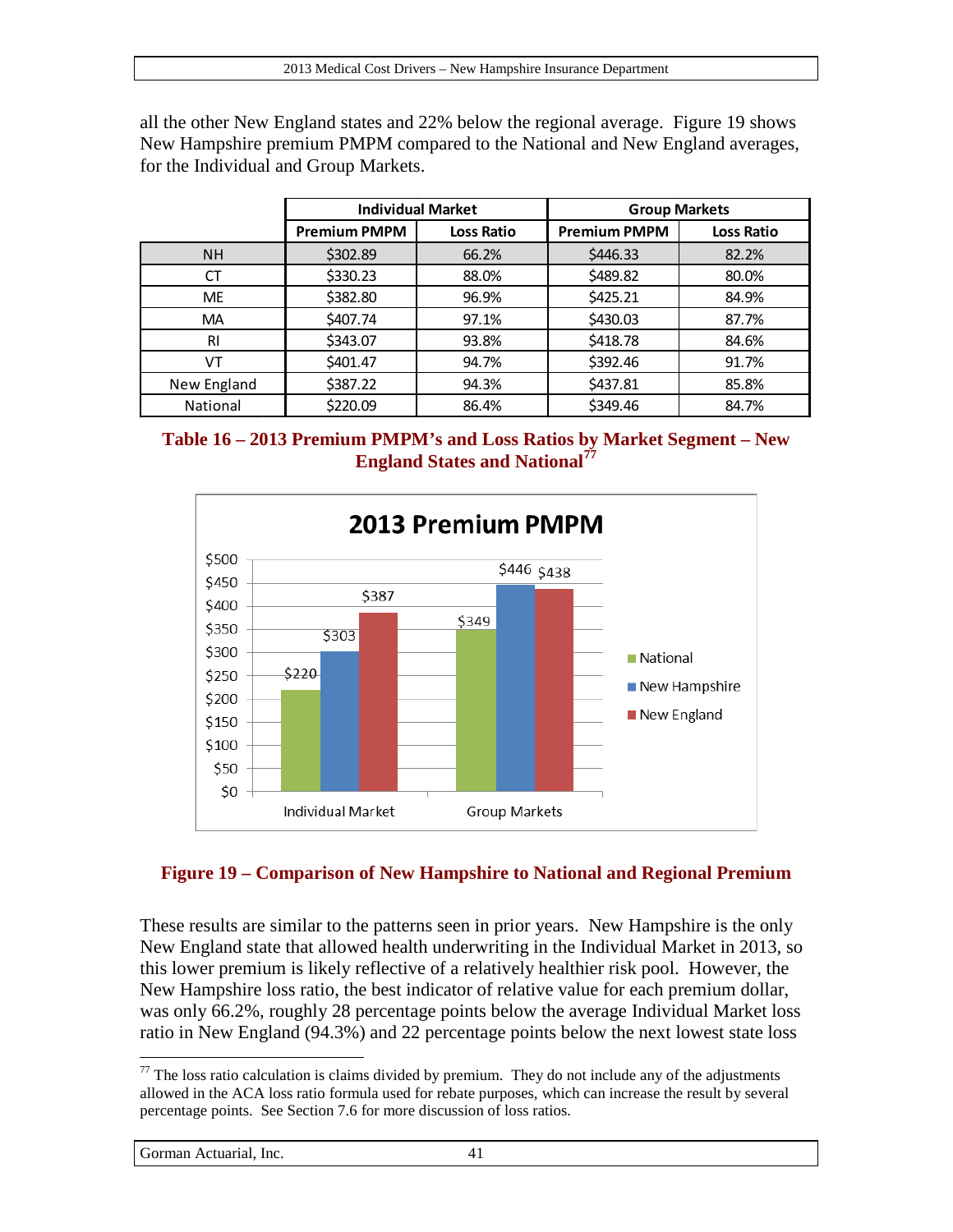ratio (88.0% in Connecticut). It is reasonable to conclude that at least a portion of the loss ratio differential between the Individual Market in New Hampshire and the other New England states is due to more aggressive regulation in states outside of New Hampshire as well as market differences such as the merged Individual and Small Group Market for rating in Massachusetts. As was discussed in Section [7.6,](#page-31-2) the ACA Minimum Loss Ratio requirements require carriers in the New Hampshire Individual Market to achieve the specified loss ratio or pay additional premium rebates back to policyholders. In 2013, three carriers in the Individual Market paid rebates totaling approximately \$4 million as a result of the ACA MLR requirements. By comparison, there was much more consistency in the premiums and loss ratios in the Group Markets across the New England states. The average New Hampshire premium PMPM of \$446.33 for the Group Markets was just 2% above the regional average of \$437.81, and the New Hampshire loss ratio for the Group Markets of 82.2% was much more in line with the regional average of 85.8%.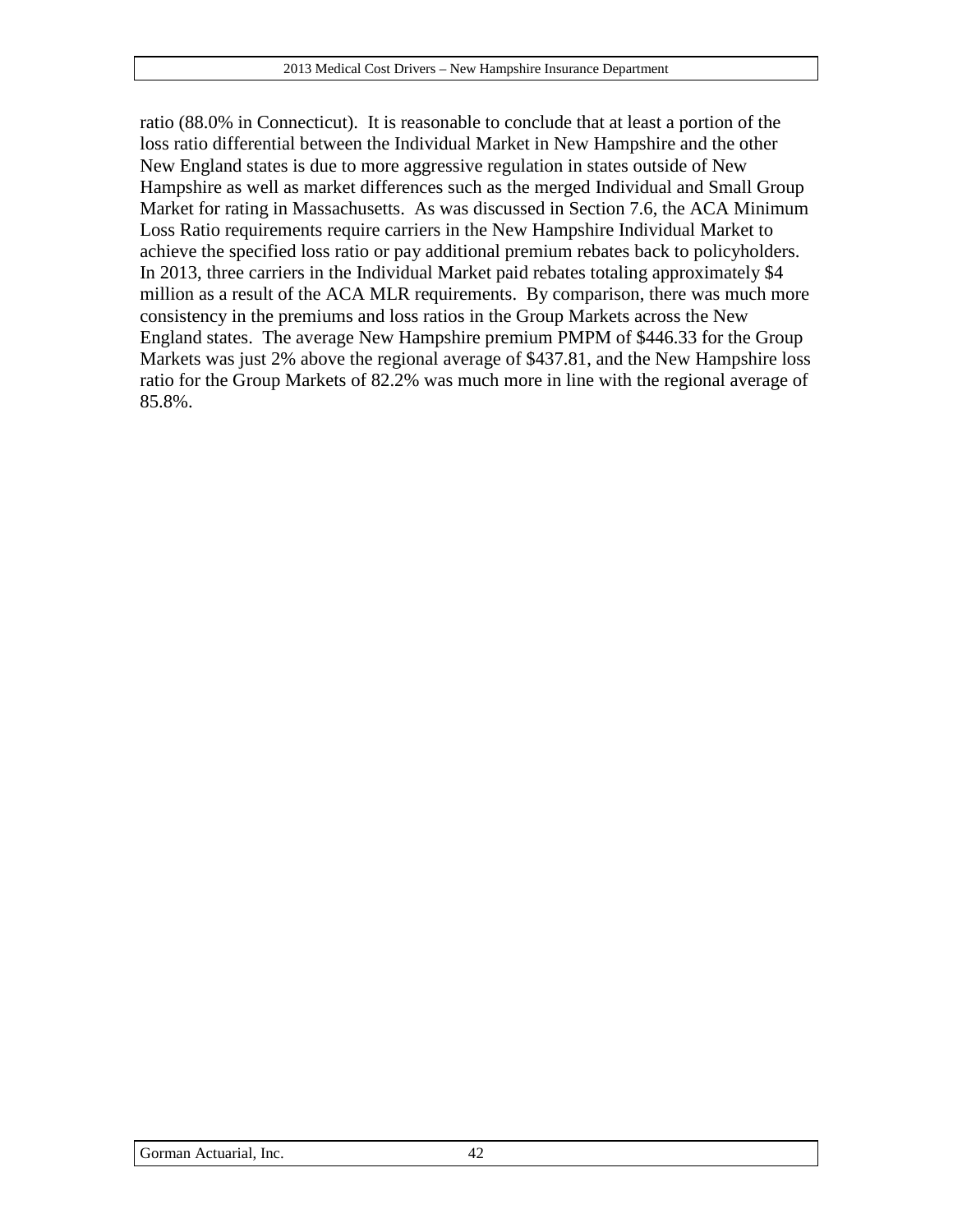# **9. Product Innovation: Provider Differentiation & Network Design**

Although there had been a deceleration in the increase of health insurance premiums in New Hampshire and across the country, affordability of health insurance was still a major concern in 2013. As discussed in previous sections, there are several factors that drive the cost of insurance, including administrative costs and margins. However, the main cost component of health insurance in all markets is the cost of claims or medical expenditures. With ACA MLR regulations limiting the level of administrative costs and margins, it is clear that managing the cost of claims is tantamount to controlling premiums. As the trend analysis in Section [7](#page-18-3) shows, the claims cost is driven by two primary factors: utilization and cost of services. Utilization is driven primarily by a member's health and treatment decisions made with his or her health care providers. The cost component is primarily controlled by the negotiation that occurs between insurance carriers and providers.

Insurance carriers have four basic levers to differentiate their plans and address cost drivers through product design:

(1) **Benefits:** Medical expenditures increase as new benefits are included within the insurance product. For example, the ACA generally requires Individual and Small Group members to have a pediatric dental benefit. Many carriers have included this benefit in health insurance products. This added benefit increases the cost of health insurance.

(2) **Network:** The cost of which providers are included in a carrier's network impacts medical expenditures. The more expensive the hospital or physician, the higher the medical expenditures and resulting health insurance premiums.

(3) **Provider Payment Models:** The way providers are reimbursed by carriers can impact medical expenditures. A fee-for-service reimbursement methodology may encourage volume and increase medical expenditures and resulting health insurance premiums.

(4) **Cost Sharing:** The amount a member is required to pay through member cost sharing (e.g., copayments, deductibles, and coinsurance) impacts a health carrier's medical expenditures. The more the member pays as a percent of total medical expenditures, the lower the health insurance premiums.

Given constraints in place due to the ACA and other market dynamics, it is evident that carriers in New Hampshire and many other states across the country are continuing to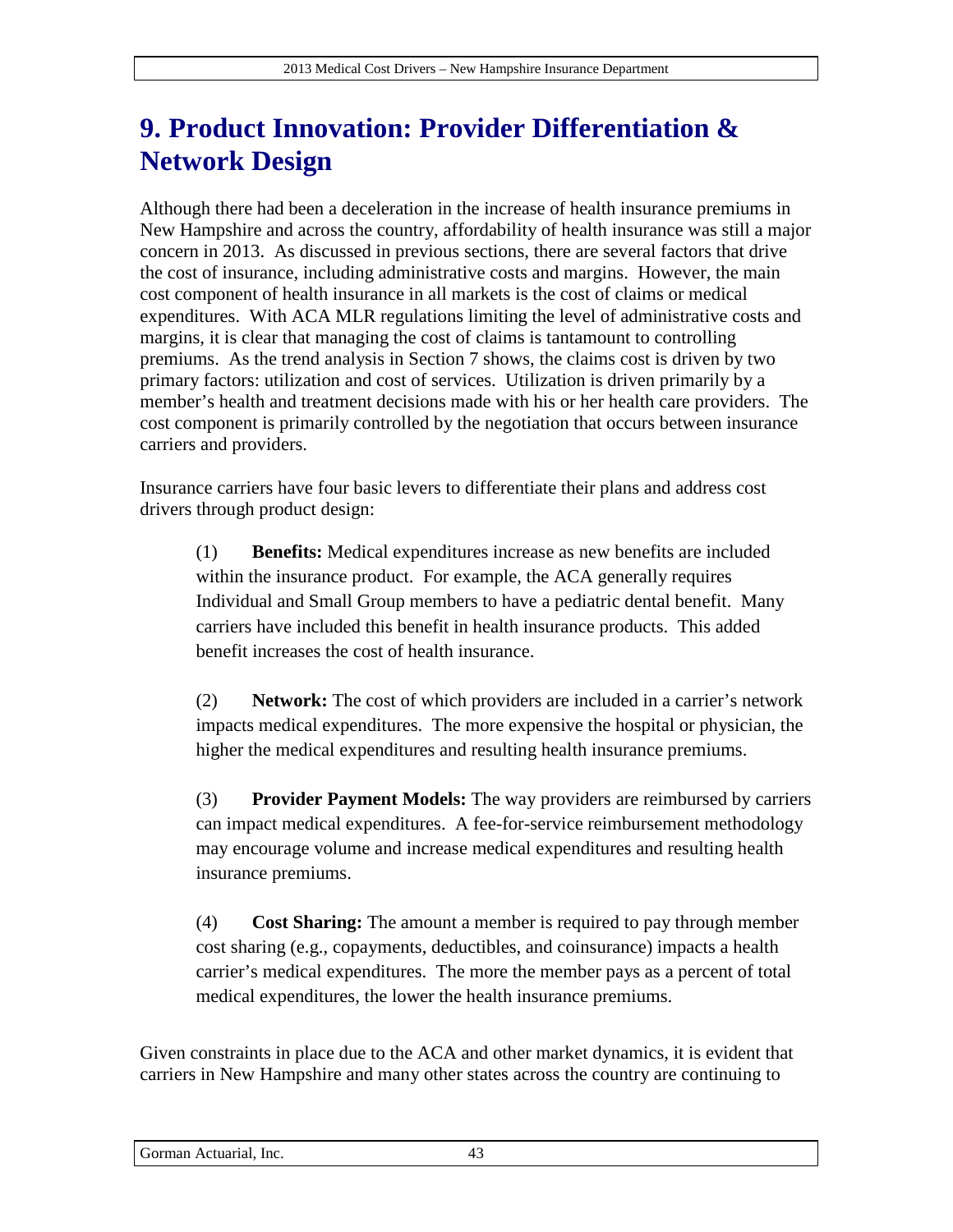explore multiple options to impact premiums through provider differentiation and network design.

# **9.1. Description of Tiered Network and Site of Service Plan Offerings**

In the last two years' reports, both Tiered Network options and Site of Service<sup>[78](#page-43-0)</sup> benefit designs were discussed. Tiered network plans typically separate a broad network of providers into one, two, or three tiers, or groupings of providers. The first tier, or Tier 1, is generally the smallest group of providers and is considered the most efficient, based on cost and quality metrics. The next level, or Tier 2, would generally include a larger grouping of providers and would be considered not as efficient as Tier 1. These products offer member cost sharing incentives when members choose services from the Tier 1 group of providers. These products are designed to encourage members to utilize services of more efficient providers, which results in lower costs and improved quality of care.

In a tiered network product, hospital A is considered Tier 1 and hospital B is Tier 2. If a member chooses to use hospital A for a certain service, the deductible is \$1,250 and the coinsurance is 10% up to the member's out-of-pocket limit. If the member chooses to use hospital B for that same service, the deductible is \$2,500 and the coinsurance is 25% up to the member's out-of-pocket limit. Therefore, when a member chooses hospital A over hospital B, his or her out-of-pocket costs will be significantly less.

Site of service benefit designs, or low-cost provider benefit designs, offered in New Hampshire provide financial incentives to members to choose lower cost facilities specifically for outpatient surgery or laboratory services. An example of how this benefit design works is as follows: If a member has an outpatient surgery at a hospital, the deductible will first apply, and that deductible may be anywhere from \$1,000 to \$5,000. If the member has the same outpatient surgery at an ambulatory surgical center (ASC), the cost sharing is a fixed copayment amount of \$100 to \$125. In the case of a laboratory service, if the laboratory service takes place at an outpatient hospital, the deductible will first apply. If the member has the same laboratory service at an independent lab, the member pays no cost sharing.

### **9.2. New Hampshire Tiered Network and Site of Service Market Share**

While neither tiered network plans nor site of service benefit designs prohibit a member from choosing his or her preferred provider, they introduce some cost transparency by exposing the member to a financial decision. Insurance carriers expect collective

<span id="page-43-0"></span> $78$  In the New Hampshire Market "Site of Service" benefit options are also referred to as "Low-Cost" Provider" options.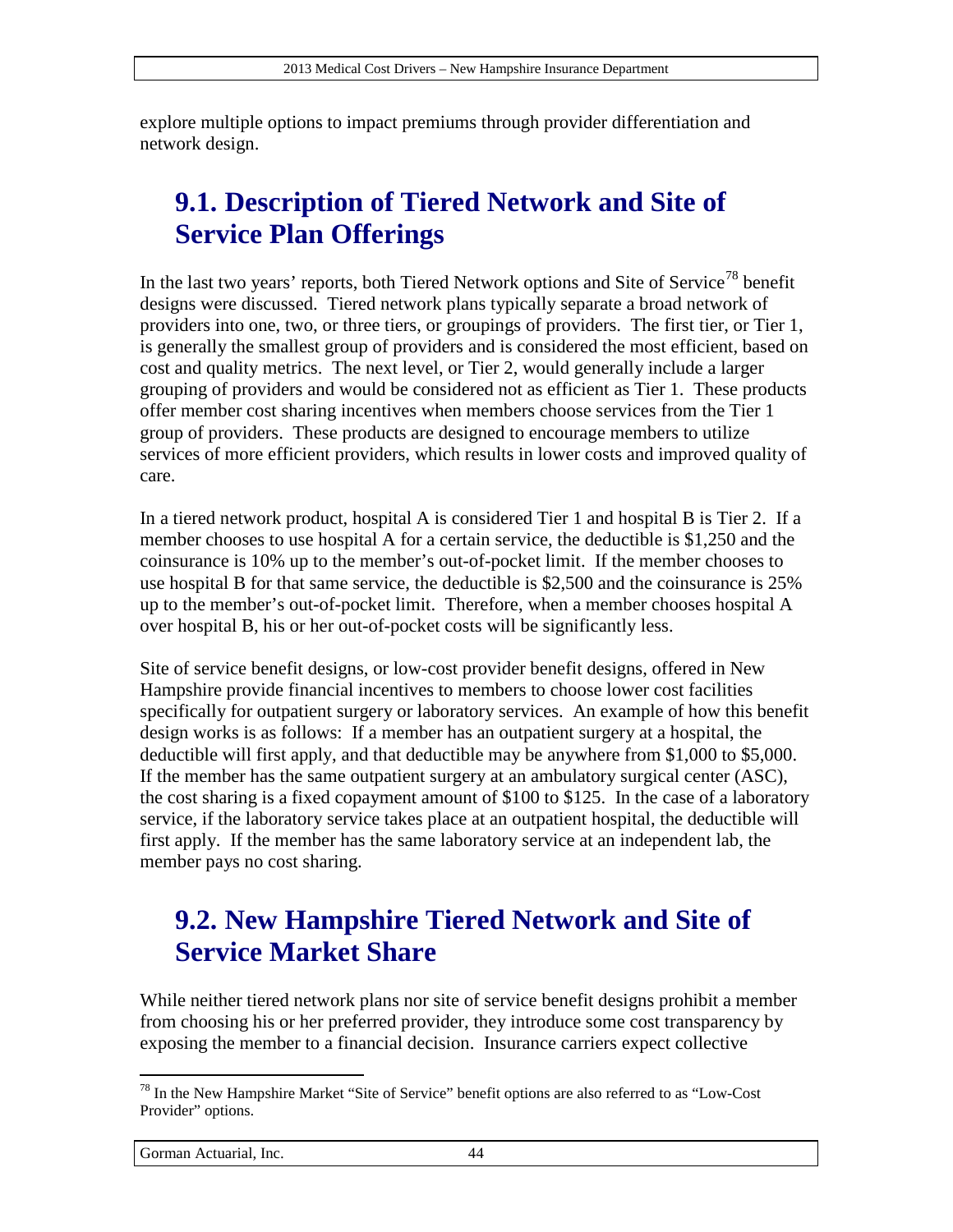member behavior to change, which ultimately will reduce claims costs, therefore allowing carriers to reduce premiums. These types of plans continue to gain popularity in New Hampshire. As shown in [Figure 20,](#page-45-0) as of December 2013, 52% of the fully-insured market was in either site of service benefit designs or tiered network products. As of April 2014, this percentage decreased to 46%. This was due in part to a decrease in percentage uptake in the Small Group Market but also due to an increase in the overall Individual Market where these types of products are not offered. The growth has been in the site of service benefit options, while membership in tiered network products has been decreasing.

In the Small Group Market, the percentage of members in the site of service benefit designs and tiered network products increased from 21% as of December 2010 to 77% as of April 2014. Site of service benefit designs had become the standard option in the Small Group Market for some carriers. Their prevalence has also increased in the Large Group Market, where the percentage of members in site of service benefit designs and tiered network products increased from 11% as of December 2010 to 42% in April 2014. As referenced in the hearing from 2012, the premium for the site of service benefit option was 6% to 9% lower than a plan offering without the site of service benefit option for at least one carrier.<sup>[79](#page-44-0)</sup> While not shown, it is also of interest that the portion of self-insured membership in both site of service benefit options and tiered network products increased, from around 5% as of December 2010 to more than 20% as of April 2014.

#### Gorman Actuarial, Inc. 45

<span id="page-44-0"></span><sup>79</sup> [http://www.nh.gov/insurance/consumers/documents/2012\\_rate\\_hearing.pdf](http://www.nh.gov/insurance/consumers/documents/2012_rate_hearing.pdf)  $\overline{a}$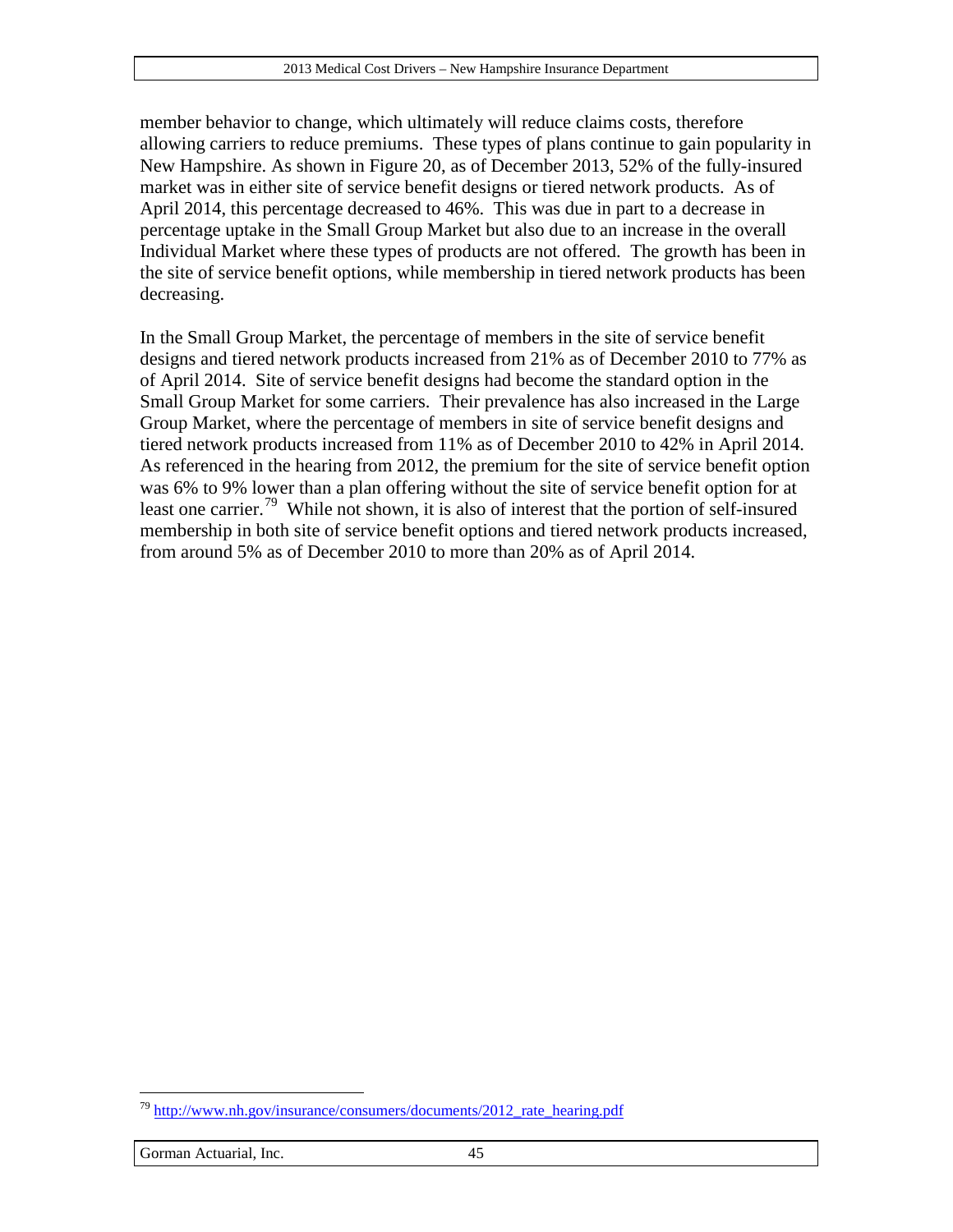

<span id="page-45-0"></span>**Figure 20 – Percentage of Members in Site of Service Benefit Designs and Tiered Network Products by Market Segment and Year[80](#page-45-1)**

### **9.3. New Hampshire Site of Service Analysis**

To continue to understand the value proposition of the site of service benefit designs, data were collected for the top outpatient surgeries and laboratory services by total spend over a two- or three-year time period. These data were separated into two categories: members in plans with the site of service benefit option and members in plans without the site of service benefit option. $81$  We looked at both the utilization differences between members with a site of service benefit option versus members not in a site of service benefit option and the average cost differences by site of care for these specific surgeries and labs. We focused our analysis on three outpatient surgeries (GI endoscopies,

<span id="page-45-1"></span><sup>&</sup>lt;sup>80</sup> Source: 2014 NHID Carrier Questionnaire

<span id="page-45-2"></span> $81$  The information in this section is based on data provided by one carrier with the most experience with this type of benefit option. Data based on members in group markets only. Data excludes experience for members in the public sector and non-HMO and non-PPO, as site of service benefit options are not offered to these members.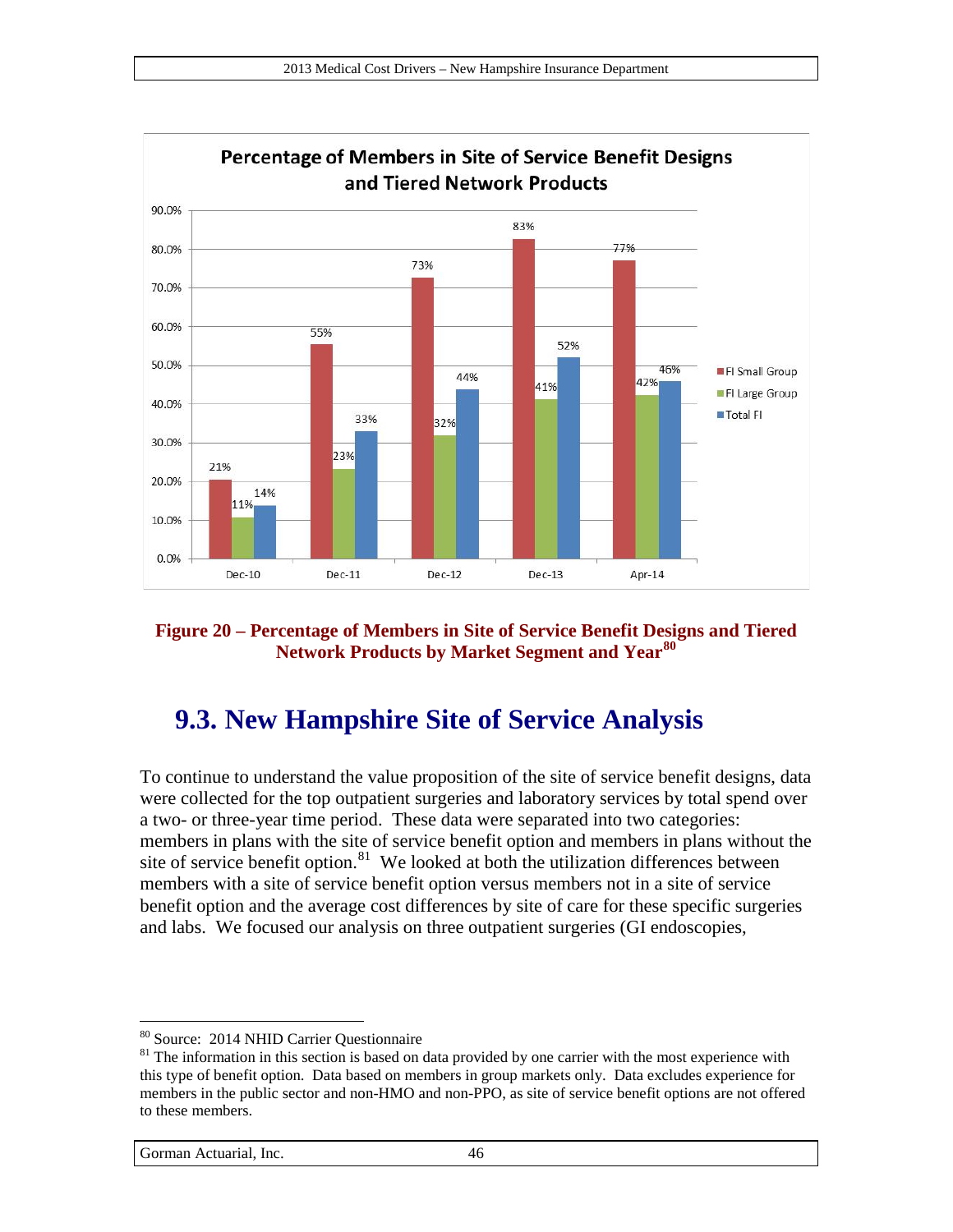colonoscopies, and knee arthroscopies) that represented approximately 23% of total outpatient surgery spending in  $2013^{82}$  $2013^{82}$  $2013^{82}$ 

[Table 17](#page-46-0) shows the average allowed costs for GI endoscopies at a hospital outpatient setting and at an ambulatory surgical center (ASC). In addition, the table includes member cost sharing and the net costs for these surgeries. Allowed costs include member cost sharing, while net costs are the true costs to the insurance carrier. As shown, the average allowed cost for this specific surgery was significantly lower at ASCs compared to hospital outpatient settings. The average allowed cost in 2013 was \$2,746 at a hospital outpatient site compared to \$1,395 at an ambulatory surgical center. For this surgery, costs at an ASC were \$1,350 or 49% lower than costs at a hospital outpatient setting. The average net costs were also significantly lower at an ASC compared to a hospital outpatient site; \$1,305 versus \$1,862 in 2013.

| CY 2013 GI Endoscopy Costs-Members in Site of Service Option |            |                         |               |             |  |
|--------------------------------------------------------------|------------|-------------------------|---------------|-------------|--|
|                                                              | Outpatient | Ambulatory              |               |             |  |
|                                                              | Hospital   | <b>Surgical Centers</b> | \$ Difference | % Reduction |  |
| <b>Allowed Cost per Surgery</b>                              | \$2,746    | \$1,395                 | $-$1,350$     | 49%         |  |
| <b>Member Cost Sharing per Surgery</b>                       | \$883      | \$91                    | $-5793$       | 90%         |  |
| Net Cost per Surgery                                         | \$1,862    | \$1,305                 | $-$ \$558     | 30%         |  |

| Table 17 – 2013 Costs for GI Endoscopy by Site of Procedure <sup>83</sup> |  |
|---------------------------------------------------------------------------|--|
|---------------------------------------------------------------------------|--|

<span id="page-46-0"></span>[Figure 21](#page-47-0) shows the difference in percentage of services at ASCs for three years and for members in a site of service benefit option versus those who were not in a site of service benefit option for GI endoscopies. Members in site of service benefit options continued to use ambulatory surgical centers at a higher rate for these types of surgeries, 45% compared to 38% in 2013. Over the three years studied, both members with and without a site of service benefit option continued to shift their usage towards the lower cost ASCs, and members without a site of service benefit option were actually shifting their usage to ASCs at a higher rate than members with a site of service option. Members with a site of service benefit option increased their usage from 41% to 45%, a 4 percentage point increase over the three years studied, while members without a site of service benefit option increased their usage from 25% to 38%, a 13 percentage point increase.

<span id="page-46-1"></span><sup>&</sup>lt;sup>82</sup> GI Endoscopy is CPT 43239. Colonoscopy is CPT codes 45380, 45385 and 45378. Knee Arthroscopy is CPT code 29881.

<span id="page-46-2"></span><sup>83</sup> Source: 2014 NHID Carrier Questionnaire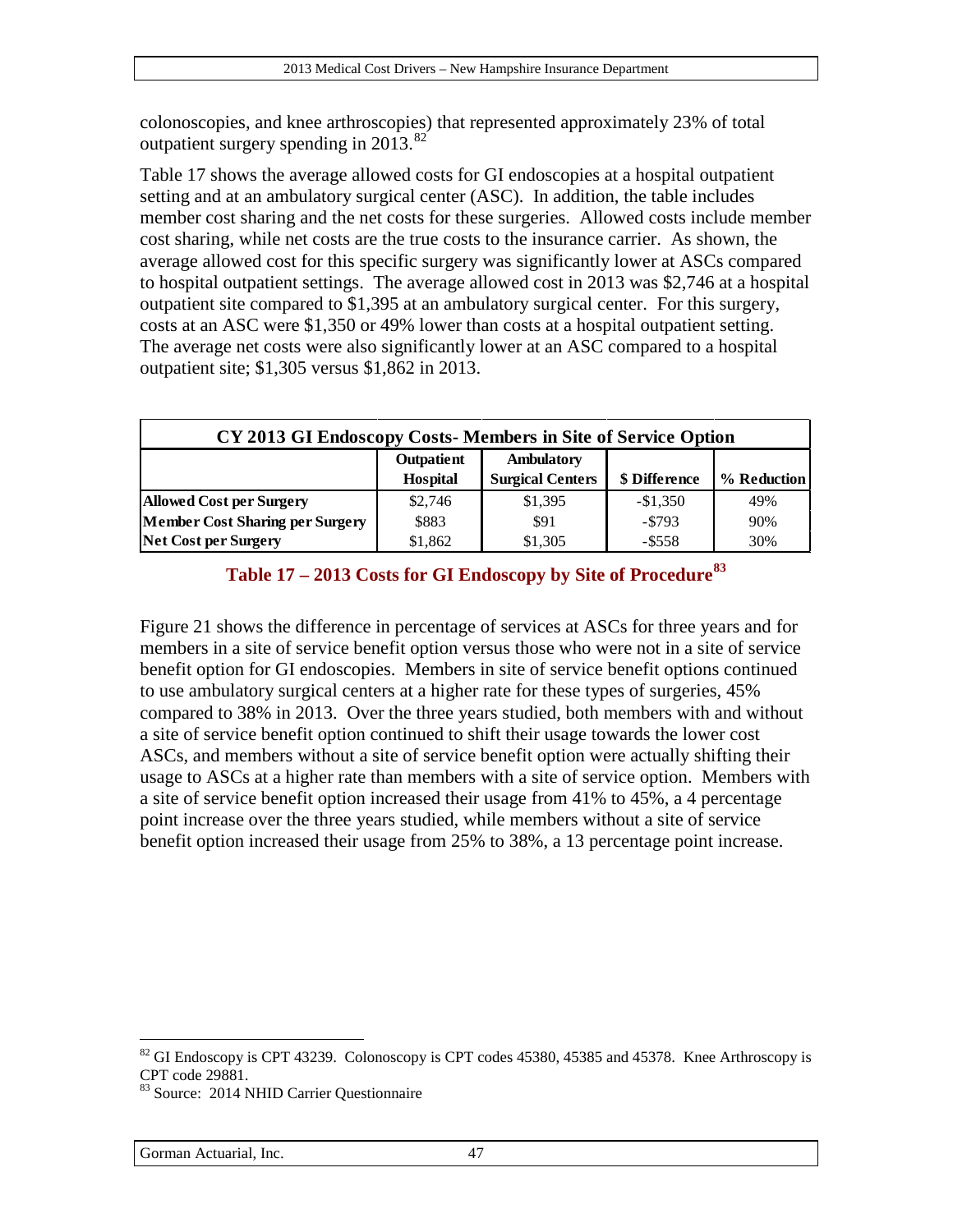

#### <span id="page-47-0"></span>**Figure 21 – GI Endoscopy Percentage Usage of Ambulatory Surgical Centers[84](#page-47-1)**

Results are similar when examining colonoscopies. As shown in [Figure 22,](#page-48-0) members with a site of service benefit option continued to use ASCs at a higher rate than members without a site of service benefit option (48% versus 42% in 2013) and like GI endoscopies, there was a significant allowed cost differential between ASCs and outpatient hospital settings (\$1,881 versus \$2,779 in 2013.) Also very similar to GI endoscopies, both members with and without a site of service benefit option continued to shift their colonoscopy usage towards the lower cost ASCs, and members without a site of service benefit option actually shifted their usage to ASCs at a higher rate than members with a site of service option. Members with a site of service benefit option increased their usage slightly from 47% to 48%, a 1 percentage point increase over the three years studied, while members without a site of service benefit option increased their usage from 33% to 42%, a 9 percentage point increase. Similar results were also found when examining results for knee arthroscopies.

<span id="page-47-1"></span><sup>&</sup>lt;sup>84</sup> Source: 2014 NHID Carrier Questionnaire  $\overline{a}$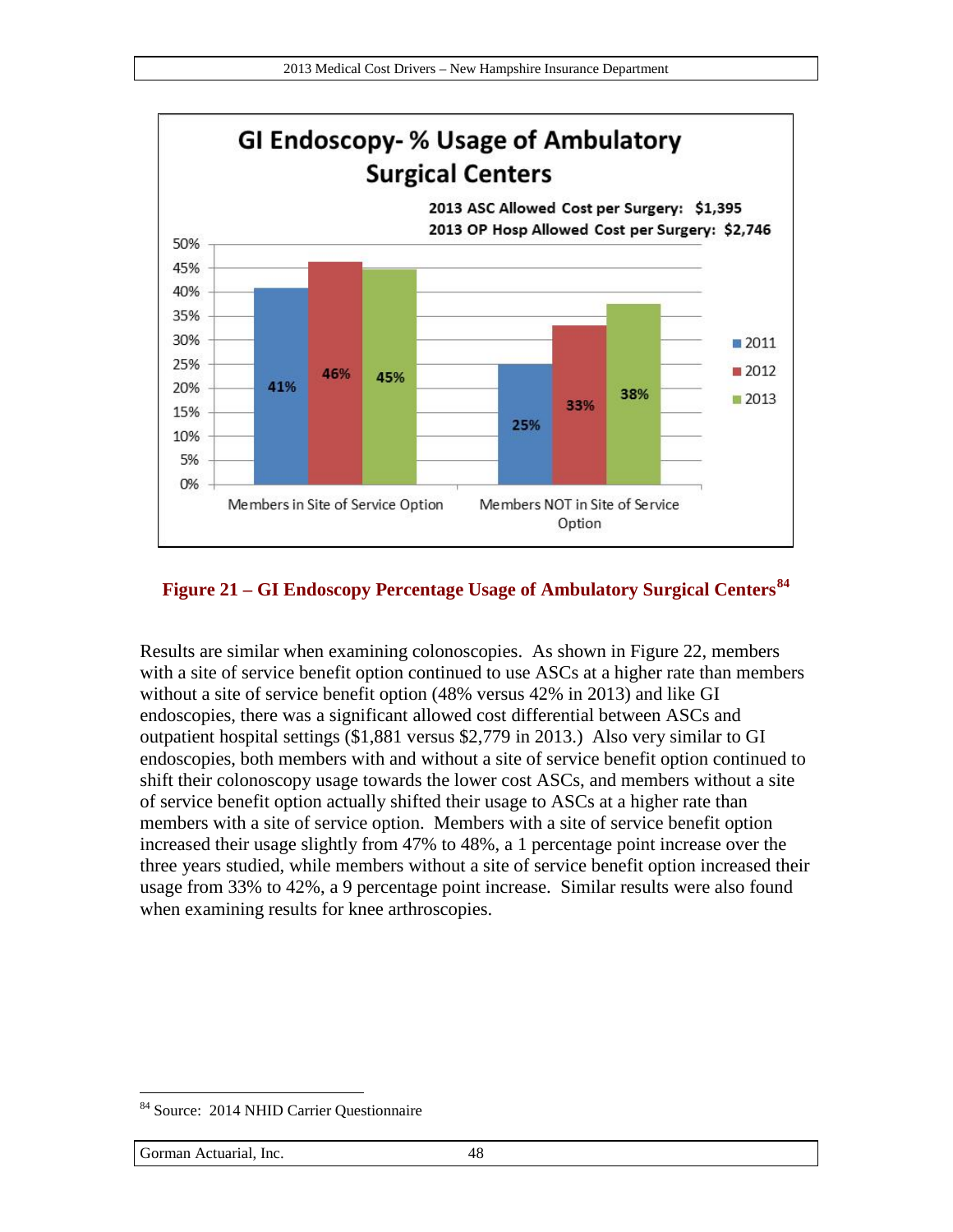

<span id="page-48-0"></span>**Figure 22 – Colonoscopy Percentage Usage of Ambulatory Surgical Centers[85](#page-48-1)**

In this year's report, we also examined data for the top laboratory services by spend. Laboratory services are generally much less expensive than outpatient surgeries but are more prevalent. [Figure 23](#page-49-0) shows the results for a common laboratory service, a lipid profile and cholesterol test. In the case of the lipid profile and cholesterol tests, the allowed cost was \$16 per test at an independent lab versus \$64 at an outpatient facility. Members in site of service benefit options used independent labs at a higher rate than members not in a site of service benefit option for this laboratory service, 70% compared to 53% in 2013. Also similar to the outpatient surgeries studied, both members with and without a site of service benefit option continued to shift their lipid profile and cholesterol test usage towards the lower-costing independent labs. Members with a site of service benefit option increased their usage from 65% to 70%, a 5 percentage point increase over the two years studied, while members without a site of service benefit option increased their usage from 41% to 53%, a 12 percentage point increase.

<span id="page-48-1"></span><sup>&</sup>lt;sup>85</sup> Source: 2014 NHID Carrier Questionnaire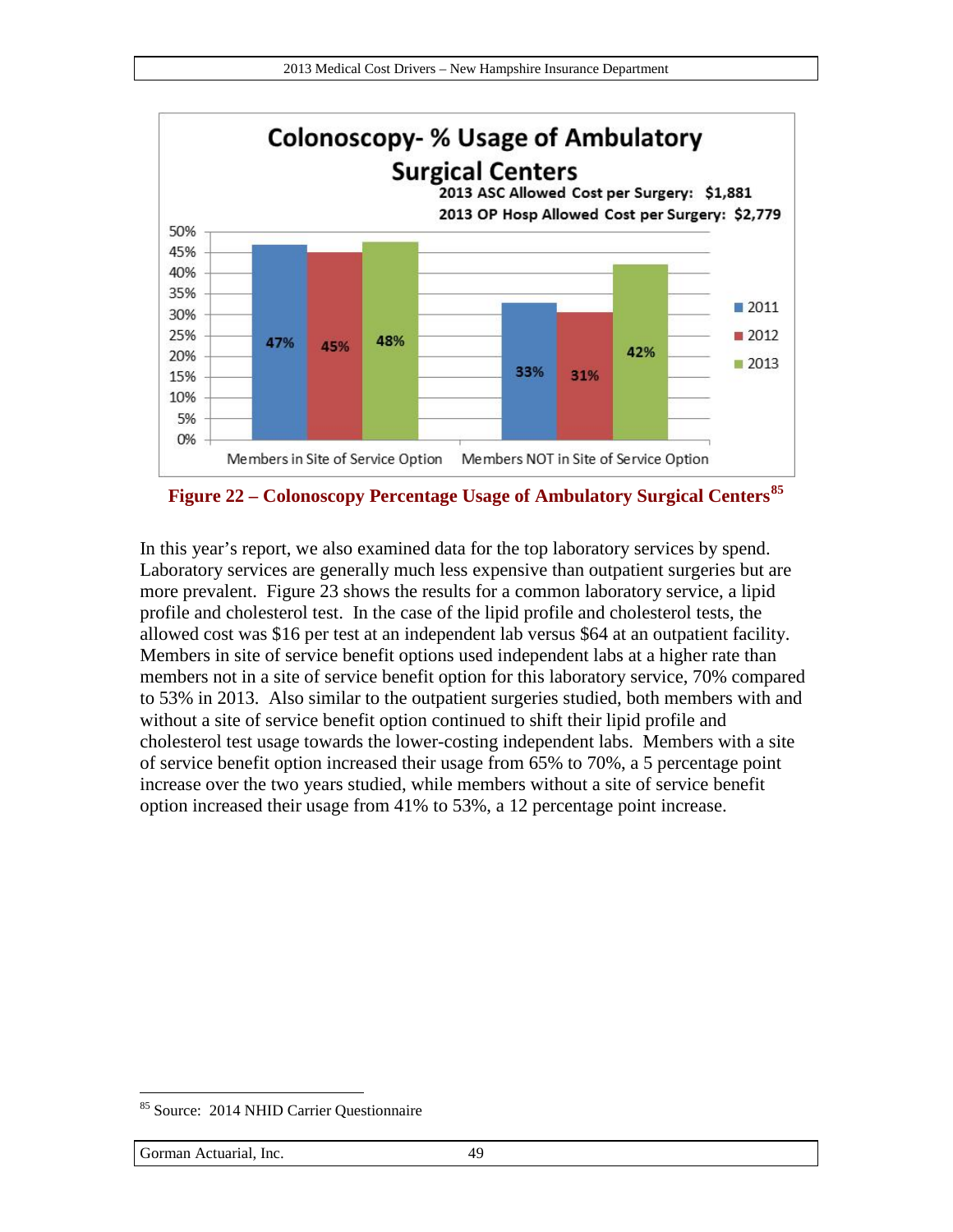

#### <span id="page-49-0"></span>**Figure 23 – Lipid Profile and Cholesterol Test Usage of Independent Labs[86](#page-49-1),[87](#page-49-2)**

Members with a site of service benefit design are specifically incented to use ASCs and independent labs, as the cost sharing at these locations is significantly lower than the cost sharing at an outpatient hospital facility for the same service. The shift for members not in a site of service option could be due to several factors, including increasing deductibles, so that even members not in site of service options also benefit from use of lower costing facilities, in addition to the increased availability and ease of use of lower cost facilities.

Outpatient surgery and laboratory services comprise approximately 15% of a carrier's total allowed spending. Therefore, the site of service benefit designs alone are not enough to address the entire affordability issue, but they have proven to gain traction in the market and they are impacting member behavior by shifting care to lower cost providers. Carriers stated at the 2013 hearing that site of service benefit designs are having a favorable impact when it comes to contract negotiations with hospitals, as hospitals are concerned about losing volume to ambulatory surgical centers and therefore are willing to renegotiate outpatient hospital rates. At this most recent hearing, employer representatives stated that, from their perspective, site of service benefit options are generally perceived as positive.

<span id="page-49-1"></span><sup>86</sup> Source: 2014 NHID Carrier Ouestionnaire

<span id="page-49-2"></span><sup>&</sup>lt;sup>87</sup> Lipid Profile and Cholesterol Test is CPT Code 80061.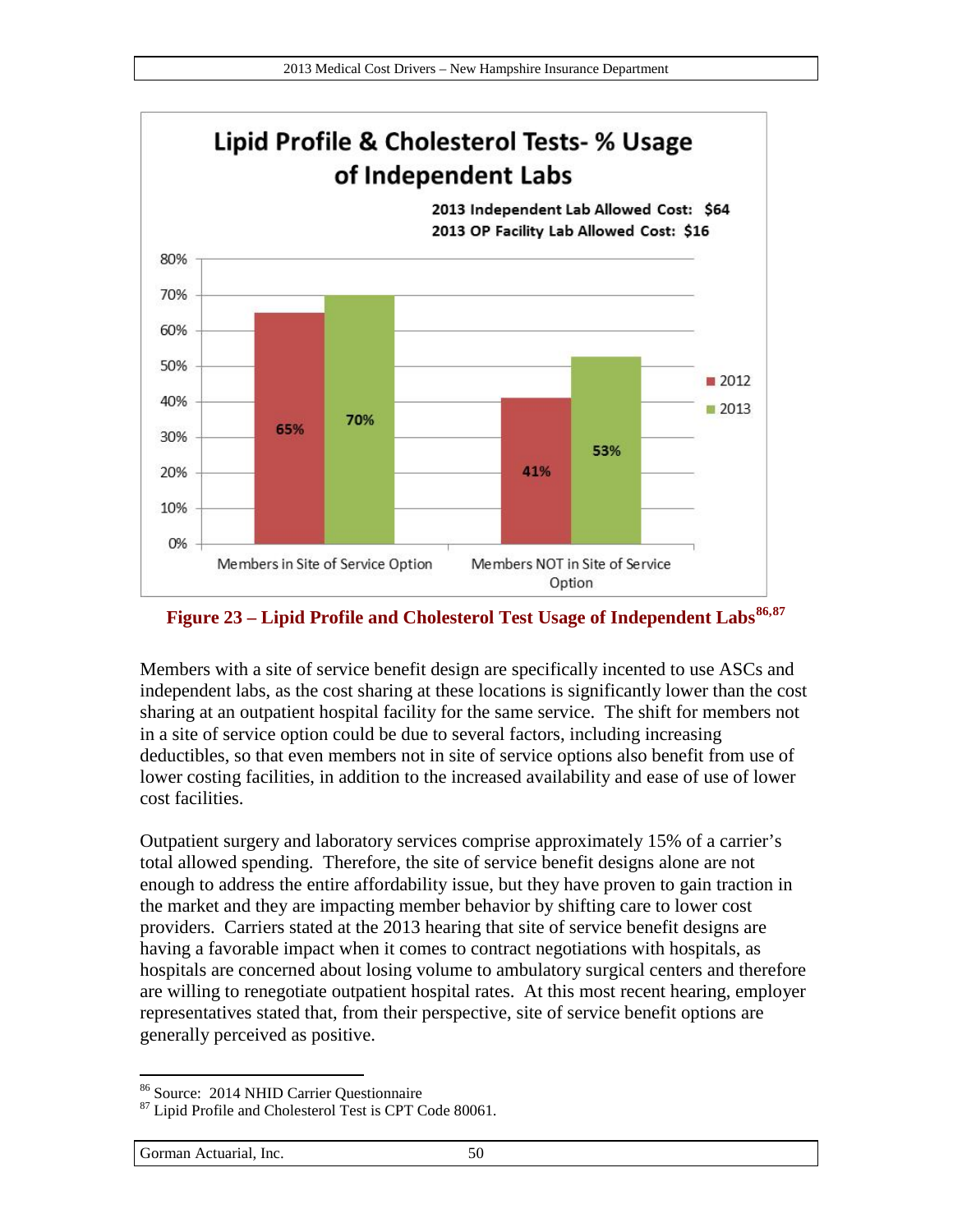While the site of service products have increased in market popularity, hospitals have cited the fact that shifting care outside of hospitals leads to less coordinated care and fragmentation of the health care system. It is difficult to find data to quantify this concern. In addition, hospitals have expressed concern that the site of service benefit designs specifically target certain higher-margin services such as certain outpatient surgeries, and if the volume of these higher-margin services decreases, then hospitals will need to make up that margin on other services.

#### **9.4. New Hampshire Limited Network Products**

Another type of product innovation is the idea of contracting with a more limited network of providers. By not contracting with all of the providers in a region, the carrier is typically able to negotiate more favorable terms in return for offering greater volume of its members to the provider. In late 2013 into early 2014, both Anthem and Harvard Pilgrim launched products with less than their full commercial network. In the Individual Market Health Exchange in 2014, Anthem is only offering plans with a limited network (referred to as Pathway X Enhanced.) Anthem stated that its 2015 Individual Exchange network product will include 17 hospitals, including one in Massachusetts and one in Maine, and 73% of the state's primary care providers. By contracting with a more limited group of providers, Anthem stated that 2015 premiums in the Individual Exchange would be approximately 30% lower, compared to plans with a broad network.<sup>[88](#page-50-0)</sup> Harvard Pilgrim was offering plans with a limited network in the Small and Large Group Markets on its Elevate Health network. As of October 2014, there were 13 New Hampshire hospitals in the Elevate Health network and more than 575 primary care providers. Harvard Pilgrim stated that the Elevate Health plans reflect double-digit premium savings relative to comparable full network plans.<sup>89</sup> 56% of the Individual Market, 7% of the Small Group Market, and less than 1% of the Large Group Market were enrolled in a limited network product in April 2014. This equated to approximately 7% of the total fully-insured New Hampshire Market. There was general concern expressed at the hearing that consumers may not fully be aware of the limitations associated with these types of products and that more education and outreach needs to be provided. In the Individual Market Health Exchange, where limited network products are the only offering, Anthem representatives at the hearing stated that they have generally received positive feedback on these products. In addition, these representatives indicated that in-network usage is very high, once members have been in the product for a few months.

Limited, or narrow, networks are very prevalent in Exchanges across the country. A national study released in December 2013 showed 70% of hospitals networks on Exchanges had narrow or "ultra-narrow" networks. The study also found that for similar

<span id="page-50-0"></span><sup>88</sup> https://www.anthem.com/health-insurance/about-us/pressreleasedetails/NH/2014/1644/anthem-releaseshospital-list-for-aca-in-2015

<span id="page-50-1"></span><sup>89</sup>https://www.harvardpilgrim.org/portal/page?\_pageid=849,2919992&\_dad=portal&\_schema=PORTAL& p\_print=PRINT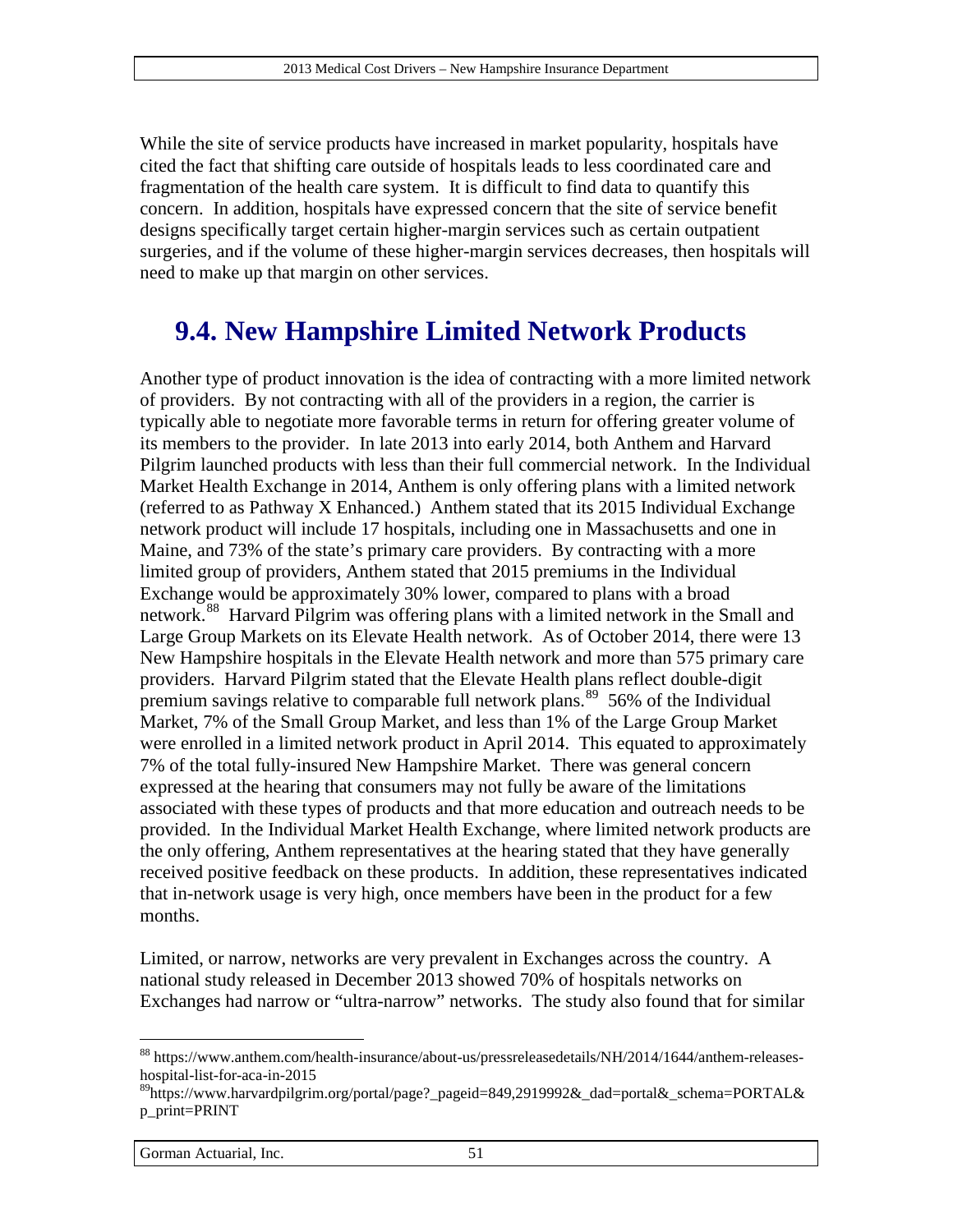product offerings, products with broad networks had a median premium increase of 26% compared to narrow network products.<sup>90</sup>

### **9.5. Provider Payment Methodologies**

Provider payment reform continues to be an area of great discussion in New Hampshire and across the country. Both insurance carriers and providers are engaged in evaluating opportunities to migrate away from typical fee-for-service models to pay-forperformance or risk sharing models. The aim of these payment reform efforts is to better align financial incentives between the insurance carriers and the providers, to reduce unnecessary utilization, improve overall quality of care to patients, and to ultimately reduce costs to the overall health care system.

The variations of alternative payment strategies continue to grow in New Hampshire. Some models include only upside risk, which involves potential incentive rewards but no potential financial penalties. Other models include both upside and downside financial risk, in which the provider shares in both potential gains and losses depending on its performance, often relative to a benchmark or a network of peers. Examples of these arrangements currently employed in New Hampshire include:

- Pay for Performance Programs: At least one carrier in New Hampshire participates in pay for performance type programs with hospitals, in which a portion of the hospital's payment is tied to performance on a defined set of quality metrics.
- Patient Centered Primary Care Homes: At least two carriers in New Hampshire are working with primary care physicians to improve care coordination and outcomes by providing data, tools, and financial incentives to the provider groups for meeting certain cost and quality metrics. These arrangements generally represent upside risk only to the provider.
- Capitation: Provider groups are fully at risk for the majority of services incurred by members. Historically, these arrangements are for HMO/POS members who choose a PCP, but at least one carrier has initiated a pilot program attributing PPO members to a primary care doctor.
- Accountable Care Organizations: At least two carriers have established accountable care type models with larger provider systems in New Hampshire. In one case, this arrangement was centered around sharing information with providers related to gaps in care and pharmacy compliance and does not represent any financial risk sharing. In another case, the arrangement represented more of a true risk-sharing arrangement in which the provider shares in both upside and downside risk.

<span id="page-51-0"></span><sup>&</sup>lt;sup>90</sup> "Hospital Networks: Configuration on the Exchanges and their Impact on Premiums," McKinsey Center for U.S. Health Care Reform.

[http://www.mckinsey.com/~/media/mckinsey/dotcom/client\\_service/healthcare%20systems%20and%20ser](http://www.mckinsey.com/%7E/media/mckinsey/dotcom/client_service/healthcare%20systems%20and%20services/pdfs/hospital_networks_configurations_on_the_exchanges_and_their_impact_on_premiums.ashx) [vices/pdfs/hospital\\_networks\\_configurations\\_on\\_the\\_exchanges\\_and\\_their\\_impact\\_on\\_premiums.ashx](http://www.mckinsey.com/%7E/media/mckinsey/dotcom/client_service/healthcare%20systems%20and%20services/pdfs/hospital_networks_configurations_on_the_exchanges_and_their_impact_on_premiums.ashx)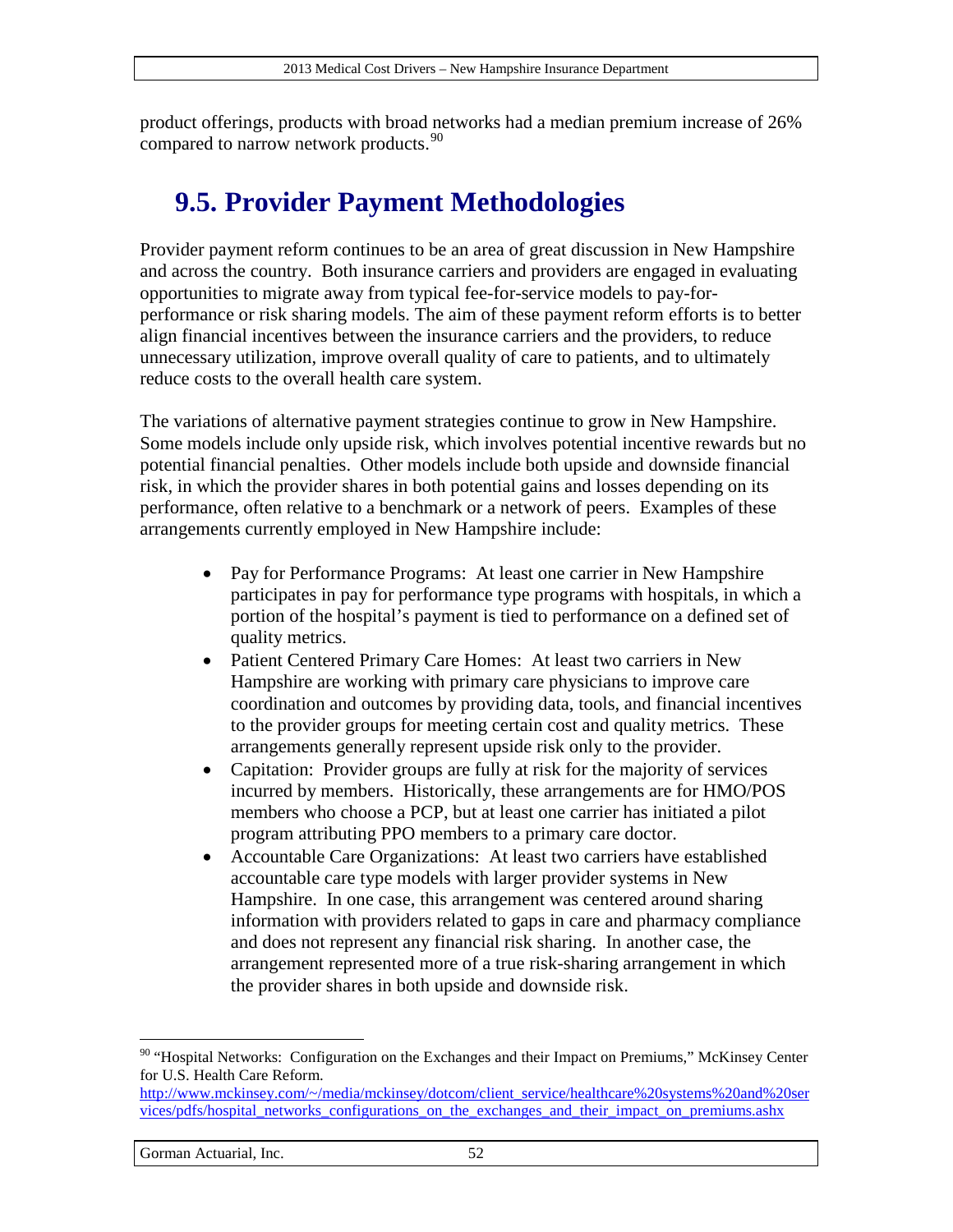[Figure 24](#page-52-0) shows the percentage of members in New Hampshire associated with providers in risk-sharing arrangements from December 2010 to December 2013 for both members in upside-only risk contracts and members in upside and downside risk, or full risk, contracts. Through December 2012, the penetration of these arrangements was level, at around 11%. As of December 2013, New Hampshire experienced a significant increase in both for members in full risk arrangements (from 11% to 19%) and for members in upside-only risk contracts (from 1% to 13%.) While upside-only payment models represent progress towards greater provider-carrier alignment and can be a starting point for full risk sharing, upside-only arrangements may not create enough financial incentive to drive lasting behavior change and provider engagement. The relatively small size of some of the providers in New Hampshire may prohibit their ability to accept significant risk on their contracts and their ability to negotiate these arrangements on their own.



<span id="page-52-0"></span>

It is also worth noting that, of the carriers surveyed, the percentage of self-insured members in both upside only and full risk sharing arrangements also increased significantly from December 2012 to December 2013. In 2012, less than 2% of the selfinsured members were in either upside-only or full risk sharing arrangements. As of December 2013, approximately 10% of members were in upside-only risk arrangements, and approximately 20% of members were in full risk sharing arrangements.

<span id="page-52-1"></span><sup>&</sup>lt;sup>91</sup> Source: 2014 NHID Carrier Questionnaire  $\overline{a}$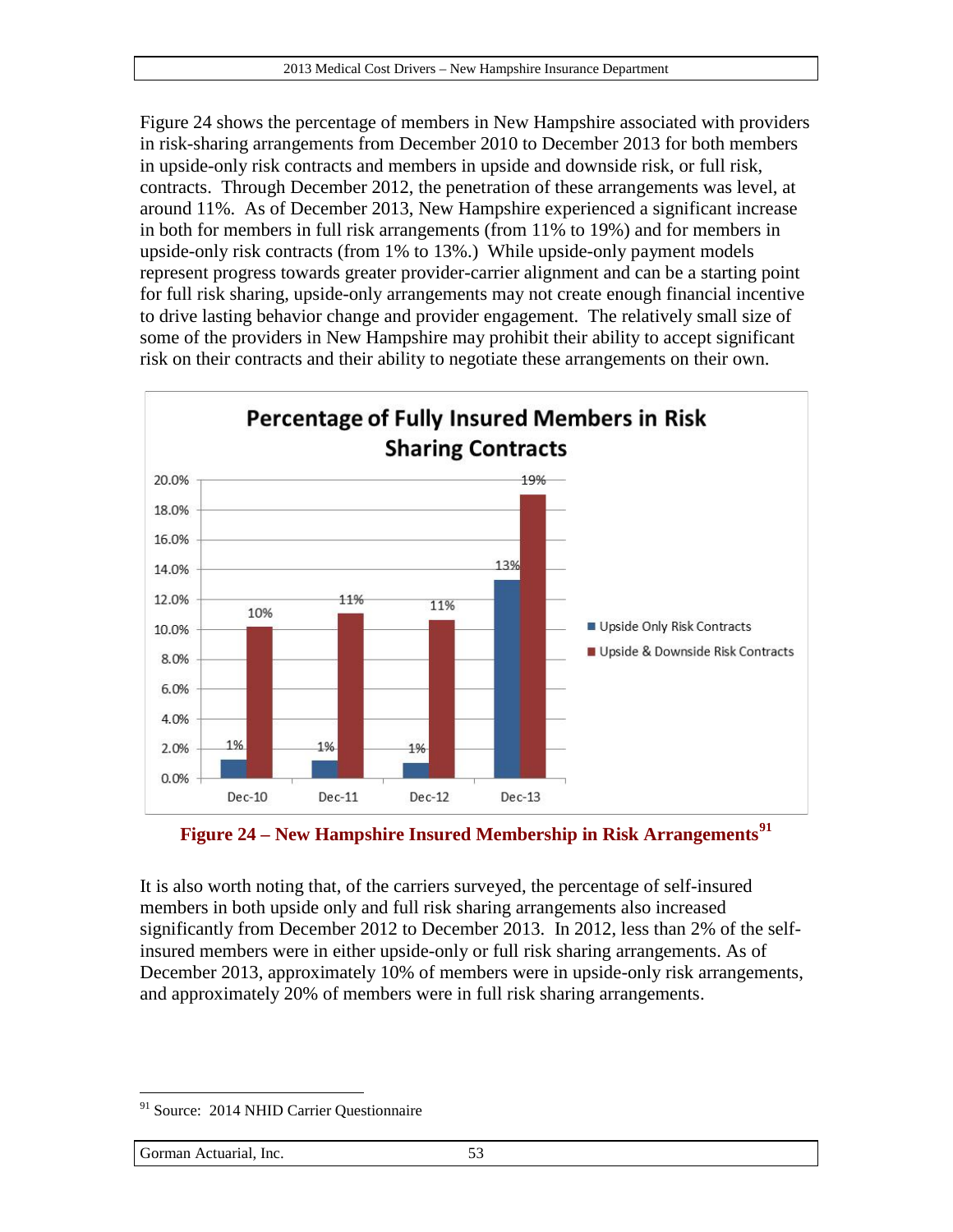### **10. Conclusion**

The primary directive for this report is to discuss and analyze the health insurance premium rate increases and the factors driving the increases in the previous year. New Hampshire premium trends averaged 3.0% in 2013, an increase compared to the prior year but still low compared to recent history. Over the past few years, New Hampshire has experienced lower premium trends mostly driven by reductions in utilization. However, there continue to be areas that call for additional focus in order to keep the cost of insurance from increasing if favorable utilization does not continue. In particular, provider unit cost trends continue to outpace inflation, as they have for several years. In addition to a focus on total premium costs, there continues to be a focus on increasing member out- of-pocket costs in the form of cost sharing and employee contributions. This was highlighted at the most recent public hearing on health care costs, where several constituents pointed out that while premium trends have stayed relatively low, each year employees and members bear an increasing portion of healthcare costs through higher employee contributions and higher cost sharing. Another area of focus includes member transparency. To ensure the success of new and innovative products in ultimately bending the cost trend curve, members will need to first understand these products. At the hearing, concerns were raised that even consumers that try to be well informed are oftentimes unable to understand what they will have to pay for a medical service. This is due many reasons, such as the wide variability in how prices are set, the lack of consumer price information and how the cost is affected by the member's benefit design attributes (copay, coinsurance, deductible, out-of-pocket maximum, and network design, to name a few). The New Hampshire Insurance Department has made great strides in recent years in the promotion of health care cost transparency, including creating tools like the NHHealthCost.org, conducting the annual hearing on health care costs, and issuing annual reports on the state of the market. However, as confirmed at the hearing, more collaboration is needed from key stakeholders to further engage and educate consumers.

# **11. Appendix**

### **11.1. Data Sources**

A brief summary of the key data sources used in the development of this report is included below. While GA reviewed the data for reasonableness and used care in evaluating and analyzing the data from each source, GA does not provide any warranties as to the accuracy of the data as reported by the carriers or as aggregated by the NHID or the NAIC. $92$ 

<span id="page-53-0"></span><sup>&</sup>lt;sup>92</sup> Note that different data sources, such as the NAIC Supplemental Health Care Exhibits and the Carrier Questionnaire, may define Small Group differently. The federal definition of small group is based on number of employees while the New Hampshire Small Group rating definition is based on number of eligible employees. GA considered these differences for the analyses in this report.  $\overline{a}$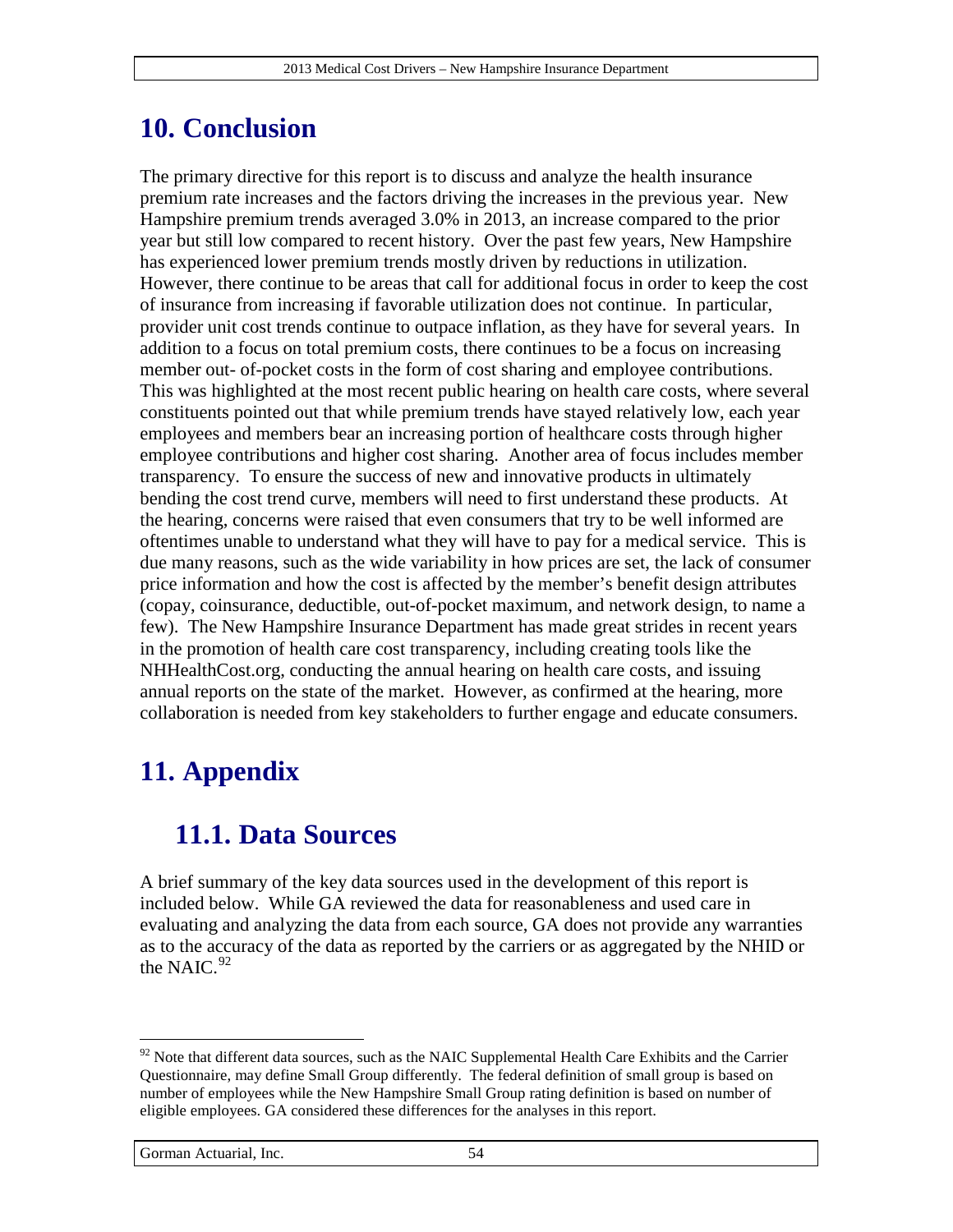• **Carrier Questionnaire:** The NHID and Gorman Actuarial developed a survey that required quantitative and other explanatory details on carrier experience in New Hampshire. The questionnaire asked carriers to provide details on historical financial results, trends, pricing assumptions, membership, benefit plans, and strategic initiatives to address premium cost drivers. Only aggregated or de-identified information from the carrier questionnaires was used within this report except where noted and the carrier has approved. Some results shown in prior year reports may have been revised based on updated results from this year's responses to the carrier questionnaire.

• **Supplemental Report Data:** This data submitted by carriers to the NHID to support the development of the annual "Supplemental Report of the Health Insurance Market in New Hampshire"<sup>[93](#page-54-0)</sup>. Carriers and Third-Party Administrators must submit this data to NHID by July 15 for the previous calendar year (2013.) In addition, carriers were also required to resubmit CY 2012 data on March 15 given revised and additional new reporting requirements. While the 2013 Supplemental Report has not yet been released, a subset of the preliminary data that has been collected was used in the development of this report. Some results shown in prior year reports may have been revised based on updated results from this year's responses to Supplement Report Data request.

• **NAIC Supplemental Health Care Exhibits (SHCE):** Beginning in 2010, this was a new annual filing requirement used to assist state and federal regulators in tracking and comparing financial results, particularly elements that make up the medical loss ratio, of healthcare businesses as reported in the annual financial statements. A separate exhibit is required annually in each state in which a carrier has written any premium or has any claims or reserves in the Individual, Small Group or Large Group fully-insured Comprehensive Major Medical Markets.

• **NAIC Statistical Compilation of Annual Statement Information for Health Insurance Companies:** This report includes aggregated data from annual statements of the individual companies filing the health annual statement blank. Certain data is provided only at the total national level. Other data is also presented by state. New England regional calculations

<span id="page-54-0"></span> $^{93}$  The 2012 Supplemental Report (http://www.nh.gov/insurance/lah/documents/supp\_rpt\_2012.pdf) includes a more detailed description of the data in its Appendix.  $\overline{a}$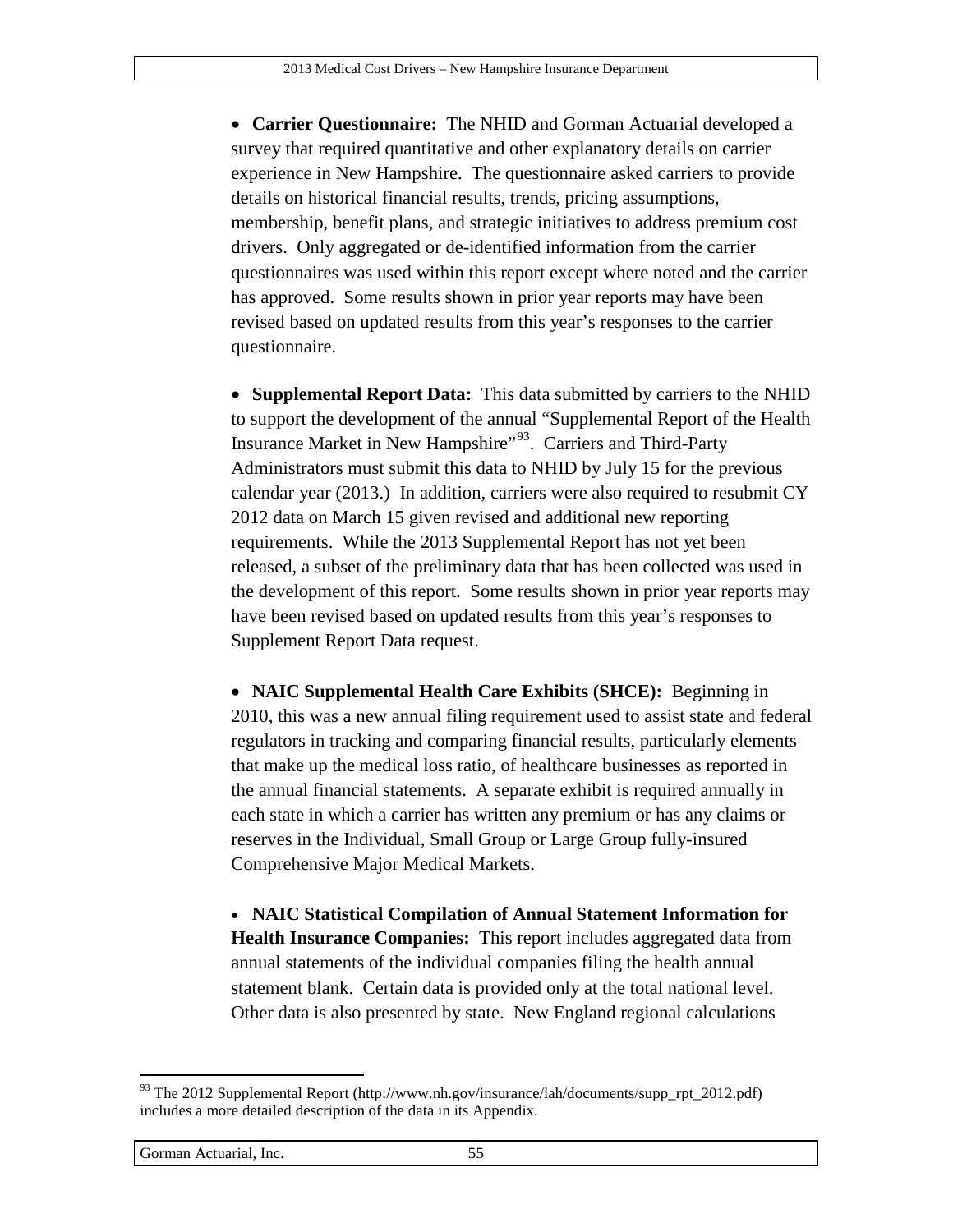were based on the aggregated results reported for Connecticut, Maine, Massachusetts, New Hampshire, Rhode Island, and Vermont.

# **11.2. Glossary of Terms**

• *ACA:* Affordable Care Act of 2010

• *Actuarial Value:* For purposes of this report, "actuarial value" is defined as the share of medical costs covered by the health plan for a standard population.

• *Allowed Costs:* These costs include both the amount paid by the insurance carrier and the amount paid by the member through cost sharing such as deductibles, copayments and coinsurance.

• *Benefit-Adjusted Premium Trend:* The premium trend recalculated to assume no changes in benefits from year to year.

• *Benefit Buy-Down:* The process of selecting a plan with reduced benefits or higher member cost sharing as a way to mitigate premium increases.

• *Cost Trend:* For purposes of this report, "cost trend" represents the combination of the change in the unit price of specific services, the change in the claim severity of the total basket of services provided, and the change in mix of providers being used.

• *EPO:* Exclusive Provider Organization; a type of health plan with a defined network of providers, but unlike an HMO, the member may not be required to select a Primary Care Physician or receive referrals to Specialists within the network.

• *Fully Insured Plan:* A health plan in which an insurance carrier receives a premium payment in return for covering all claims risk associated with the enrollees.

• *HMO*: Health Maintenance Organization; a type of health plan that employs medical management techniques such as a defined provider network, Primary Care Physician selection and Specialist referral requirements.

- *NAIC*: National Association of Insurance Commissioners
- *NHID*: New Hampshire Insurance Department

• *Per Member Per Month (PMPM)*: A common method of expressing healthcare financial data that normalizes for the size of the membership pool. Dollars are divided by member months to calculate the PMPM value.

• *POS*: Point-of-Service plan; a type of health plan similar to an HMO, but with the option to self-refer to providers outside of the HMO network, typically with increased levels of member cost sharing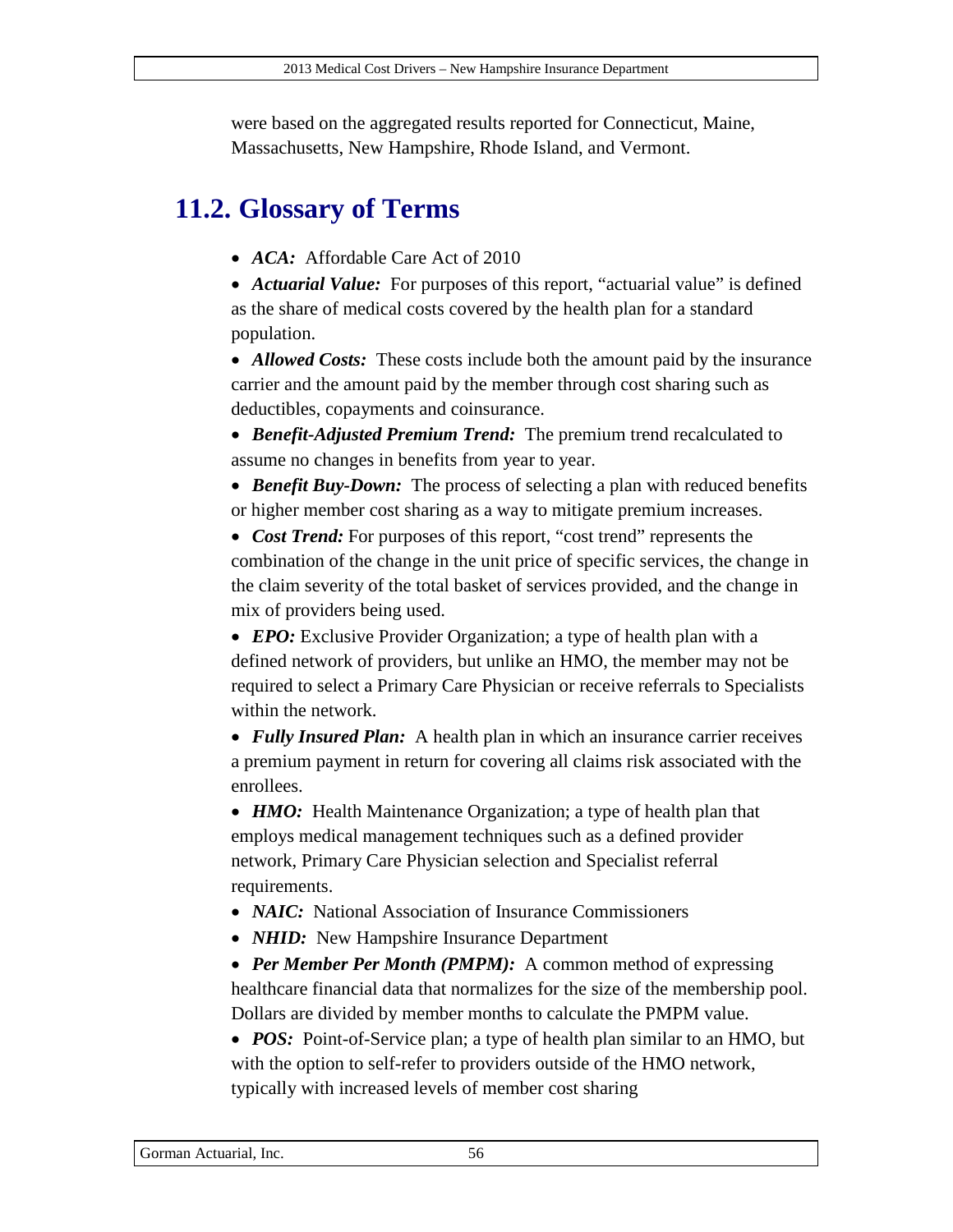• *PPO:* Preferred Provider Organization; a type of health plan that employs a network of preferred providers, but does not limit a member from seeking care at any provider. Typically the member cost sharing will be lower when care is provided within the preferred network.

- *Pricing Trend:* An assumption used in setting premium rates that represents the expected increase in future claims costs.
- *Self-Insured Plan:* A health plan in which an employer does not actually pay insurance premiums to a carrier to accept the claims risk. The employer pays only a service fee to a carrier to administer the plan, but then the employer covers the cost of claims for their enrollees directly.
- *Unadjusted Premium Trend:* The actual percentage increase in premium PMPM's as reported by carriers.
- *Utilization Trend:* The change in the number of services provided. Examples of the types of metrics used to calculate utilization includes the number of admissions to a hospital, the number of visits to a specialist physician of the number of pharmacy prescriptions filled.

# **11.3. Limitations and Data Reliance**

Gorman Actuarial prepared this report for the use of the New Hampshire Insurance Department. While we understand that this report may be distributed to third parties, Gorman Actuarial assumes no duty or liability to any third parties who receive the information herein. This report should only be distributed in its entirety.

Users of this report must possess a reasonable level of expertise and understanding of healthcare, health insurance markets and financial modeling so as not to misinterpret the information presented. The report addresses certain provisions of the Affordable Care Act, but is not intended to act as an official or comprehensive interpretation of the legislation itself.

Analysis in this report was based on data provided by the New Hampshire Insurance Department, carriers in the New Hampshire health insurance markets, the NAIC and other public sources. Gorman Actuarial has not audited this information for accuracy. We have performed a limited review of the data for reasonableness and consistency. If the underlying data is inaccurate or incomplete, the results of this analysis may likewise be inaccurate or incomplete.

The report contains statements that attempt to provide some prospective context to current or past trends. These statements are based on the understanding of the existing and proposed regulatory environment as of November 2014. If subsequent changes are made, these statements may not appropriately represent the expected future state.